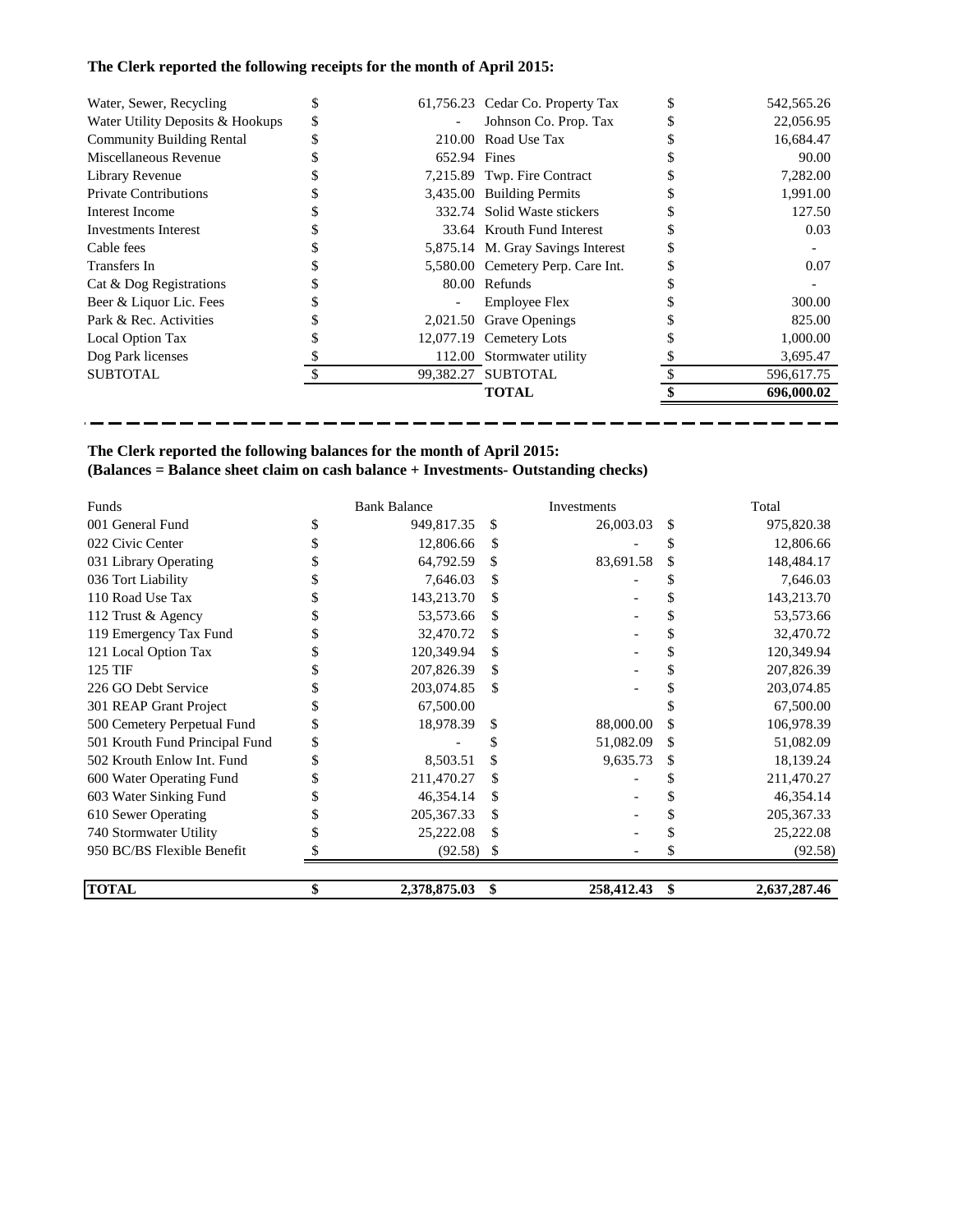# West Branch Public Library Treasurer's Report April 30, 2015

| <b>Krouth Principal</b><br>CD#13725104-1008 @ UICCU Due 7/18/15                  |              |                         | 0.60%                          | \$<br>51,082.09 | \$ | 51,082.09 |
|----------------------------------------------------------------------------------|--------------|-------------------------|--------------------------------|-----------------|----|-----------|
| <b>Investments</b>                                                               | <b>Fund</b>  | 501                     | <b>Total Krouth and Enlow:</b> |                 | S. | 51,082.09 |
|                                                                                  |              |                         |                                |                 |    |           |
|                                                                                  |              | <b>Krouth and Enlow</b> | <b>WPBL Interest Income</b>    |                 |    |           |
| Money Market #8828513591 (WBPL--Interest) Fund 502<br><b>Balance 4/30/15</b>     |              |                         |                                | \$<br>8,503.51  |    |           |
| Cash                                                                             | <b>Fund</b>  | 502                     |                                |                 | \$ | 8,503.51  |
| (Krouth Interest Fund)<br>CD#13725104-1010 @ UICCU Due 7/18/15                   |              |                         | 0.50%                          |                 | \$ | 9,635.73  |
| <b>Total WBPL Interest Income Krouth</b>                                         |              |                         |                                |                 |    |           |
| <b>Investments</b>                                                               | <b>Fund</b>  | 502                     |                                |                 | \$ | 9,635.73  |
| <b>Margery Gray Estate</b><br>(Savings Account)                                  |              |                         |                                |                 |    |           |
| Bus. Prem. Smart Money Account #0196852156                                       |              |                         |                                | \$<br>16,316.93 |    |           |
| Mather CD donation<br>CD#13725104-1011 @UICCU                                    | Due 1/03/16  |                         | 0.60%                          | \$<br>6,198.07  |    |           |
| Hansen CD donation<br>CD#13725104-1009 @UICCU                                    | Due 11/01/15 |                         | 0.60%                          | \$<br>50,477.82 |    |           |
| <b>Enlow Building Funds</b><br>(sale of old Library)<br>CD#10447 @ Liberty Trust | 5/2/2015     |                         | 0.40%                          | \$<br>10,698.76 |    |           |
| <b>Investments</b>                                                               | <b>Fund</b>  | 31                      |                                |                 | \$ | 83,691.58 |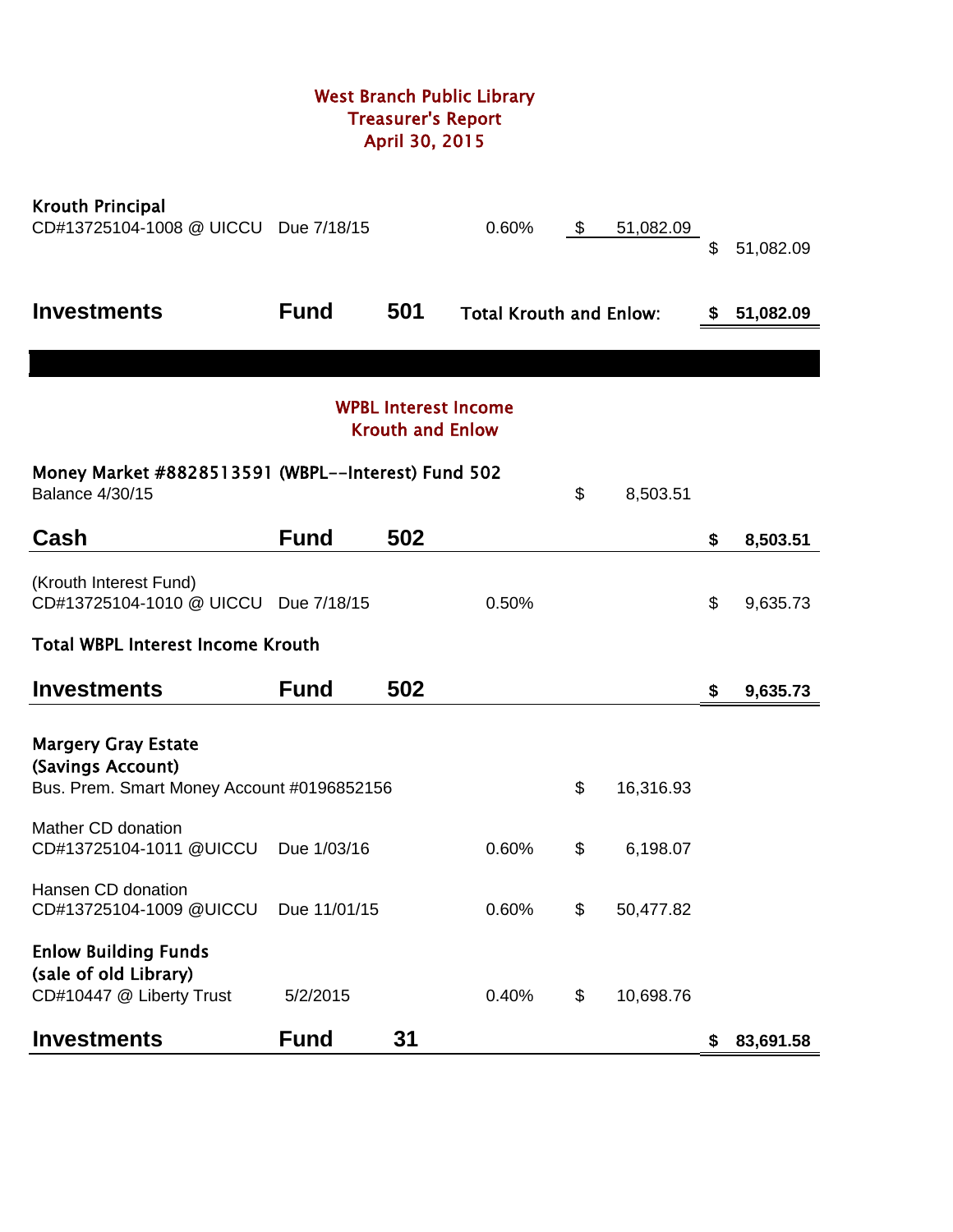# 5-28-2015 08:00 PM CITY OF WEST BRANCH PAGE: 1 MTD TREASURERS REPORT

| BEGINNING<br>CASH BALANCE      | $M-T-D$<br><b>REVENUES</b> | $M-T-D$<br><b>EXPENSES</b>                  | CASH BASIS<br>ENDING BAL.                                                                                                                                                                                                                                                                                                                                                                                                                                                                       | NET CHANGE<br>OTHER ASSETS                                                             | NET CHANGE<br>LIABILITIES | ACCRUAL ENDING<br>CASH BALANCE |
|--------------------------------|----------------------------|---------------------------------------------|-------------------------------------------------------------------------------------------------------------------------------------------------------------------------------------------------------------------------------------------------------------------------------------------------------------------------------------------------------------------------------------------------------------------------------------------------------------------------------------------------|----------------------------------------------------------------------------------------|---------------------------|--------------------------------|
|                                |                            |                                             |                                                                                                                                                                                                                                                                                                                                                                                                                                                                                                 | 0.00                                                                                   | 0.00                      | 975,820.38                     |
|                                |                            |                                             |                                                                                                                                                                                                                                                                                                                                                                                                                                                                                                 |                                                                                        | 0.00                      | 12,806.66                      |
| 75,157.95                      | 85,518.89                  | 12,192.67                                   | 148,484.17                                                                                                                                                                                                                                                                                                                                                                                                                                                                                      | 0.00                                                                                   | 0.00                      | 148,484.17                     |
| 25, 268. 21)<br>0.00           | 32,914.24<br>0.00          | 0.00<br>0.00                                | 7,646.03<br>0.00                                                                                                                                                                                                                                                                                                                                                                                                                                                                                | 0.00<br>0.00                                                                           | 0.00<br>0.00              | 7,646.03<br>0.00               |
| 129,918.80                     |                            | 3,389.57                                    | 143,213.70                                                                                                                                                                                                                                                                                                                                                                                                                                                                                      | 0.00                                                                                   | 0.00                      | 143, 213.70                    |
| 0.00                           | 0.00                       | 0.00                                        | 0.00                                                                                                                                                                                                                                                                                                                                                                                                                                                                                            | 0.00                                                                                   | 0.00                      | 0.00                           |
| 8,950.04                       | 57,528.47                  | 12,904.85                                   | 53, 573.66                                                                                                                                                                                                                                                                                                                                                                                                                                                                                      | 0.00                                                                                   | 0.00                      | 53, 573.66                     |
| 19,824.77                      | 12,645.95                  | 0.00                                        | 32,470.72                                                                                                                                                                                                                                                                                                                                                                                                                                                                                       | 0.00                                                                                   | 0.00                      | 32,470.72                      |
| 108,272.75                     | 12,077.19                  | 0.00                                        | 120,349.94                                                                                                                                                                                                                                                                                                                                                                                                                                                                                      | 0.00                                                                                   | 0.00                      | 120,349.94                     |
| 207,826.39                     | 0.00                       | 0.00                                        | 207,826.39                                                                                                                                                                                                                                                                                                                                                                                                                                                                                      | 0.00                                                                                   | 0.00                      | 207,826.39                     |
| 0.00                           | 0.00                       | 0.00                                        | 0.00                                                                                                                                                                                                                                                                                                                                                                                                                                                                                            | 0.00                                                                                   | 0.00                      | 0.00                           |
| 0.00                           | 0.00                       | 0.00                                        | 0.00                                                                                                                                                                                                                                                                                                                                                                                                                                                                                            | 0.00                                                                                   | 0.00                      | 0.00                           |
| 129,927.32                     | 73, 147.53                 | 0.00                                        | 203,074.85                                                                                                                                                                                                                                                                                                                                                                                                                                                                                      | 0.00                                                                                   | 0.00                      | 203,074.85                     |
| 67,500.00                      | 0.00                       | 0.00                                        | 67,500.00                                                                                                                                                                                                                                                                                                                                                                                                                                                                                       | 0.00                                                                                   | 0.00                      | 67,500.00                      |
| 0.00                           | 0.00                       | 0.00                                        | 0.00                                                                                                                                                                                                                                                                                                                                                                                                                                                                                            | 0.00                                                                                   | 0.00                      | 0.00                           |
| 0.00                           | 0.00                       | 0.00                                        | 0.00                                                                                                                                                                                                                                                                                                                                                                                                                                                                                            | 0.00                                                                                   | 0.00                      | 0.00                           |
| 106,378.32                     | 600.07                     | 0.00                                        | 106,978.39                                                                                                                                                                                                                                                                                                                                                                                                                                                                                      | 0.00                                                                                   | 0.00                      | 106,978.39                     |
| 51,082.09                      |                            | 0.00                                        | 51,082.09                                                                                                                                                                                                                                                                                                                                                                                                                                                                                       | 0.00                                                                                   | 0.00                      | 51,082.09                      |
| 18,139.21                      | 0.03                       | 0.00                                        | 18,139.24                                                                                                                                                                                                                                                                                                                                                                                                                                                                                       | 0.00                                                                                   | 0.00                      | 18,139.24                      |
| 203,767.24                     | 34,019.92                  | 26, 316.89                                  | 211,470.27                                                                                                                                                                                                                                                                                                                                                                                                                                                                                      | 0.00                                                                                   | 0.00                      | 211, 470.27                    |
| 0.00                           | 0.00                       | 0.00                                        | 0.00                                                                                                                                                                                                                                                                                                                                                                                                                                                                                            | 0.00                                                                                   | 0.00                      | 0.00                           |
| 40,774.14                      | 5,580.00                   | 0.00                                        | 46, 354. 14                                                                                                                                                                                                                                                                                                                                                                                                                                                                                     | 0.00                                                                                   | 0.00                      | 46, 354.14                     |
| 193,915.27                     | 23,958.83                  | 12,506.77                                   | 205, 367.33                                                                                                                                                                                                                                                                                                                                                                                                                                                                                     | 0.00                                                                                   | 0.00                      | 205, 367.33                    |
| 0.00                           | 0.00                       | 0.00                                        | 0.00                                                                                                                                                                                                                                                                                                                                                                                                                                                                                            | 0.00                                                                                   | 0.00                      | 0.00                           |
| 21,526.61                      | 3,695.47                   | 0.00                                        | 25, 222.08                                                                                                                                                                                                                                                                                                                                                                                                                                                                                      | 0.00                                                                                   | 0.00                      | 25, 222.08                     |
| 77.58)                         | 0.00                       |                                             | 92.58                                                                                                                                                                                                                                                                                                                                                                                                                                                                                           | 0.00                                                                                   | 0.00                      | 92.58)                         |
| 2,094,085.71<br>-------------- | 696,000.02                 | 152,798.27                                  | 2,637,287.46<br>$\begin{minipage}{0.03\linewidth} \hspace*{0.03\linewidth} \hspace*{0.03\linewidth} \hspace*{0.03\linewidth} \hspace*{0.03\linewidth} \hspace*{0.03\linewidth} \hspace*{0.03\linewidth} \hspace*{0.03\linewidth} \hspace*{0.03\linewidth} \hspace*{0.03\linewidth} \hspace*{0.03\linewidth} \hspace*{0.03\linewidth} \hspace*{0.03\linewidth} \hspace*{0.03\linewidth} \hspace*{0.03\linewidth} \hspace*{0.03\linewidth} \hspace*{0.03\linewidth} \hspace*{0.03\linewidth} \hs$ | 0.00                                                                                   | 0.00                      | 2,637,287.46                   |
|                                | 729,103.79<br>7,366.81     | 331,095.85<br>6,533.11<br>16,684.47<br>0.00 | 84,379.26<br>1,093.26                                                                                                                                                                                                                                                                                                                                                                                                                                                                           | AS OF: APRIL 30TH, 2015<br>975,820.38<br>12,806.66<br>$15.00$ (<br>$=$ =============== | 0.00                      | ==============                 |

\*\*\* END OF REPORT \*\*\*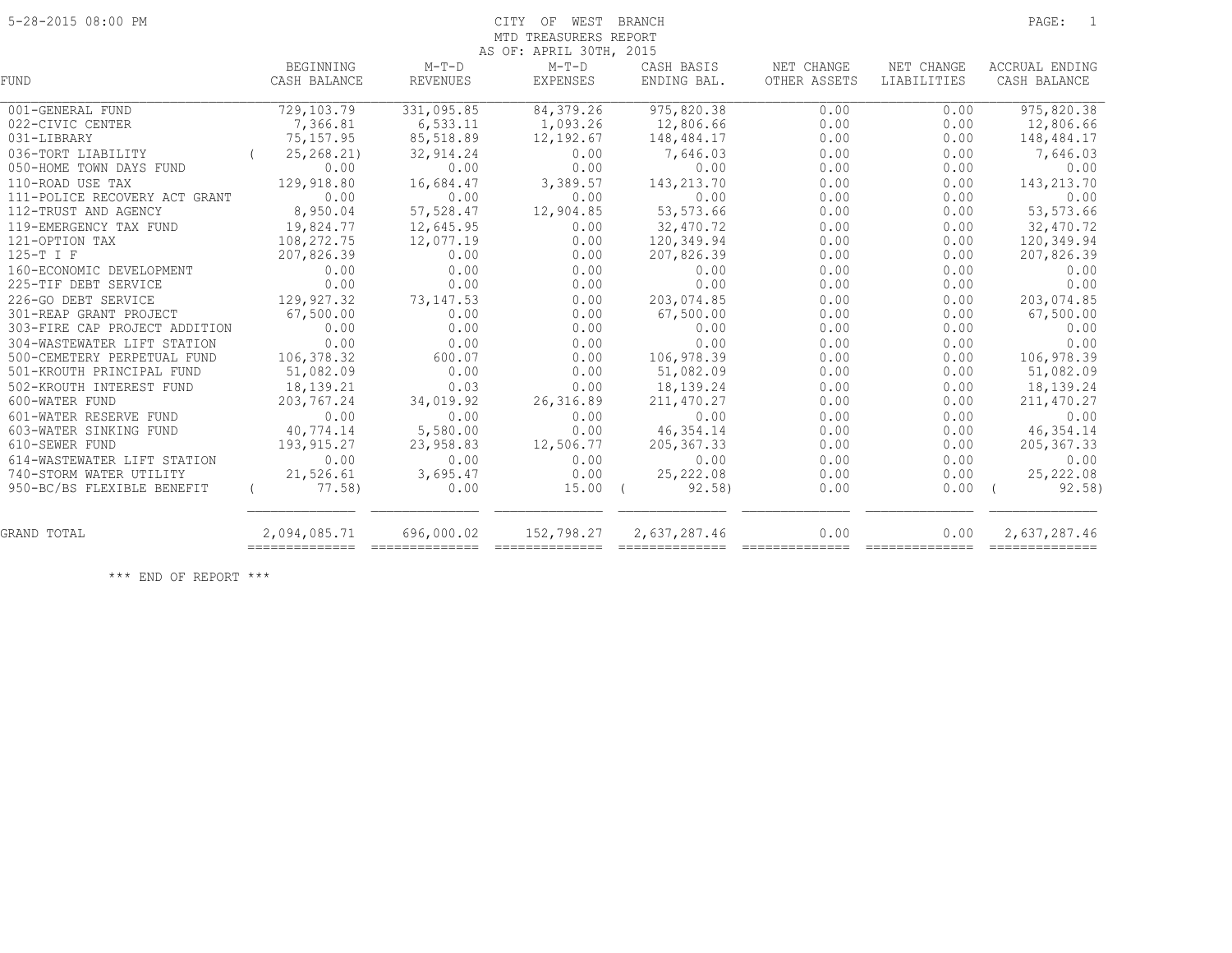# 5-13-2015 04:25 PM CITY OF WEST BRANCH PAGE: 1 CASH & INVESTMENTS REPORT AS OF: APRIL 30TH, 2015

BEGINNING CURRENT CURRENT FUND ACCOUNT# ACCOUNT NAME BALANCE ACTIVITY BALANCE

CASH & INVESTMENTS 001-GENERAL FUND 001-100 CLAIM ON CASH 367,268.63 246,716.59 613,985.22 001-110 INVESTMENTS 5.00 0.00 5.00 001-111 FIRE DEPT EQUIPMENT RESERVE  $0.00$  0.00 0.00 0.00 001-114 FIRE APPARATUS RESERVE 295,361.04 0.00 295,361.04 001-115 POLICE APPARATUS RESERVE  $4,880.70$   $0.00$   $4,880.70$  001-116 CEMETERY RESERVE 0.00 0.00 0.00 001-117 PARK & RECREATION RESERVE 17,340.39 0.00 17,340.39 001-118 PUBLIC WORKS RESERVE 18,250.00 0.00 18,250.00 001-120 CEMETERY BLDG/EQUIP INVESTMENT 19,508.27 0.00 19,508.27 001-121 PARK INVESTMENT 0.00 0.00 0.00 001-122 CABLE COMMISSION INVESTMENT 0.00 0.00 0.00 0.00 0.00 001-123 LOCAL ACCESS INVESTMENT 0.00 0.00 0.00 0.00 0.00 001-124 LOCAL ACCESS INVESTMENT 0.00 0.00 0.00 0.00 0.00 001-125 RECREATION CENTER INVESTMENT  $0.00$  0.00 0.00 0.00 0.00 001-126 SIGNS-ACCIONA DTN INVESTMENT 6,489.76 0.00 6,489.76 TOTAL 001-GENERAL FUND 729,103.79 246,716.59 975,820.38 022-CIVIC CENTER 022-100 CLAIM ON CASH 7,366.81 5,439.85 12,806.66 022-110 INVESTMENTS 0.00 0.00 0.00 TOTAL 022-CIVIC CENTER 7,366.81 5,439.85 12,806.66 031-LIBRARY 031-100 CLAIM ON CASH 8,533.63CR 73,326.22 64,792.59 031-110 INVESTMENTS 83,691.58 0.00 83,691.58 TOTAL 031-LIBRARY 75,157.95 73,326.22 148,484.17 036-TORT LIABILITY 036-100 CLAIM ON CASH 25,268.21CR 32,914.24 7,646.03 036-110 INVESTMENTS 0.00 0.00 0.00 TOTAL 036-TORT LIABILITY 25,268.21CR 32,914.24 7,646.03 050-HOME TOWN DAYS FUND  $\blacksquare$  TOTAL 050-HOME TOWN DAYS FUND 0.00 0.00 0.00 110-ROAD USE TAX 110-100 CLAIM ON CASH 129,918.80 13,294.90 143,213.70 110-110 INVESTMENTS 0.00 0.00 0.00 110-112 STREETS EQUIPMENT RESERVE 0.00 0.00 0.00 TOTAL 110-ROAD USE TAX 129,918.80 13,294.90 143,213.70 111-POLICE RECOVERY ACT GRANT TOTAL 111-POLICE RECOVERY ACT GRANT  $0.00$   $0.00$   $0.00$   $0.00$   $0.00$ 112-TRUST AND AGENCY 112-100 CLAIM ON CASH 8,950.04 44,623.62 53,573.66 112-110 INVESTMENTS 0.00 0.00 0.00 TOTAL 112-TRUST AND AGENCY 8,950.04 44,623.62 53,573.66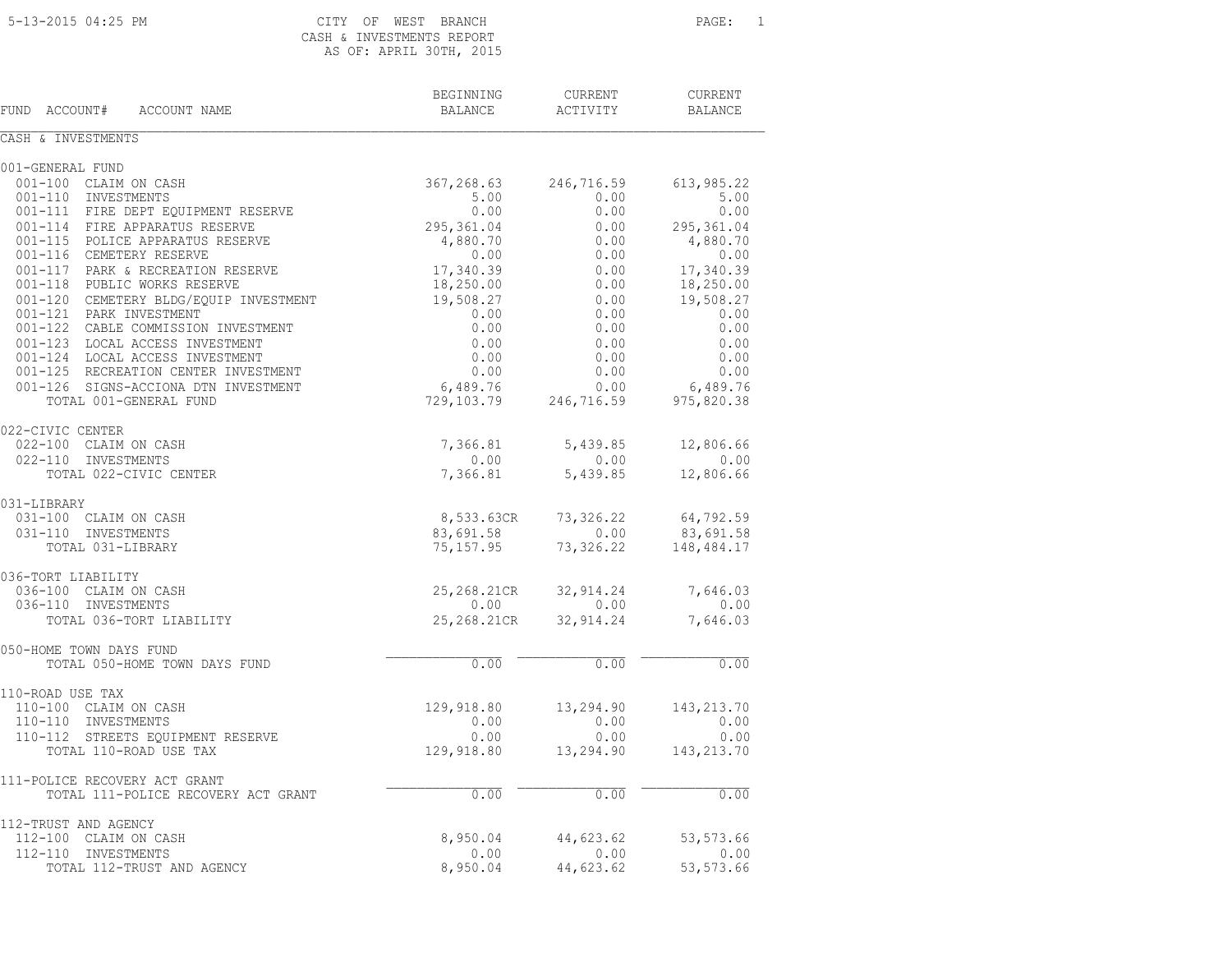# 5-13-2015 04:25 PM CITY OF WEST BRANCH PAGE: 2 CASH & INVESTMENTS REPORT AS OF: APRIL 30TH, 2015

| FUND<br>ACCOUNT#<br>ACCOUNT NAME                           | BEGINNING<br>BALANCE     | CURRENT<br>ACTIVITY    | <b>CURRENT</b><br><b>BALANCE</b> |
|------------------------------------------------------------|--------------------------|------------------------|----------------------------------|
| 119-EMERGENCY TAX FUND<br>119-100 CLAIM ON CASH            | 19,824.77                | 12,645.95              | 32,470.72                        |
| 119-110 INVESTMENTS                                        | 0.00                     | 0.00                   | 0.00                             |
| TOTAL 119-EMERGENCY TAX FUND                               | 19,824.77                | 12,645.95              | 32,470.72                        |
| 121-OPTION TAX                                             |                          |                        |                                  |
| 121-100 CLAIM ON CASH<br>$121 - 110$<br>INVESTMENTS        | 108,272.75<br>0.00       | 12,077.19<br>0.00      | 120,349.94<br>0.00               |
| TOTAL 121-OPTION TAX                                       | 108,272.75               | 12,077.19              | 120,349.94                       |
| 125-T I F                                                  |                          |                        |                                  |
| 125-100 CLAIM ON CASH                                      | 207,826.39               | 0.00                   | 207,826.39                       |
| $125 - 110$<br>INVESTMENTS<br>TOTAL 125-T I F              | 0.00<br>207,826.39       | 0.00<br>0.00           | 0.00<br>207,826.39               |
|                                                            |                          |                        |                                  |
| 160-ECONOMIC DEVELOPMENT<br>TOTAL 160-ECONOMIC DEVELOPMENT |                          | 0.00                   | 0.00                             |
|                                                            | 0.00                     |                        |                                  |
| 225-TIF DEBT SERVICE                                       |                          |                        | 0.00                             |
| TOTAL 225-TIF DEBT SERVICE                                 | 0.00                     | 0.00                   |                                  |
| 226-GO DEBT SERVICE                                        |                          |                        |                                  |
| 226-100 CLAIM ON CASH<br>TOTAL 226-GO DEBT SERVICE         | 129,927.32<br>129,927.32 | 73,147.53<br>73,147.53 | 203,074.85<br>203,074.85         |
|                                                            |                          |                        |                                  |
| 301-REAP GRANT PROJECT<br>301-100 CLAIM ON CASH            | 67,500.00                | 0.00                   | 67,500.00                        |
| 301-101 CASH                                               | 0.00                     | 0.00                   | 0.00                             |
| INVESTMENTS<br>301-110                                     | 0.00                     | 0.00                   | 0.00                             |
| TOTAL 301-REAP GRANT PROJECT                               | 67,500.00                | 0.00                   | 67,500.00                        |
| 303-FIRE CAP PROJECT ADDITION                              |                          |                        |                                  |
| TOTAL 303-FIRE CAP PROJECT ADDITION                        | 0.00                     | 0.00                   | 0.00                             |
| 304-WASTEWATER LIFT STATION                                |                          |                        |                                  |
| TOTAL 304-WASTEWATER LIFT STATION                          | 0.00                     | 0.00                   | 0.00                             |
| 500-CEMETERY PERPETUAL FUND                                |                          |                        |                                  |
| 500-100 CLAIM ON CASH<br>$500 - 110$<br>INVESTMENTS        | 18,378.32<br>88,000.00   | 600.07                 | 18,978.39                        |
| TOTAL 500-CEMETERY PERPETUAL FUND                          | 106,378.32               | 0.00<br>600.07         | 88,000.00<br>106,978.39          |
|                                                            |                          |                        |                                  |
| 501-KROUTH PRINCIPAL FUND<br>501-100 CLAIM ON CASH         | 0.00                     | 0.00                   | 0.00                             |
| $501 - 110$<br>INVESTMENTS                                 | 51,082.09                | 0.00                   | 51,082.09                        |
| TOTAL 501-KROUTH PRINCIPAL FUND                            | 51,082.09                | 0.00                   | 51,082.09                        |
| 502-KROUTH INTEREST FUND                                   |                          |                        |                                  |
| 502-100 CLAIM ON CASH                                      | 8,503.48                 | 0.03                   | 8,503.51                         |
| $502 - 110$<br>INVESTMENTS                                 | 9,635.73                 | 0.00                   | 9,635.73                         |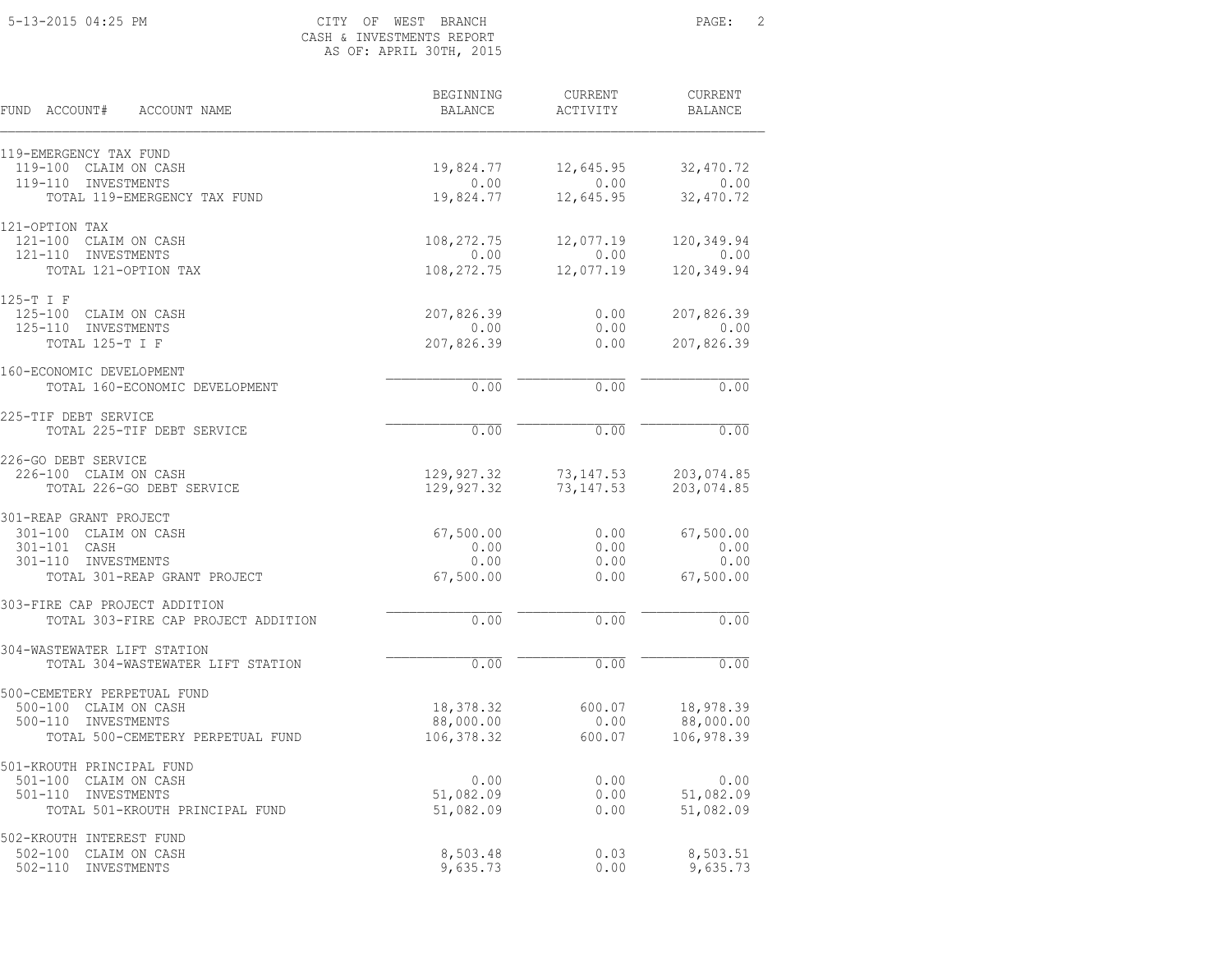### 5-13-2015 04:25 PM CITY OF WEST BRANCH PAGE: 3 CASH & INVESTMENTS REPORT<br>AS OF: APRIL 30TH, 2015 AS OF: APRIL 30TH, 2015

|  | CASH & INVESIMENIS REPURI |  |  |
|--|---------------------------|--|--|
|  | AS OF: APRIL 30TH, 201    |  |  |

| BEGINNING<br><b>BALANCE</b> | <b>CURRENT</b><br>ACTIVITY                                | <b>CURRENT</b><br><b>BALANCE</b>                                                                                                                                                                                                                                                                       |
|-----------------------------|-----------------------------------------------------------|--------------------------------------------------------------------------------------------------------------------------------------------------------------------------------------------------------------------------------------------------------------------------------------------------------|
| 18, 139.21                  | 0.03                                                      | 18, 139.24                                                                                                                                                                                                                                                                                             |
|                             |                                                           |                                                                                                                                                                                                                                                                                                        |
| 203,767.24                  |                                                           | 211,470.27                                                                                                                                                                                                                                                                                             |
|                             |                                                           | 0.00                                                                                                                                                                                                                                                                                                   |
|                             |                                                           | 211, 470.27                                                                                                                                                                                                                                                                                            |
|                             |                                                           |                                                                                                                                                                                                                                                                                                        |
|                             |                                                           | 0.00                                                                                                                                                                                                                                                                                                   |
|                             |                                                           |                                                                                                                                                                                                                                                                                                        |
|                             |                                                           |                                                                                                                                                                                                                                                                                                        |
|                             |                                                           | 46,354.14                                                                                                                                                                                                                                                                                              |
|                             |                                                           |                                                                                                                                                                                                                                                                                                        |
|                             |                                                           | 205, 367.33                                                                                                                                                                                                                                                                                            |
|                             |                                                           | 0.00                                                                                                                                                                                                                                                                                                   |
|                             |                                                           | 205, 367.33                                                                                                                                                                                                                                                                                            |
|                             |                                                           |                                                                                                                                                                                                                                                                                                        |
|                             |                                                           | 0.00                                                                                                                                                                                                                                                                                                   |
|                             |                                                           | 0.00<br>0.00                                                                                                                                                                                                                                                                                           |
|                             |                                                           |                                                                                                                                                                                                                                                                                                        |
|                             |                                                           |                                                                                                                                                                                                                                                                                                        |
|                             |                                                           |                                                                                                                                                                                                                                                                                                        |
|                             |                                                           | 25,222.08                                                                                                                                                                                                                                                                                              |
|                             |                                                           |                                                                                                                                                                                                                                                                                                        |
|                             |                                                           | 92.58CR                                                                                                                                                                                                                                                                                                |
|                             |                                                           | 92.58CR                                                                                                                                                                                                                                                                                                |
|                             | 543, 201.75 2, 637, 287.46                                |                                                                                                                                                                                                                                                                                                        |
|                             | 0.00<br>0.00<br>0.00<br>0.00<br>0.00<br>0.00<br>21,526.61 | 7,703.03<br>0.00<br>7,703.03<br>203,767.24<br>0.00<br>40,774.14 5,580.00 46,354.14<br>40,774.14<br>5,580.00<br>193,915.27<br>11,452.06<br>0.00<br>193,915.27<br>11,452.06<br>0.00<br>0.00<br>0.00<br>21,526.61 3,695.47 25,222.08<br>3,695.47<br>77.58CR 15.00CR<br>77.58CR<br>15.00CR<br>2,094,085.71 |

\*\*\* END OF REPORT \*\*\*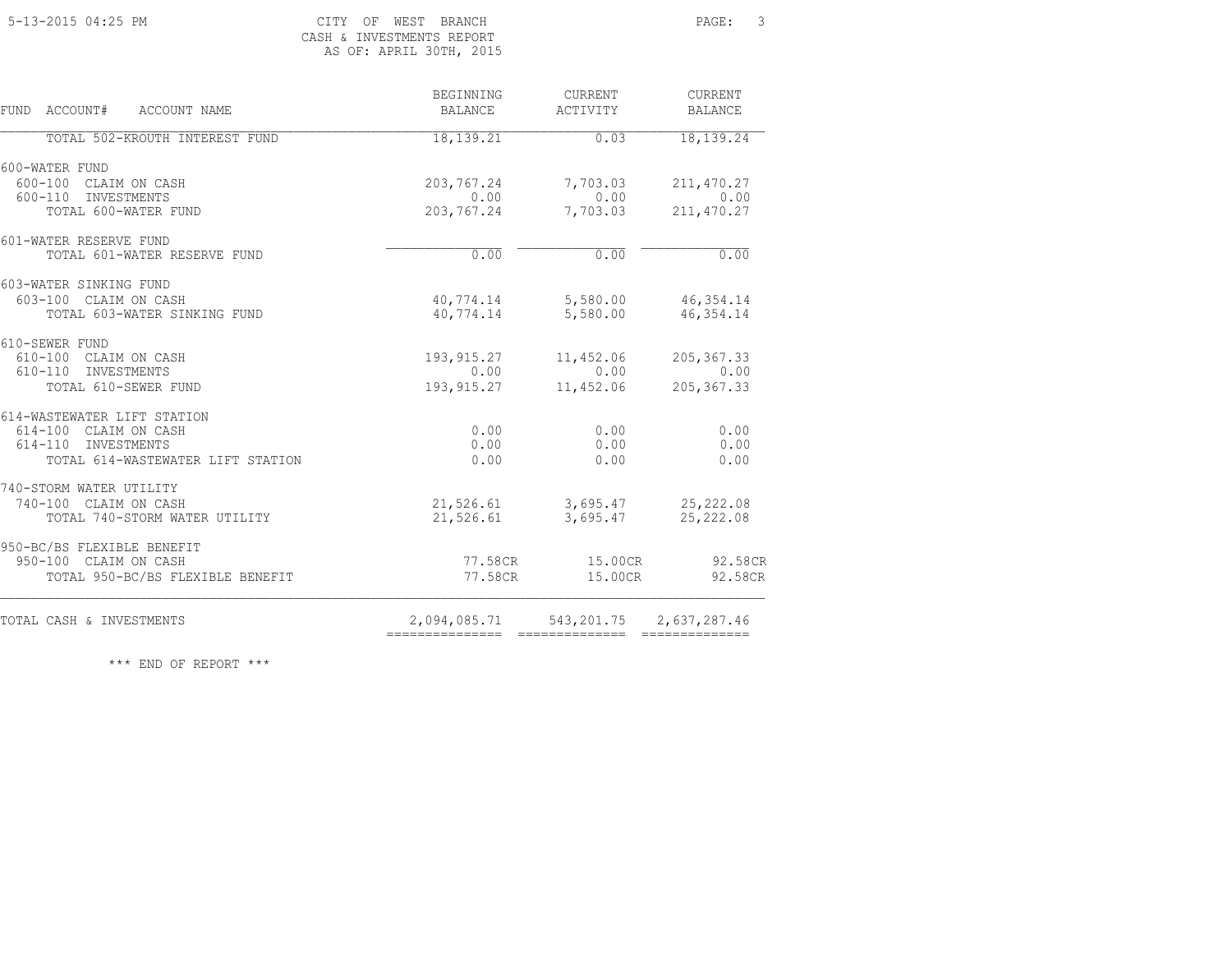| <b>INVESTMENTS</b> |      |                      |               |               |                                       |                |                      |             |
|--------------------|------|----------------------|---------------|---------------|---------------------------------------|----------------|----------------------|-------------|
| <b>CD</b> Number   | Rate | <b>Bank</b>          |               | <b>Amount</b> | <b>Purchasing Fund</b>                | Int. Fund      | <b>Maturity Date</b> | <b>Fund</b> |
|                    |      |                      |               |               |                                       |                |                      |             |
| 13725104-1012      | 0.50 | <b>UI</b> Credit     | \$            | 19,508.27     | Cemetery Building/Equipment           | Cert. of Dep   | 1/16/2016            | 001/120     |
| 13725104-1013      | 0.50 | <b>UI</b> Credit     | \$            | 6,489.76      | Streetscape - Acciona Donation        | Cert. of Dep   | 10/3/2015            | 001/126     |
| 13725104           | 0.00 | <b>UI</b> Credit     | \$            | 5.00          | <b>General Fund Savings Account</b>   | <b>Savings</b> |                      | 001/110     |
|                    |      |                      | \$            | 26,003.03     |                                       |                |                      |             |
|                    |      |                      |               |               |                                       |                |                      |             |
| 13725104-1011      | 0.60 | <b>UI</b> Credit     | $\mathcal{S}$ | 6,198.07      | Library - Mather CD Donation          | Cert. of Dep   | 1/3/2016             | 031/110     |
| 10447              | 0.40 | <b>Liberty Trust</b> | $\mathcal{S}$ | 10,698.76     | <b>Enlow Building CD</b>              | Cert. of Dep   | 5/2/2015             | 031/110     |
| 13725104-1009      | 0.60 | <b>UI</b> Credit     |               | 50,477.82     | Library - Hansen CD Donation          | Cert. of Dep   | 11/1/2015            | 031/110     |
|                    |      | <b>US Bank</b>       |               | 16,316.93     | M. Gray US Bank Savings Acct.         | Savings        |                      | 031/110     |
|                    |      |                      | \$            | 83,691.58     |                                       |                |                      |             |
| 25106790           | 0.45 | Hills Bank           | \$            | 88,000.00     | Perpetual Care                        | General        | 4/6/2016             | 500         |
|                    |      |                      |               |               |                                       |                |                      |             |
| 13725104-1008      | 0.60 | <b>UI</b> Credit     | \$            | 51,082.09     | <b>Krouth Principal</b>               | Cert. of Dep   | 7/18/2015            | 501/110     |
|                    |      |                      | \$            | 51,082.09     |                                       |                |                      |             |
| 13725104-1010      | 0.50 | <b>UI</b> Credit     | \$            | 9,635.73      | Public Library - Krouth Interest Fund | Cert. of Dep   | 7/18/2015            | 502         |
|                    |      |                      | \$            | 9,635.73      |                                       |                |                      |             |
|                    |      |                      |               |               |                                       |                |                      |             |
|                    |      |                      |               |               |                                       |                |                      |             |
|                    |      |                      |               |               |                                       |                |                      |             |
|                    |      |                      |               | \$258,412.43  | <b>Total Investments</b>              |                |                      |             |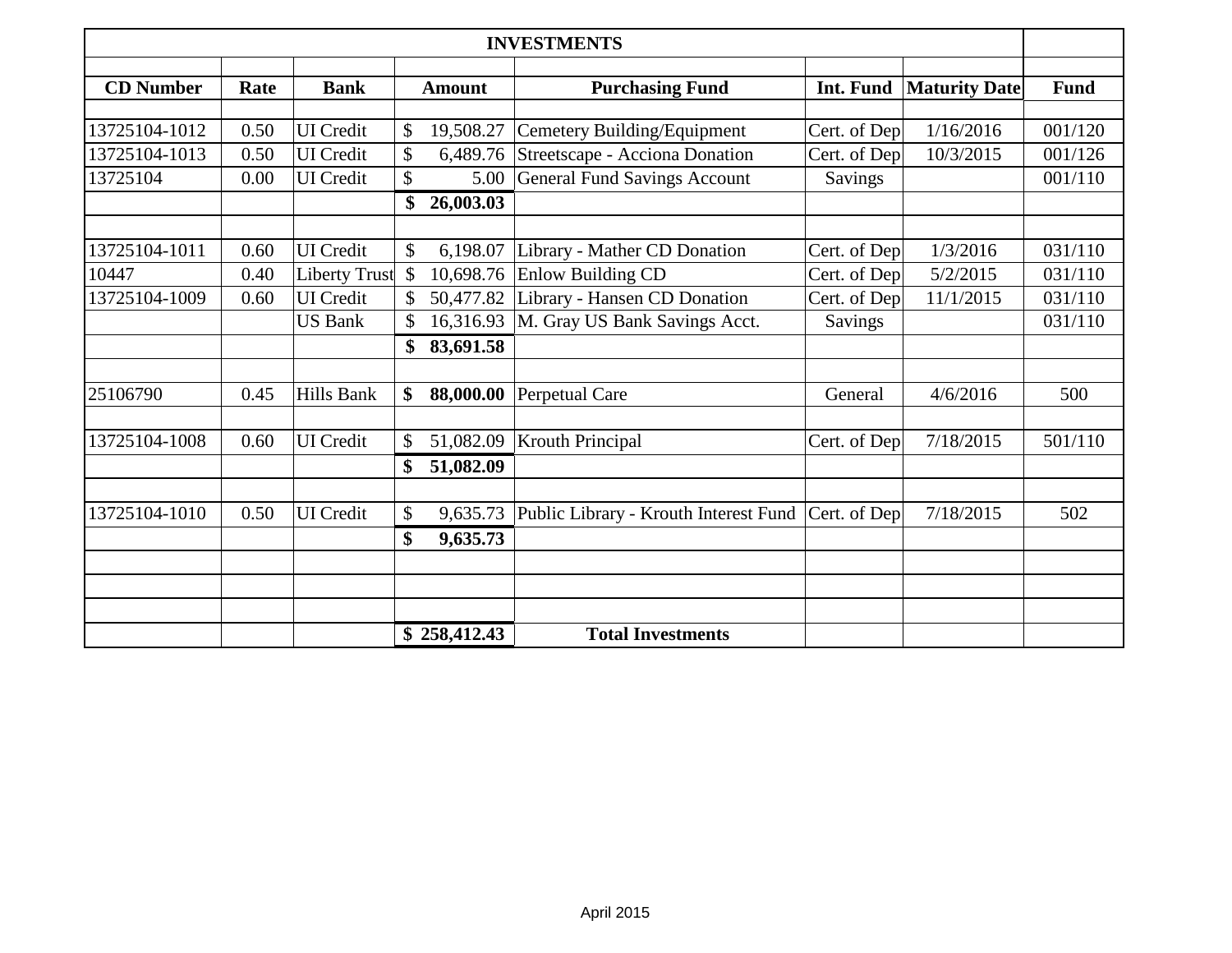5-28-2015 08:15 PM CITY OF WEST BRANCH PAGE: 1 EXPENDITURES BY DEPARTMENT (UNAUDITED) AS OF: APRIL 30TH, 2015

| <b>CURRENT</b><br><b>BUDGET</b> | CURRENT<br>PERIOD                                                                                                                                                                                                                                                                                        | YEAR TO DATE<br>ACTUAL                                                                                                                                                                                          | % OF<br><b>BUDGET</b>                                                                                                                                                                                                                              | <b>BUDGET</b><br><b>BALANCE</b>                                                                                                                                                                                                            |
|---------------------------------|----------------------------------------------------------------------------------------------------------------------------------------------------------------------------------------------------------------------------------------------------------------------------------------------------------|-----------------------------------------------------------------------------------------------------------------------------------------------------------------------------------------------------------------|----------------------------------------------------------------------------------------------------------------------------------------------------------------------------------------------------------------------------------------------------|--------------------------------------------------------------------------------------------------------------------------------------------------------------------------------------------------------------------------------------------|
|                                 |                                                                                                                                                                                                                                                                                                          |                                                                                                                                                                                                                 |                                                                                                                                                                                                                                                    |                                                                                                                                                                                                                                            |
|                                 |                                                                                                                                                                                                                                                                                                          |                                                                                                                                                                                                                 |                                                                                                                                                                                                                                                    |                                                                                                                                                                                                                                            |
| 185,569.00                      | 12,979.06                                                                                                                                                                                                                                                                                                | 143,820.37                                                                                                                                                                                                      | 77.50                                                                                                                                                                                                                                              | 41,748.63                                                                                                                                                                                                                                  |
|                                 |                                                                                                                                                                                                                                                                                                          |                                                                                                                                                                                                                 |                                                                                                                                                                                                                                                    | 166.25                                                                                                                                                                                                                                     |
|                                 |                                                                                                                                                                                                                                                                                                          |                                                                                                                                                                                                                 |                                                                                                                                                                                                                                                    | 1,052.75                                                                                                                                                                                                                                   |
|                                 |                                                                                                                                                                                                                                                                                                          |                                                                                                                                                                                                                 |                                                                                                                                                                                                                                                    | 1,068.66                                                                                                                                                                                                                                   |
|                                 |                                                                                                                                                                                                                                                                                                          |                                                                                                                                                                                                                 |                                                                                                                                                                                                                                                    | 16.18)                                                                                                                                                                                                                                     |
|                                 |                                                                                                                                                                                                                                                                                                          |                                                                                                                                                                                                                 |                                                                                                                                                                                                                                                    | 4,868.68<br>1,158.04                                                                                                                                                                                                                       |
|                                 |                                                                                                                                                                                                                                                                                                          |                                                                                                                                                                                                                 |                                                                                                                                                                                                                                                    | 3,613.65)                                                                                                                                                                                                                                  |
|                                 |                                                                                                                                                                                                                                                                                                          |                                                                                                                                                                                                                 |                                                                                                                                                                                                                                                    | 380.00                                                                                                                                                                                                                                     |
|                                 |                                                                                                                                                                                                                                                                                                          |                                                                                                                                                                                                                 |                                                                                                                                                                                                                                                    | 2,869.89                                                                                                                                                                                                                                   |
| 1,000.00                        | 0.00                                                                                                                                                                                                                                                                                                     | 0.00                                                                                                                                                                                                            | 0.00                                                                                                                                                                                                                                               | 1,000.00                                                                                                                                                                                                                                   |
| 500.00                          | 0.00                                                                                                                                                                                                                                                                                                     | 0.00                                                                                                                                                                                                            | 0.00                                                                                                                                                                                                                                               | 500.00                                                                                                                                                                                                                                     |
| 1,500.00                        | 0.00                                                                                                                                                                                                                                                                                                     | 0.00                                                                                                                                                                                                            | 0.00                                                                                                                                                                                                                                               | 1,500.00                                                                                                                                                                                                                                   |
|                                 | 333.33)                                                                                                                                                                                                                                                                                                  |                                                                                                                                                                                                                 | $240.37$ (                                                                                                                                                                                                                                         | 3,789.87)                                                                                                                                                                                                                                  |
|                                 |                                                                                                                                                                                                                                                                                                          | 423.91                                                                                                                                                                                                          |                                                                                                                                                                                                                                                    | 576.09                                                                                                                                                                                                                                     |
|                                 |                                                                                                                                                                                                                                                                                                          |                                                                                                                                                                                                                 |                                                                                                                                                                                                                                                    | 251.18                                                                                                                                                                                                                                     |
|                                 |                                                                                                                                                                                                                                                                                                          |                                                                                                                                                                                                                 |                                                                                                                                                                                                                                                    | 200.00                                                                                                                                                                                                                                     |
|                                 |                                                                                                                                                                                                                                                                                                          |                                                                                                                                                                                                                 |                                                                                                                                                                                                                                                    | 255.25)<br>43.58                                                                                                                                                                                                                           |
|                                 |                                                                                                                                                                                                                                                                                                          |                                                                                                                                                                                                                 |                                                                                                                                                                                                                                                    | 985.30                                                                                                                                                                                                                                     |
|                                 |                                                                                                                                                                                                                                                                                                          |                                                                                                                                                                                                                 |                                                                                                                                                                                                                                                    | 1,737.82)                                                                                                                                                                                                                                  |
|                                 |                                                                                                                                                                                                                                                                                                          |                                                                                                                                                                                                                 |                                                                                                                                                                                                                                                    | 2,727.40                                                                                                                                                                                                                                   |
|                                 | 0.00                                                                                                                                                                                                                                                                                                     | 0.00                                                                                                                                                                                                            | 0.00                                                                                                                                                                                                                                               | 22,000.00                                                                                                                                                                                                                                  |
| 2,500.00                        | 5.16                                                                                                                                                                                                                                                                                                     | 1,915.45                                                                                                                                                                                                        | 76.62                                                                                                                                                                                                                                              | 584.55                                                                                                                                                                                                                                     |
| 3,500.00                        | 699.00                                                                                                                                                                                                                                                                                                   | 2,133.85                                                                                                                                                                                                        | 60.97                                                                                                                                                                                                                                              | 1,366.15                                                                                                                                                                                                                                   |
| 266,019.00                      | 16,631.84                                                                                                                                                                                                                                                                                                | 191, 144.62                                                                                                                                                                                                     | 71.85                                                                                                                                                                                                                                              | 74,874.38                                                                                                                                                                                                                                  |
|                                 |                                                                                                                                                                                                                                                                                                          |                                                                                                                                                                                                                 |                                                                                                                                                                                                                                                    |                                                                                                                                                                                                                                            |
|                                 |                                                                                                                                                                                                                                                                                                          |                                                                                                                                                                                                                 |                                                                                                                                                                                                                                                    | 0.00                                                                                                                                                                                                                                       |
|                                 |                                                                                                                                                                                                                                                                                                          |                                                                                                                                                                                                                 |                                                                                                                                                                                                                                                    | 7,086.41                                                                                                                                                                                                                                   |
|                                 |                                                                                                                                                                                                                                                                                                          |                                                                                                                                                                                                                 |                                                                                                                                                                                                                                                    | 7,086.41                                                                                                                                                                                                                                   |
|                                 |                                                                                                                                                                                                                                                                                                          |                                                                                                                                                                                                                 |                                                                                                                                                                                                                                                    |                                                                                                                                                                                                                                            |
|                                 |                                                                                                                                                                                                                                                                                                          |                                                                                                                                                                                                                 |                                                                                                                                                                                                                                                    | 3,939.16                                                                                                                                                                                                                                   |
|                                 |                                                                                                                                                                                                                                                                                                          |                                                                                                                                                                                                                 |                                                                                                                                                                                                                                                    | 4,233.58                                                                                                                                                                                                                                   |
| 63,696.00                       | 4,920.78                                                                                                                                                                                                                                                                                                 | 50,722.68                                                                                                                                                                                                       | 79.63                                                                                                                                                                                                                                              | 4,800.58<br>12,973.32                                                                                                                                                                                                                      |
|                                 | 3,000.00<br>2,000.00<br>2,000.00<br>800.00<br>13,500.00<br>5,000.00<br>3,000.00<br>2,000.00<br>7,000.00<br>$2,700.00$ (<br>1,000.00<br>1,000.00<br>200.00<br>0.00<br>750.00<br>1,000.00<br>1,500.00<br>3,000.00<br>22,000.00<br>6,069.00<br>8,504.00<br>14,573.00<br>14,197.00<br>18,817.00<br>30,682.00 | 0.00<br>0.00<br>114.12<br>199.34<br>630.69<br>42.14<br>0.00<br>313.19<br>394.49<br>210.92<br>0.00<br>0.00<br>0.00<br>0.00<br>0.00<br>1,377.06<br>0.00<br>0.00<br>0.00<br>0.00<br>915.75<br>1,316.08<br>2,688.95 | 2,833.75<br>947.25<br>931.34<br>816.18<br>8,631.32<br>3,841.96<br>6,613.65<br>2,380.00<br>4,130.11<br>748.82<br>0.00<br>255.25<br>706.42<br>14.70<br>3,237.82<br>272.60<br>6,069.00<br>1,417.59<br>7,486.59<br>10,257.84<br>14,583.42<br>25,881.42 | 94.46<br>47.36<br>46.57<br>$102.02$ (<br>63.94<br>76.84<br>220.46 (<br>$119.00$ (<br>59.00<br>6,489.87<br>42.39<br>74.88<br>0.00<br>$0.00$ (<br>94.19<br>1.47<br>$215.85$ (<br>9.09<br>100.00<br>16.67<br>51.37<br>72.25<br>77.50<br>84.35 |

TOTAL POLICE OPERATION 344,288.00 21,552.62 249,353.89 72.43 94,934.11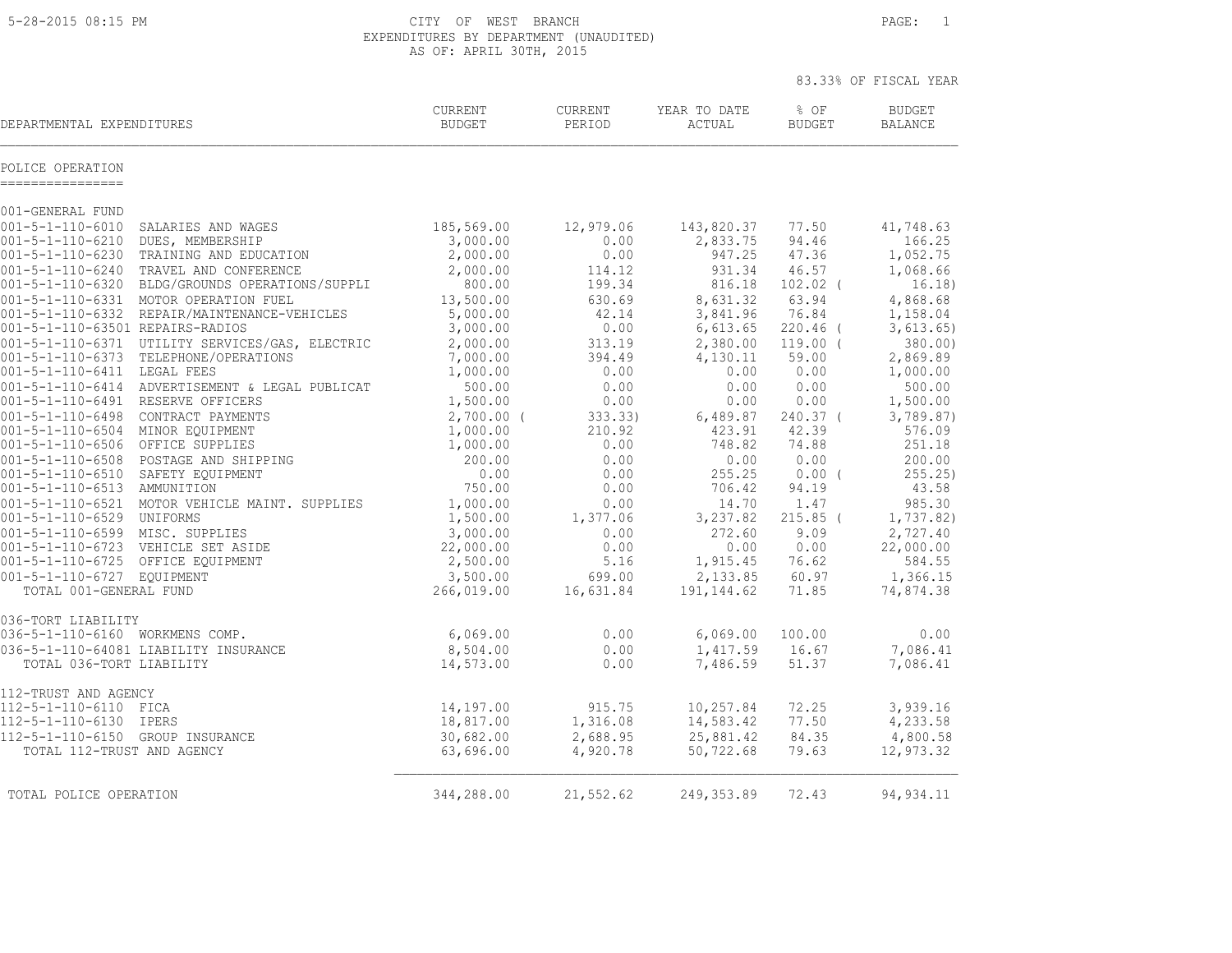5-28-2015 08:15 PM CITY OF WEST BRANCH PAGE: 2 EXPENDITURES BY DEPARTMENT (UNAUDITED) AS OF: APRIL 30TH, 2015

|                                                                                                                                                                                                                                                                                                                                                                                                                                                                                                                                                                                                                                                                                                                                                                 |                                                                                                                                                                                                                     |                                                                                                                                                                    |                                                                                                                                                                                                             |                                                                                                                                                                  | 83.33% OF FISCAL YEAR                                                                                                                                                                                   |
|-----------------------------------------------------------------------------------------------------------------------------------------------------------------------------------------------------------------------------------------------------------------------------------------------------------------------------------------------------------------------------------------------------------------------------------------------------------------------------------------------------------------------------------------------------------------------------------------------------------------------------------------------------------------------------------------------------------------------------------------------------------------|---------------------------------------------------------------------------------------------------------------------------------------------------------------------------------------------------------------------|--------------------------------------------------------------------------------------------------------------------------------------------------------------------|-------------------------------------------------------------------------------------------------------------------------------------------------------------------------------------------------------------|------------------------------------------------------------------------------------------------------------------------------------------------------------------|---------------------------------------------------------------------------------------------------------------------------------------------------------------------------------------------------------|
| DEPARTMENTAL EXPENDITURES                                                                                                                                                                                                                                                                                                                                                                                                                                                                                                                                                                                                                                                                                                                                       | CURRENT<br><b>BUDGET</b>                                                                                                                                                                                            | <b>CURRENT</b><br>PERIOD                                                                                                                                           | YEAR TO DATE<br>ACTUAL                                                                                                                                                                                      | % OF<br><b>BUDGET</b>                                                                                                                                            | <b>BUDGET</b><br><b>BALANCE</b>                                                                                                                                                                         |
| FIRE OPERATION<br>--------------                                                                                                                                                                                                                                                                                                                                                                                                                                                                                                                                                                                                                                                                                                                                |                                                                                                                                                                                                                     |                                                                                                                                                                    |                                                                                                                                                                                                             |                                                                                                                                                                  |                                                                                                                                                                                                         |
| 001-GENERAL FUND                                                                                                                                                                                                                                                                                                                                                                                                                                                                                                                                                                                                                                                                                                                                                |                                                                                                                                                                                                                     |                                                                                                                                                                    |                                                                                                                                                                                                             |                                                                                                                                                                  |                                                                                                                                                                                                         |
| $001 - 5 - 1 - 150 - 6010$<br>SALARIES AND WAGES<br>001-5-1-150-6210<br>DUES, MEMBERSHIP<br>001-5-1-150-6230<br>TRAINING AND EDUCATION<br>$001 - 5 - 1 - 150 - 6310$<br>BUILDING MAINTENANCE<br>001-5-1-150-6331 MOTOR OPERATION FUEL<br>001-5-1-150-6332 REPAIR/MAINTENANCE-VEHICLES<br>001-5-1-150-63501 REPAIRS-RADIOS<br>001-5-1-150-6371 UTILITY SERVICES/GAS, ELECTRIC<br>001-5-1-150-6373 TELEPHONE/OPERATIONS<br>001-5-1-150-6441 FIRE PREVENTION<br>001-5-1-150-6490 CONSULTANT AND PROF. FEES<br>001-5-1-150-6498 CONTRACT PAYMENTS<br>001-5-1-150-6504 MINOR EQUIPMENT<br>001-5-1-150-6506 OFFICE SUPPLIES<br>001-5-1-150-6510 SAFETY EQUIPMENT<br>001-5-1-150-6514 MEDICAL SUPPLIES<br>001-5-1-150-6529 UNIFORMS<br>001-5-1-150-6599 MISC. SUPPLIES | 0.00<br>4,000.00<br>5,000.00<br>69,228.00<br>10,000.00<br>14,000.00<br>$10,000.00$ (<br>8,000.00<br>2,500.00<br>750.00<br>0.00<br>32,000.00<br>6,000.00<br>1,500.00<br>2,500.00<br>2,500.00<br>6,000.00<br>2,400.00 | 0.00<br>25.00<br>219.00<br>33.95<br>116.76<br>246.87<br>1, 218.57)<br>939.58<br>161.27<br>0.00<br>0.00<br>0.00<br>0.00<br>0.00<br>0.00<br>0.00<br>259.00<br>103.00 | 13,330.00<br>3,770.25<br>1,742.00<br>7,577.20<br>3,521.33<br>11,650.67<br>3,711.67<br>7,140.15<br>1,610.38<br>564.00<br>0.00<br>31,720.00<br>1,689.54<br>709.17<br>535.38<br>1,327.95<br>1,221.55<br>458.27 | $0.00$ (<br>94.26<br>34.84<br>10.95<br>35.21<br>83.22<br>37.12<br>89.25<br>64.42<br>75.20<br>0.00<br>99.13<br>28.16<br>47.28<br>21.42<br>53.12<br>20.36<br>19.09 | 13,330.00)<br>229.75<br>3,258.00<br>61,650.80<br>6,478.67<br>2,349.33<br>6,288.33<br>859.85<br>889.62<br>186.00<br>0.00<br>280.00<br>4,310.46<br>790.83<br>1,964.62<br>1,172.05<br>4,778.45<br>1,941.73 |
| 001-5-1-150-6727 EQUIPMENT<br>TOTAL 001-GENERAL FUND                                                                                                                                                                                                                                                                                                                                                                                                                                                                                                                                                                                                                                                                                                            | 454,362.00<br>630,740.00                                                                                                                                                                                            | 0.00<br>885.86                                                                                                                                                     | 0.00<br>92, 279.51                                                                                                                                                                                          | 0.00<br>14.63                                                                                                                                                    | 454,362.00<br>538,460.49                                                                                                                                                                                |
|                                                                                                                                                                                                                                                                                                                                                                                                                                                                                                                                                                                                                                                                                                                                                                 |                                                                                                                                                                                                                     |                                                                                                                                                                    |                                                                                                                                                                                                             |                                                                                                                                                                  |                                                                                                                                                                                                         |
| 036-TORT LIABILITY<br>036-5-1-150-6160 WORKMENS COMP.<br>036-5-1-150-64081 LIABILITY INSURANCE<br>TOTAL 036-TORT LIABILITY                                                                                                                                                                                                                                                                                                                                                                                                                                                                                                                                                                                                                                      | 4,405.00<br>16,090.00<br>20,495.00                                                                                                                                                                                  | 0.00<br>0.00<br>0.00                                                                                                                                               | 4,405.00<br>15,373.29<br>19,778.29                                                                                                                                                                          | 100.00<br>95.55<br>96.50                                                                                                                                         | 0.00<br>716.71<br>716.71                                                                                                                                                                                |
| 112-TRUST AND AGENCY<br>112-5-1-150-6110 FICA<br>112-5-1-150-6130 IPERS<br>112-5-1-150-6150 GROUP INSURANCE<br>112-5-1-150-6199 FIRE DEPT PHYSICALS<br>TOTAL 112-TRUST AND AGENCY                                                                                                                                                                                                                                                                                                                                                                                                                                                                                                                                                                               | 0.00<br>0.00<br>0.00<br>0.00<br>0.00                                                                                                                                                                                | 0.00<br>0.00<br>0.00<br>0.00<br>0.00                                                                                                                               | 1,019.79<br>0.00<br>0.00<br>0.00<br>1,019.79                                                                                                                                                                | 0.00(<br>0.00<br>0.00<br>0.00<br>$0.00$ (                                                                                                                        | 1,019.79)<br>0.00<br>0.00<br>0.00<br>1,019.79)                                                                                                                                                          |
| TOTAL FIRE OPERATION                                                                                                                                                                                                                                                                                                                                                                                                                                                                                                                                                                                                                                                                                                                                            | 651,235.00                                                                                                                                                                                                          | 885.86                                                                                                                                                             | 113,077.59                                                                                                                                                                                                  | 17.36                                                                                                                                                            | 538,157.41                                                                                                                                                                                              |
| ANIMAL CONTROL<br>--------------                                                                                                                                                                                                                                                                                                                                                                                                                                                                                                                                                                                                                                                                                                                                |                                                                                                                                                                                                                     |                                                                                                                                                                    |                                                                                                                                                                                                             |                                                                                                                                                                  |                                                                                                                                                                                                         |
| 001-GENERAL FUND<br>001-5-1-190-6490 CONSULTANT AND PROF. FEES<br>001-5-1-190-6498<br>CONTRACT PAYMENTS<br>001-5-1-190-6510 SAFETY EQUIPMENT<br>001-5-1-190-6599 MISC. SUPPLIES<br>TOTAL 001-GENERAL FUND                                                                                                                                                                                                                                                                                                                                                                                                                                                                                                                                                       | 0.00<br>4,000.00<br>0.00<br>500.00<br>4,500.00                                                                                                                                                                      | 0.00<br>0.00<br>0.00<br>0.00<br>0.00                                                                                                                               | 0.00<br>2,106.48<br>0.00<br>893.76<br>3,000.24                                                                                                                                                              | 0.00<br>52.66<br>0.00<br>$178.75$ (<br>66.67                                                                                                                     | 0.00<br>1,893.52<br>0.00<br>393.76)<br>1,499.76                                                                                                                                                         |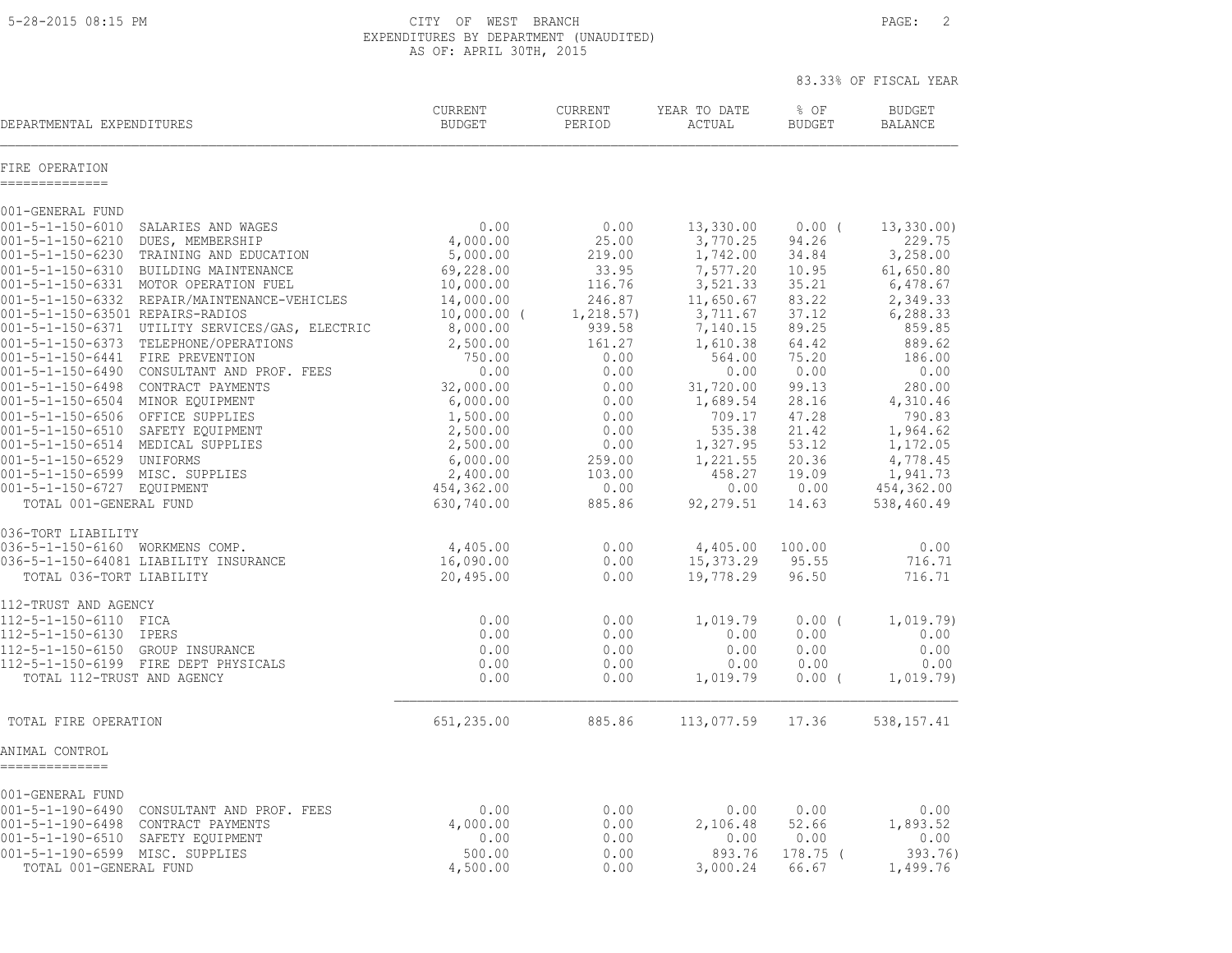5-28-2015 08:15 PM CITY OF WEST BRANCH PAGE: 3 EXPENDITURES BY DEPARTMENT (UNAUDITED) AS OF: APRIL 30TH, 2015

|                                                                                                                                                                                                                                |                                                                                                                                                                                                  |                                                                                                   |                                                                              |                                                                                          |                                                                               | 83.33% OF FISCAL YEAR                                                                            |
|--------------------------------------------------------------------------------------------------------------------------------------------------------------------------------------------------------------------------------|--------------------------------------------------------------------------------------------------------------------------------------------------------------------------------------------------|---------------------------------------------------------------------------------------------------|------------------------------------------------------------------------------|------------------------------------------------------------------------------------------|-------------------------------------------------------------------------------|--------------------------------------------------------------------------------------------------|
| DEPARTMENTAL EXPENDITURES                                                                                                                                                                                                      |                                                                                                                                                                                                  | CURRENT<br><b>BUDGET</b>                                                                          | <b>CURRENT</b><br>PERIOD                                                     | YEAR TO DATE<br>ACTUAL                                                                   | % OF<br><b>BUDGET</b>                                                         | <b>BUDGET</b><br><b>BALANCE</b>                                                                  |
| TOTAL ANIMAL CONTROL                                                                                                                                                                                                           |                                                                                                                                                                                                  | 4,500.00                                                                                          | 0.00                                                                         | 3,000.24                                                                                 | 66.67                                                                         | 1,499.76                                                                                         |
| ROADS AND STREETS                                                                                                                                                                                                              |                                                                                                                                                                                                  |                                                                                                   |                                                                              |                                                                                          |                                                                               |                                                                                                  |
| 001-GENERAL FUND                                                                                                                                                                                                               |                                                                                                                                                                                                  |                                                                                                   |                                                                              |                                                                                          |                                                                               |                                                                                                  |
| $001 - 5 - 2 - 210 - 6010$<br>001-5-2-210-6320<br>$001 - 5 - 2 - 210 - 6444$<br>$001 - 5 - 2 - 210 - 6490$<br>$001 - 5 - 2 - 210 - 6496$<br>$001 - 5 - 2 - 210 - 6723$<br>001-5-2-210-6727 EOUIPMENT<br>TOTAL 001-GENERAL FUND | SALARIES AND WAGES<br>BLDG/GROUNDS OPERATIONS/SUPPLI<br>TREE TRIMMING<br>CONSULTANT AND PROF. FEES<br>MISC. CONTRACT WORK<br>EOUIPMENT SET ASIDE<br>001-5-2-210-6761 CAPITAL IMPROVEMENT STREETS | 64,781.00<br>0.00<br>0.00<br>500.00<br>0.00<br>12,060.00<br>22,940.00<br>128,964.00<br>229,245.00 | 4,789.32<br>0.00<br>0.00<br>0.00<br>0.00<br>0.00<br>0.00<br>0.00<br>4,789.32 | 54,734.46<br>0.00<br>0.00<br>244.00<br>0.00<br>0.00<br>0.00<br>148,798.56<br>203, 777.02 | 84.49<br>0.00<br>0.00<br>48.80<br>0.00<br>0.00<br>0.00<br>$115.38$ (<br>88.89 | 10,046.54<br>0.00<br>0.00<br>256.00<br>0.00<br>12,060.00<br>22,940.00<br>19,834.56)<br>25,467.98 |
| 036-TORT LIABILITY                                                                                                                                                                                                             |                                                                                                                                                                                                  |                                                                                                   |                                                                              |                                                                                          |                                                                               |                                                                                                  |
| 036-5-2-210-6160<br>036-5-2-210-6170<br>TOTAL 036-TORT LIABILITY                                                                                                                                                               | WORKMENS COMP.<br>JOB INSURANCE<br>036-5-2-210-64081 LIABILITY INSURANCE                                                                                                                         | 15,122.00<br>0.00<br>25,623.00<br>40,745.00                                                       | 0.00<br>0.00<br>0.00<br>0.00                                                 | 14,542.00<br>0.00<br>1,417.58<br>15,959.58                                               | 96.16<br>0.00<br>5.53<br>39.17                                                | 580.00<br>0.00<br>24, 205.42<br>24,785.42                                                        |
| 110-ROAD USE TAX                                                                                                                                                                                                               |                                                                                                                                                                                                  |                                                                                                   |                                                                              |                                                                                          |                                                                               |                                                                                                  |
| 110-5-2-210-6010<br>110-5-2-210-6020<br>110-5-2-210-6210<br>110-5-2-210-6310<br>110-5-2-210-6320<br>110-5-2-210-6331<br>110-5-2-210-6332                                                                                       | SALARIES AND WAGES<br>PART TIME<br>DUES, MEMBERSHIP<br>BUILDING MAINTENANCE<br>BLDG/GROUNDS OPERATIONS/SUPPLI<br>MOTOR OPERATION FUEL<br>REPAIR/MAINTENANCE-VEHICLES                             | 0.00<br>0.00<br>0.00<br>500.00<br>5,000.00<br>7,000.00<br>5,000.00                                | 0.00<br>0.00<br>0.00<br>0.00<br>132.00<br>1,098.02<br>0.00                   | 0.00<br>0.00<br>0.00<br>1,759.85<br>7,603.98<br>3,586.50<br>5,170.86                     | 0.00<br>0.00<br>0.00<br>$351.97$ (<br>$152.08$ (<br>51.24<br>103.42 (         | 0.00<br>0.00<br>0.00<br>1, 259.85<br>2,603.98)<br>3,413.50<br>170.86)                            |
| 110-5-2-210-6371<br>110-5-2-210-6373                                                                                                                                                                                           | UTILITY SERVICES/GAS, ELECTRIC<br>TELEPHONE/OPERATIONS                                                                                                                                           | 4,000.00<br>1,500.00                                                                              | 461.94<br>206.26                                                             | 3,498.08<br>2,270.69                                                                     | 87.45<br>151.38 (                                                             | 501.92<br>770.69                                                                                 |
| 110-5-2-210-6444<br>110-5-2-210-6490<br>110-5-2-210-6496                                                                                                                                                                       | TREE TRIMMING<br>CONSULTANT AND PROF. FEES<br>MISC. CONTRACT WORK                                                                                                                                | 30,000.00<br>10,500.00<br>0.00                                                                    | 0.00<br>0.00<br>0.00                                                         | 9,682.08<br>17,224.63<br>0.00                                                            | 32.27<br>$164.04$ (<br>0.00                                                   | 20, 317.92<br>6, 724.63)<br>0.00                                                                 |
| 110-5-2-210-6501<br>110-5-2-210-6504<br>110-5-2-210-6509                                                                                                                                                                       | CHEMICALS<br>MINOR EQUIPMENT<br>SIGNS/SUPPLIES                                                                                                                                                   | 0.00<br>2,000.00<br>3,000.00                                                                      | 0.00<br>114.26<br>0.00                                                       | 0.00<br>1,794.17<br>3,167.01                                                             | 0.00<br>89.71<br>$105.57$ (                                                   | 0.00<br>205.83<br>167.01)                                                                        |
| 110-5-2-210-6511<br>110-5-2-210-6512<br>110-5-2-210-6521                                                                                                                                                                       | SAND<br>SALT<br>MOTOR VEHICLE MAINT. SUPPLIES                                                                                                                                                    | 2,500.00<br>6,000.00<br>3,500.00                                                                  | 0.00<br>0.00<br>0.00                                                         | 2,425.69<br>2,719.66<br>4,347.50                                                         | 97.03<br>45.33<br>$124.21$ (                                                  | 74.31<br>3,280.34<br>847.50)                                                                     |
| 110-5-2-210-6524<br>110-5-2-210-6529                                                                                                                                                                                           | ROCK/COLD MIX<br>UNIFORMS                                                                                                                                                                        | 5,000.00<br>0.00                                                                                  | 1,377.09<br>0.00                                                             | 3,418.22<br>0.00                                                                         | 68.36<br>0.00                                                                 | 1,581.78<br>0.00                                                                                 |
| 110-5-2-210-6560<br>110-5-2-210-6599<br>110-5-2-210-6723                                                                                                                                                                       | IRON/STEEL<br>MISC. SUPPLIES<br>EQUIPMENT SET ASIDE                                                                                                                                              | 0.00<br>1,000.00<br>12,060.00                                                                     | 0.00<br>0.00<br>0.00                                                         | 0.00<br>1,190.74<br>0.00                                                                 | 0.00<br>119.07 (<br>0.00                                                      | 0.00<br>190.74)<br>12,060.00                                                                     |
| 110-5-2-210-6724<br>110-5-2-210-6727                                                                                                                                                                                           | CAPITAL EQUIP./SNOW PLOW<br><b>EQUIPMENT</b>                                                                                                                                                     | 0.00<br>69,940.00                                                                                 | 0.00<br>0.00                                                                 | 0.00<br>46,900.00                                                                        | 0.00<br>67.06                                                                 | 0.00<br>23,040.00                                                                                |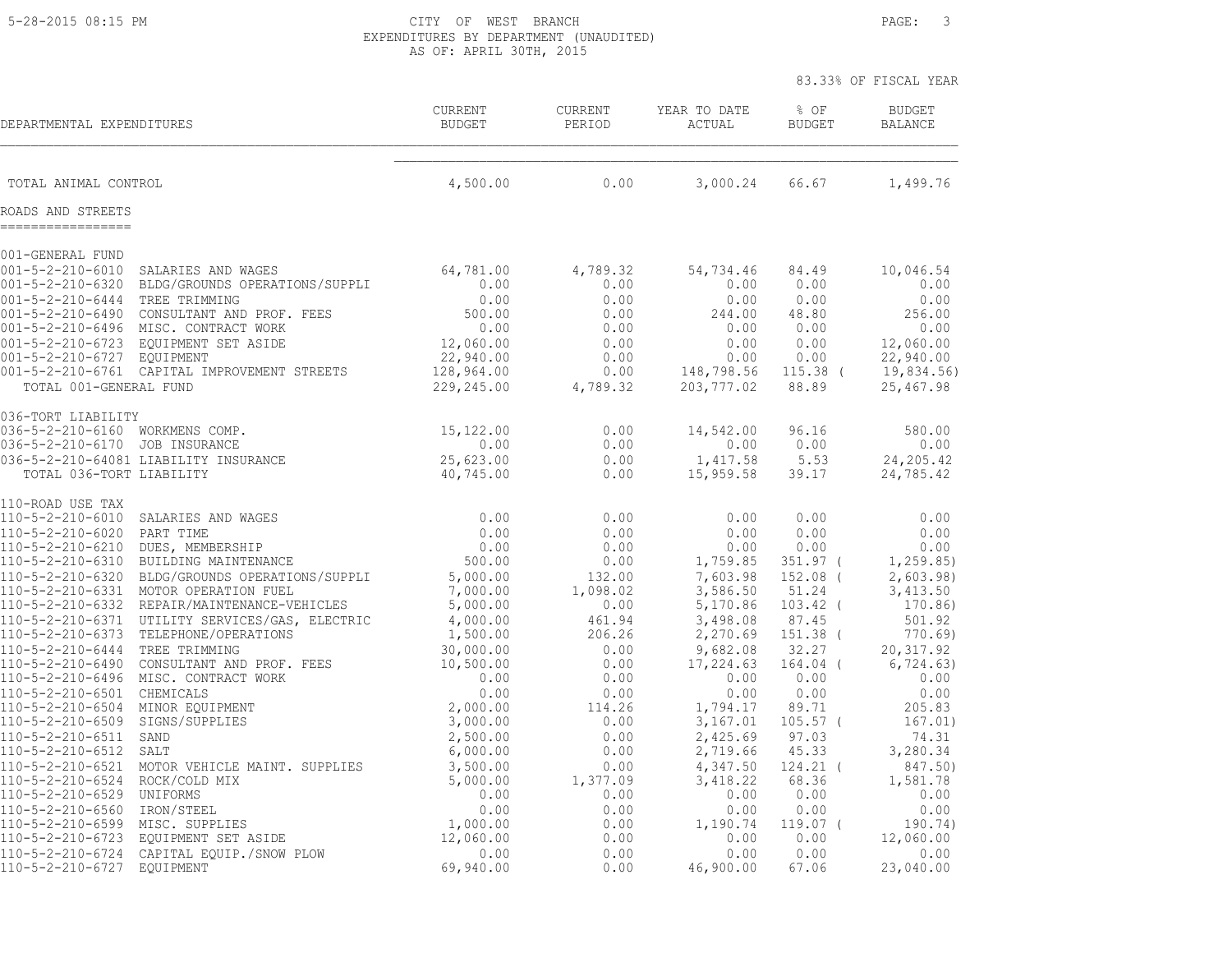#### 5-28-2015 08:15 PM CITY OF WEST BRANCH PAGE: 4 EXPENDITURES BY DEPARTMENT (UNAUDITED) AS OF: APRIL 30TH, 2015

| DEPARTMENTAL EXPENDITURES                                                                                                                                                                                                                                                                                                                                                                                              |                                                                                                                                                                                                                                                                                                                                                                                                 | <b>CURRENT</b><br><b>BUDGET</b>                                                                                                                                             | <b>CURRENT</b><br>PERIOD                                                                                                                | YEAR TO DATE<br>ACTUAL                                                                                                                                               | % OF<br><b>BUDGET</b>                                                                                                                                | <b>BUDGET</b><br><b>BALANCE</b>                                                                                                                              |
|------------------------------------------------------------------------------------------------------------------------------------------------------------------------------------------------------------------------------------------------------------------------------------------------------------------------------------------------------------------------------------------------------------------------|-------------------------------------------------------------------------------------------------------------------------------------------------------------------------------------------------------------------------------------------------------------------------------------------------------------------------------------------------------------------------------------------------|-----------------------------------------------------------------------------------------------------------------------------------------------------------------------------|-----------------------------------------------------------------------------------------------------------------------------------------|----------------------------------------------------------------------------------------------------------------------------------------------------------------------|------------------------------------------------------------------------------------------------------------------------------------------------------|--------------------------------------------------------------------------------------------------------------------------------------------------------------|
| $110 - 5 - 2 - 210 - 6761$<br>110-5-2-210-6801<br>TOTAL 110-ROAD USE TAX                                                                                                                                                                                                                                                                                                                                               | CAPITAL IMPROVEMENT STREETS<br>PRINCIPAL<br>110-5-2-210-6851 INTEREST/COUPONS                                                                                                                                                                                                                                                                                                                   | 90,175.00<br>0.00<br>0.00<br>258,675.00                                                                                                                                     | 0.00<br>0.00<br>0.00<br>3,389.57                                                                                                        | 53,484.29<br>0.00<br>0.00<br>170,243.95                                                                                                                              | 59.31<br>0.00<br>0.00<br>65.81                                                                                                                       | 36,690.71<br>0.00<br>0.00<br>88,431.05                                                                                                                       |
| 112-TRUST AND AGENCY<br>112-5-2-210-6110<br>112-5-2-210-6130<br>112-5-2-210-6150 GROUP INSURANCE<br>TOTAL 112-TRUST AND AGENCY                                                                                                                                                                                                                                                                                         | FICA<br>IPERS                                                                                                                                                                                                                                                                                                                                                                                   | 4,956.00<br>5,472.00<br>10,898.00<br>21,326.00                                                                                                                              | 328.37<br>420.77<br>762.05<br>1,511.19                                                                                                  | 3,784.22<br>4,838.15<br>7,479.83<br>16,102.20                                                                                                                        | 76.36<br>88.42<br>68.63<br>75.51                                                                                                                     | 1,171.78<br>633.85<br>3,418.17<br>5,223.80                                                                                                                   |
| TOTAL ROADS AND STREETS                                                                                                                                                                                                                                                                                                                                                                                                |                                                                                                                                                                                                                                                                                                                                                                                                 | 549,991.00                                                                                                                                                                  | 9,690.08                                                                                                                                | 406,082.75                                                                                                                                                           | 73.83                                                                                                                                                | 143,908.25                                                                                                                                                   |
| STREET LIGHTING<br>---------------                                                                                                                                                                                                                                                                                                                                                                                     |                                                                                                                                                                                                                                                                                                                                                                                                 |                                                                                                                                                                             |                                                                                                                                         |                                                                                                                                                                      |                                                                                                                                                      |                                                                                                                                                              |
| 001-GENERAL FUND<br>TOTAL 001-GENERAL FUND                                                                                                                                                                                                                                                                                                                                                                             | 001-5-2-230-6371 UTILITY SERVICES/GAS, ELECTRIC                                                                                                                                                                                                                                                                                                                                                 | 40,000.00<br>40,000.00                                                                                                                                                      | 2,642.23<br>2,642.23                                                                                                                    | 28,642.51<br>28,642.51                                                                                                                                               | 71.61<br>71.61                                                                                                                                       | 11,357.49<br>11,357.49                                                                                                                                       |
| TOTAL STREET LIGHTING                                                                                                                                                                                                                                                                                                                                                                                                  |                                                                                                                                                                                                                                                                                                                                                                                                 | 40,000.00                                                                                                                                                                   | 2,642.23                                                                                                                                | 28,642.51                                                                                                                                                            | 71.61                                                                                                                                                | 11,357.49                                                                                                                                                    |
| 031-LIBRARY                                                                                                                                                                                                                                                                                                                                                                                                            |                                                                                                                                                                                                                                                                                                                                                                                                 |                                                                                                                                                                             |                                                                                                                                         |                                                                                                                                                                      |                                                                                                                                                      |                                                                                                                                                              |
| $031 - 5 - 4 - 410 - 6210$<br>$031 - 5 - 4 - 410 - 6230$<br>$031 - 5 - 4 - 410 - 6240$<br>$031 - 5 - 4 - 410 - 6310$<br>$031 - 5 - 4 - 410 - 6320$<br>$031 - 5 - 4 - 410 - 6371$<br>031-5-4-410-6373<br>$031 - 5 - 4 - 410 - 6409$<br>$031 - 5 - 4 - 410 - 6414$<br>$031 - 5 - 4 - 410 - 6419$<br>$031 - 5 - 4 - 410 - 6498$<br>$031 - 5 - 4 - 410 - 6506$<br>$031 - 5 - 4 - 410 - 6508$<br>$031 - 5 - 4 - 410 - 6599$ | 031-5-4-410-6010 SALARIES AND WAGES<br>DUES, MEMBERSHIP<br>TRAINING AND EDUCATION<br>TRAVEL AND CONFERENCE<br>BUILDING MAINTENANCE<br>BLDG/GROUNDS OPERATIONS/SUPPLI<br>UTILITY SERVICES/GAS, ELECTRIC<br>TELEPHONE/OPERATIONS<br>JANITORIAL EXPENSE<br>ADVERTISEMENT & LEGAL PUBLICAT<br>TECHNOLOGY SERVICES<br>CONTRACT PAYMENTS<br>OFFICE SUPPLIES<br>POSTAGE AND SHIPPING<br>MISC. SUPPLIES | 118,299.00<br>150.00<br>100.00<br>1,874.00<br>4,273.00<br>1,000.00<br>5,500.00<br>2,150.00<br>3,661.00<br>500.00<br>470.00<br>32,141.00<br>1,850.00<br>3,540.00<br>3,750.00 | 9,124.54<br>0.00<br>0.00<br>95.00<br>99.00<br>64.68<br>509.23<br>182.23<br>299.09<br>0.00<br>0.00<br>10.00<br>51.61<br>120.00<br>183.32 | 99,367.67<br>245.00<br>85.92<br>505.92<br>3, 191.33<br>988.20<br>4,835.86<br>1,770.68<br>2,956.39<br>64.00<br>834.35<br>2,942.86<br>2,001.50<br>2,623.75<br>4,209.28 | 84.00<br>$163.33$ (<br>85.92<br>27.00<br>74.69<br>98.82<br>87.92<br>82.36<br>80.75<br>12.80<br>177.52 (<br>9.16<br>$108.19$ (<br>74.12<br>$112.25$ ( | 18,931.33<br>95.00<br>14.08<br>1,368.08<br>1,081.67<br>11.80<br>664.14<br>379.32<br>704.61<br>436.00<br>364.35)<br>29,198.14<br>151.50)<br>916.25<br>459.28) |
| $031 - 5 - 4 - 410 - 6725$<br>031-5-4-410-6770<br>TOTAL 031-LIBRARY                                                                                                                                                                                                                                                                                                                                                    | OFFICE EQUIPMENT<br>COLLECTIONS                                                                                                                                                                                                                                                                                                                                                                 | 2,208.00<br>25,750.00<br>207,216.00                                                                                                                                         | 76.32<br>1,377.65<br>12, 192.67                                                                                                         | 1,903.09<br>18,894.43<br>147,420.23                                                                                                                                  | 86.19<br>73.38<br>71.14                                                                                                                              | 304.91<br>6,855.57<br>59,795.77                                                                                                                              |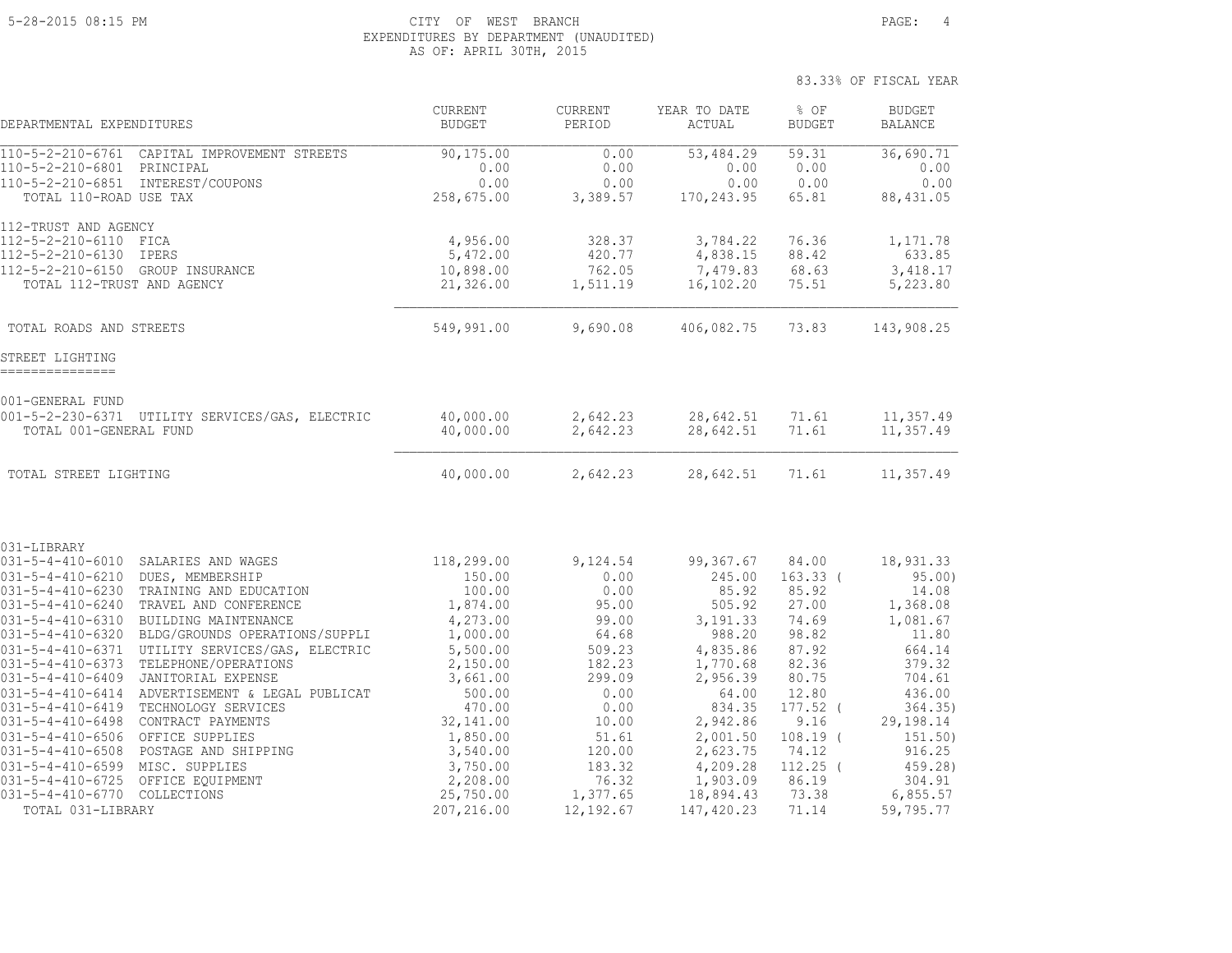#### 5-28-2015 08:15 PM CITY OF WEST BRANCH PAGE: 5 EXPENDITURES BY DEPARTMENT (UNAUDITED) AS OF: APRIL 30TH, 2015

83.33% OF FISCAL YEAR

 CURRENT CURRENT YEAR TO DATE % OF BUDGET DEPARTMENTAL EXPENDITURES BUDGET PERIOD ACTUAL BUDGET BALANCE \_\_\_\_\_\_\_\_\_\_\_\_\_\_\_\_\_\_\_\_\_\_\_\_\_\_\_\_\_\_\_\_\_\_\_\_\_\_\_\_\_\_\_\_\_\_\_\_\_\_\_\_\_\_\_\_\_\_\_\_\_\_\_\_\_\_\_\_\_\_\_\_\_\_\_\_\_\_\_\_\_\_\_\_\_\_\_\_\_\_\_\_\_\_\_\_\_\_\_\_\_\_\_\_\_\_\_\_\_\_\_\_\_\_\_\_\_\_\_\_\_\_\_\_ 036-TORT LIABILITY 036-5-4-410-6160 WORKMENS COMP. 550.00 0.00 550.00 100.00 0.00 036-5-4-410-64081 LIABILITY INSURANCE 1,942.00 0.00 971.00 50.00 971.00 971.00 971.00 TOTAL 036-TORT LIABILITY 2,492.00 0.00 1,521.00 61.04 971.00 112-TRUST AND AGENCY 112-5-4-410-6110 FICA 9,050.00 698.01 7,601.41 83.99 1,448.59 112-5-4-410-6130 IPERS 10,564.00 789.44 8,635.60 81.75 1,928.40 112-5-4-410-6150 GROUP INSURANCE 10,870.00 1,011.85 9,772.07 89.90 1,097.93 TOTAL 112-TRUST AND AGENCY 30,484.00 2,499.30 26,009.08 85.32 4,474.92 TOTAL 240,192.00 14,691.97 174,950.31 72.84 65,241.69 PARK & RECREATION ================= 001-GENERAL FUND 001-5-4-430-6010 SALARIES AND WAGES 46,497.00 3,106.49 37,476.72 80.60 9,020.28 001-5-4-430-6210 DUES, MEMBERSHIP 600.00 0.00 495.00 82.50 105.00 001-5-4-430-6310 BUILDING MAINTENANCE 0.00 0.00 466.41 0.00 ( 466.41) 001-5-4-430-6320 BLDG/GROUNDS OPERATIONS/SUPPLI 3,732.00 3,090.64 6,242.41 167.27 ( 2,510.41) 001-5-4-430-6371 UTILITY SERVICES/GAS, ELECTRIC  $1,220.00$  56.84 630.94 51.72 589.06 001-5-4-430-6373 TELEPHONE/OPERATIONS 2,500.00 178.82 1,807.99 72.32 692.01 001-5-4-430-6409 JANITORIAL EXPENSE 0.00 0.00 0.00 0.00 0.00 001-5-4-430-6498 CONTRACT PAYMENTS 5,400.00 0.00 7,240.50 134.08 ( 1,840.50) 001-5-4-430-6501 CHEMICALS 0.00 0.00 0.00 0.00 0.00 001-5-4-430-6504 MINOR EQUIPMENT 300.00 0.00 0.00 0.00 300.00 001-5-4-430-6506 OFFICE SUPPLIES 1,500.00 52.77 3,860.83 257.39 ( 2,360.83) 001-5-4-430-6508 POSTAGE AND SHIPPING 250.00 0.00 0.00 0.00 250.00 001-5-4-430-6520 RECREATION SUPPLIES 8,765.00 1,589.69 11,741.99 133.96 ( 2,976.99) 001-5-4-430-6522 SWIMMING 1,920.00 0.00 946.90 49.32 973.10 001-5-4-430-6523 ADULT SPORTS 2,350.00 0.00 1,356.21 57.71 993.79 001-5-4-430-6525 YOUTH SPORTS 12,835.00 623.80 6,778.66 52.81 6,056.34 001-5-4-430-6526 FITNESS 11,820.00 741.60 5,079.25 42.97 6,740.75 001-5-4-430-6599 MISC. SUPPLIES 0.00 0.00 0.00 0.00 0.00 001-5-4-430-6727 EQUIPMENT 0.00 0.00 0.00 0.00 0.00 001-5-4-430-6792 CAPITAL IMPROVEMENTS 42,200.00 429.00 23,584.52 55.89 18,615.48 001-5-4-430-6798 TEEN ACTIVITIES 3,450.00 0.00 0.00 0.00 3,450.00 TOTAL 001-GENERAL FUND 145,339.00 9,869.65 107,708.33 74.11 37,630.67 036-TORT LIABILITY 036-5-4-430-6160 WORKMENS COMP. 275.00 0.00 275.00 100.00 0.00 036-5-4-430-64081 LIABILITY INSURANCE 752.00 0.00 376.00 50.00 376.00 TOTAL 036-TORT LIABILITY 1,027.00 0.00 651.00 63.39 376.00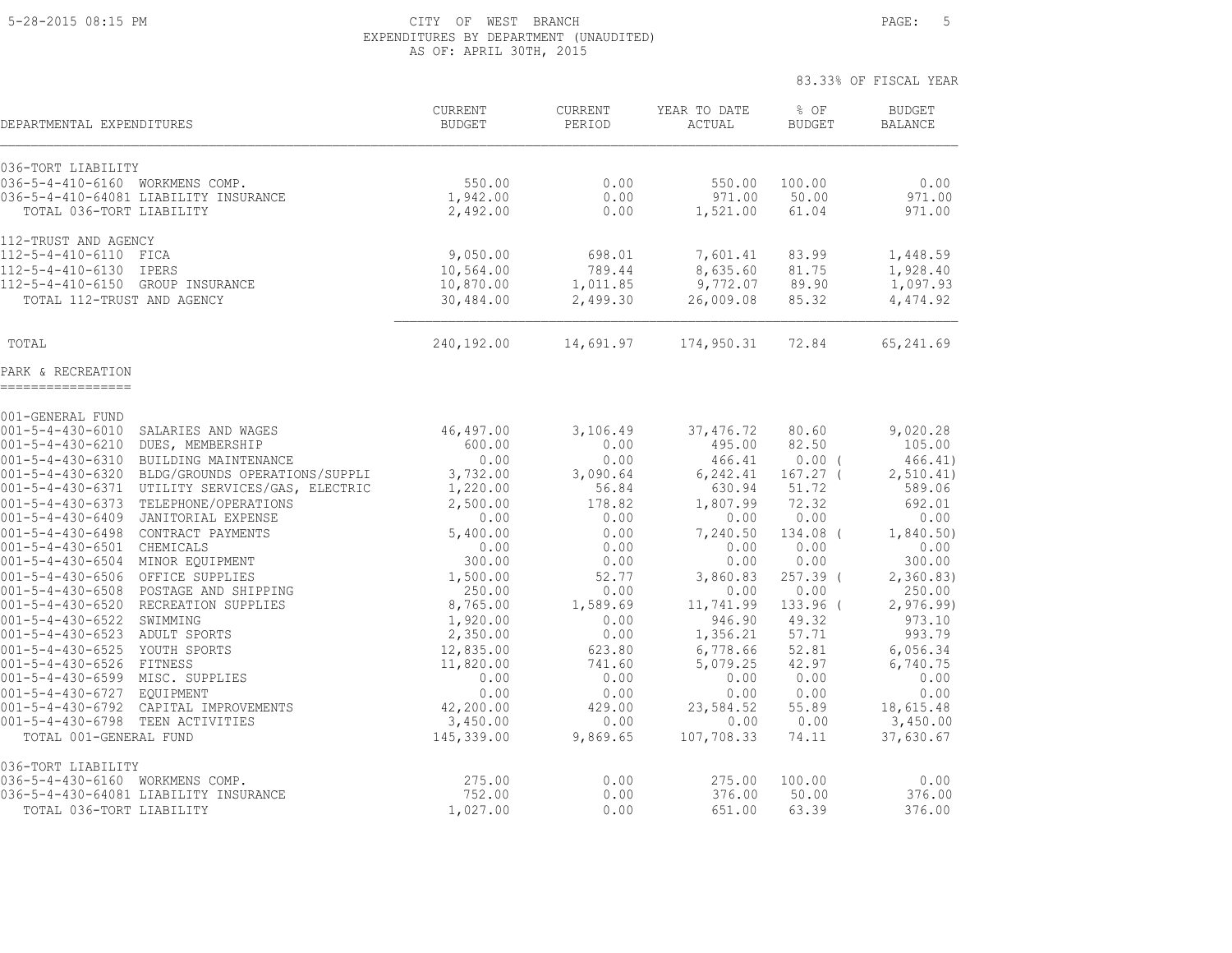### 5-28-2015 08:15 PM CITY OF WEST BRANCH PAGE: 6 EXPENDITURES BY DEPARTMENT (UNAUDITED) AS OF: APRIL 30TH, 2015

|                                                                                    |                          |                   |                        | 83.33% OF FISCAL YEAR |                                 |
|------------------------------------------------------------------------------------|--------------------------|-------------------|------------------------|-----------------------|---------------------------------|
| DEPARTMENTAL EXPENDITURES                                                          | CURRENT<br><b>BUDGET</b> | CURRENT<br>PERIOD | YEAR TO DATE<br>ACTUAL | % OF<br><b>BUDGET</b> | <b>BUDGET</b><br><b>BALANCE</b> |
| 112-TRUST AND AGENCY                                                               |                          |                   |                        |                       |                                 |
| 112-5-4-430-6110 FICA                                                              | 3,328.00                 | 220.02            | 2,759.59               | 82.92                 | 568.41                          |
| 112-5-4-430-6130<br>IPERS                                                          | 3,885.00                 | 277.41            | 3,068.48               | 78.98                 | 816.52                          |
| $112 - 5 - 4 - 430 - 6150$<br>GROUP INSURANCE                                      | 7,134.00                 | 623.88            | 6,003.60               | 84.15                 | 1,130.40                        |
| TOTAL 112-TRUST AND AGENCY                                                         | 14,347.00                | 1,121.31          | 11,831.67              | 82.47                 | 2,515.33                        |
| TOTAL PARK & RECREATION                                                            | 160,713.00               | 10,990.96         | 120,191.00             | 74.79                 | 40,522.00                       |
| CEMETERY<br>========                                                               |                          |                   |                        |                       |                                 |
| 001-GENERAL FUND                                                                   |                          |                   |                        |                       |                                 |
| $001 - 5 - 4 - 450 - 6010$<br>SALARIES AND WAGES                                   | 71,445.00                | 5,017.89          | 61,180.40              | 85.63                 | 10,264.60                       |
| 001-5-4-450-6310 BUILDING MAINTENANCE                                              | 200.00                   | 5.00              | 5.00                   | 2.50                  | 195.00                          |
| 001-5-4-450-6320 BLDG/GROUNDS OPERATIONS/SUPPLI                                    | 1,000.00                 | 59.42             | 1,058.04               | $105.80$ (            | 58.04)                          |
| 001-5-4-450-6331 MOTOR OPERATION FUEL                                              | 2,000.00                 | 0.00              | 1,254.16               | 62.71                 | 745.84                          |
| 001-5-4-450-6332 REPAIR/MAINTENANCE-VEHICLES                                       | 1,500.00                 | 40.50             | 834.25                 | 55.62                 | 665.75                          |
| 001-5-4-450-6498 CONTRACT PAYMENTS                                                 | 16,000.00                | 0.00              | 2,834.45               | 17.72                 | 13, 165.55                      |
| 001-5-4-450-6501 CHEMICALS                                                         | 0.00                     | 0.00              | 0.00                   | 0.00                  | 0.00                            |
| 001-5-4-450-6504 MINOR EQUIPMENT<br>001-5-4-450-6521 MOTOR VEHICLE MAINT. SUPPLIES | 500.00<br>1,000.00       | 0.00<br>0.00      | 543.07<br>447.79       | $108.61$ (<br>44.78   | 43.07)<br>552.21                |
| 001-5-4-450-6529 UNIFORMS                                                          | 300.00                   | 0.00              | 277.32                 | 92.44                 | 22.68                           |
| 001-5-4-450-6599 MISC. SUPPLIES                                                    | 1,000.00                 | 43.50             | 1,060.54               | $106.05$ (            | 60.54)                          |
| 001-5-4-450-6727 EQUIPMENT                                                         | 0.00                     | 0.00              | 0.00                   | 0.00                  | 0.00                            |
| TOTAL 001-GENERAL FUND                                                             | 94,945.00                | 5,166.31          | 69,495.02              | 73.20                 | 25,449.98                       |
| 036-TORT LIABILITY                                                                 |                          |                   |                        |                       |                                 |
| 036-5-4-450-6160 WORKMENS COMP.                                                    | 2,465.00                 | 0.00              | 2,465.00               | 100.00                | 0.00                            |
| 036-5-4-450-64081 LIABILITY INSURANCE<br>TOTAL 036-TORT LIABILITY                  | 1,183.00<br>3,648.00     | 0.00<br>0.00      | 591.50<br>3,056.50     | 50.00<br>83.79        | 591.50<br>591.50                |
| 112-TRUST AND AGENCY                                                               |                          |                   |                        |                       |                                 |
| 112-5-4-450-6110 FICA                                                              | 5,466.00                 | 359.71            | 4,422.96               | 80.92                 | 1,043.04                        |
| $112 - 5 - 4 - 450 - 6130$<br>IPERS                                                | 6,380.00                 | 441.18            | 5,508.86               | 86.35                 | 871.14                          |
| 112-5-4-450-6150 GROUP INSURANCE                                                   | 9,940.00                 | 671.20            | 6,699.47               | 67.40                 | 3,240.53                        |
| TOTAL 112-TRUST AND AGENCY                                                         | 21,786.00                | 1,472.09          | 16,631.29              | 76.34                 | 5, 154.71                       |
| TOTAL CEMETERY                                                                     | 120,379.00               | 6,638.40          | 89,182.81              | 74.09                 | 31,196.19                       |

TOWN HALL

=========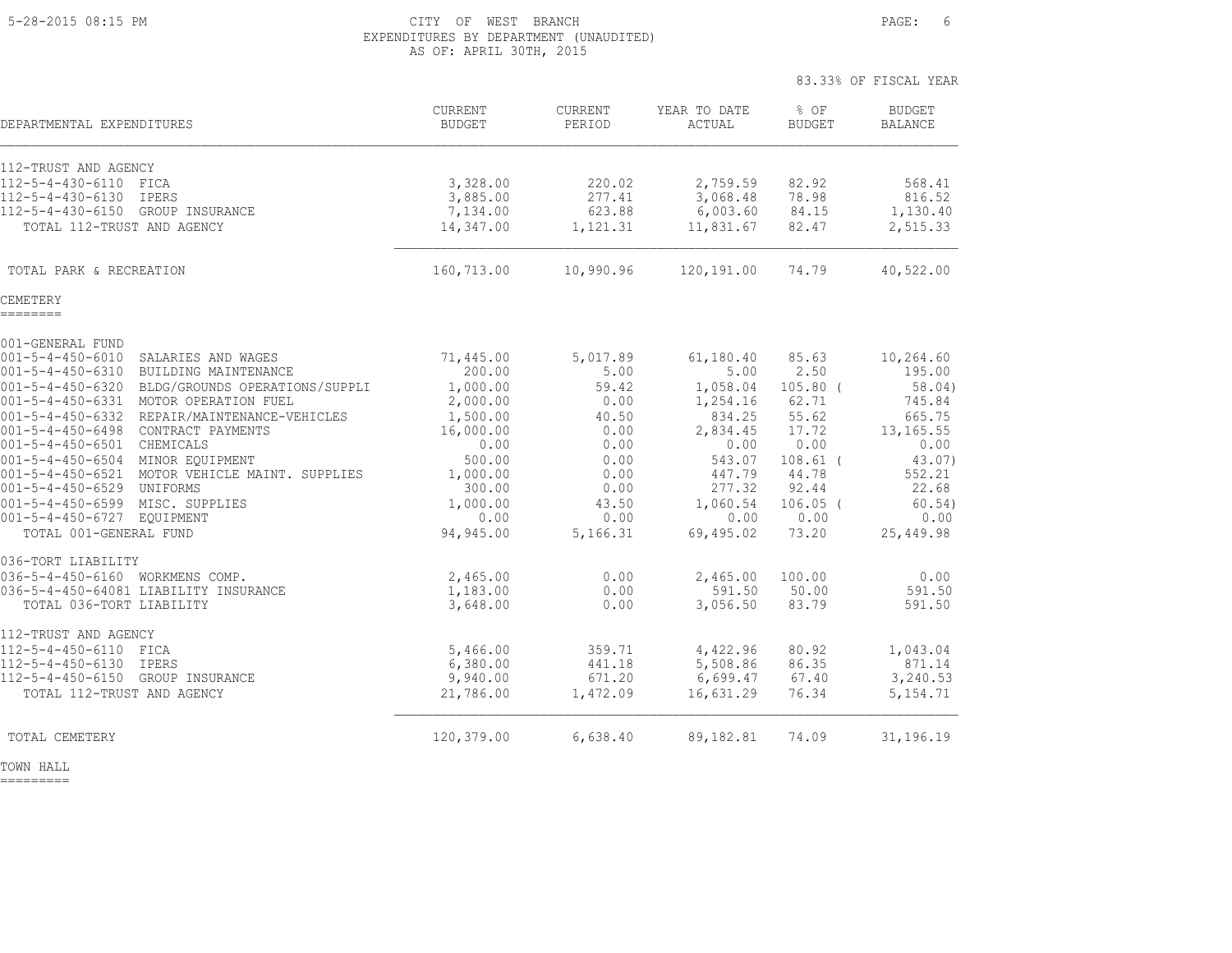#### 5-28-2015 08:15 PM CITY OF WEST BRANCH PAGE: 7 EXPENDITURES BY DEPARTMENT (UNAUDITED) AS OF: APRIL 30TH, 2015

83.33% OF FISCAL YEAR

| DEPARTMENTAL EXPENDITURES                                                                                                                                                                                                                                                                                                                                          | <b>CURRENT</b><br><b>BUDGET</b>                                                       | CURRENT<br>PERIOD                                               | YEAR TO DATE<br>ACTUAL                                                                | $8$ OF<br><b>BUDGET</b>                                                                | <b>BUDGET</b><br><b>BALANCE</b>                                                      |
|--------------------------------------------------------------------------------------------------------------------------------------------------------------------------------------------------------------------------------------------------------------------------------------------------------------------------------------------------------------------|---------------------------------------------------------------------------------------|-----------------------------------------------------------------|---------------------------------------------------------------------------------------|----------------------------------------------------------------------------------------|--------------------------------------------------------------------------------------|
| 022-CIVIC CENTER<br>$022 - 5 - 4 - 460 - 6310$<br>BUILDING MAINTENANCE<br>$022 - 5 - 4 - 460 - 6371$<br>UTILITY SERVICES/GAS, ELECTRIC<br>$022 - 5 - 4 - 460 - 6373$<br>TELEPHONE/OPERATIONS<br>$022 - 5 - 4 - 460 - 6409$<br>JANITORIAL EXPENSE<br>022-5-4-460-6599 MISC. SUPPLIES<br>022-5-4-460-6792 CAPITAL IMPROVEMENTS<br>TOTAL 022-CIVIC CENTER             | 1,000.00<br>3,000.00<br>500.00<br>2,700.00<br>100.00<br>10,286.00<br>17,586.00        | 102.86<br>727.96<br>38.12<br>224.32<br>0.00<br>0.00<br>1,093.26 | 806.86<br>4,775.04<br>409.91<br>2,243.20<br>59.85<br>8,665.48<br>16,960.34            | 80.69<br>$159.17-$<br>81.98<br>83.08<br>59.85<br>84.25<br>96.44                        | 193.14<br>1,775.04)<br>90.09<br>456.80<br>40.15<br>1,620.52<br>625.66                |
| TOTAL TOWN HALL                                                                                                                                                                                                                                                                                                                                                    | 17,586.00                                                                             | 1,093.26                                                        | 16,960.34                                                                             | 96.44                                                                                  | 625.66                                                                               |
| COMM & CULTURAL DEVEL<br>----------------------                                                                                                                                                                                                                                                                                                                    |                                                                                       |                                                                 |                                                                                       |                                                                                        |                                                                                      |
| 001-GENERAL FUND<br>$001 - 5 - 4 - 470 - 6599$<br>MISC. SUPPLIES<br>$001 - 5 - 4 - 470 - 6601$<br>HHTD FIREWORKS<br>$001 - 5 - 4 - 470 - 6602$<br>HHTD INFLATABLES<br>$001 - 5 - 4 - 470 - 6603$<br>HHTD MISCELLANEOUS<br>001-5-4-470-6604 SUMMER CONCERTS<br>001-5-4-470-6605 COMMUNITY EVENTS<br>001-5-4-470-6792 CAPITAL IMPROVEMENTS<br>TOTAL 001-GENERAL FUND | 0.00<br>40,000.00<br>11,500.00<br>4,000.00<br>600.00<br>0.00<br>1,000.00<br>57,100.00 | 0.00<br>0.00<br>0.00<br>0.00<br>0.00<br>0.00<br>0.00<br>0.00    | 0.00<br>37,500.00<br>12,000.00<br>6,168.29<br>500.00<br>0.00<br>2,128.00<br>58,296.29 | 0.00<br>93.75<br>$104.35$ (<br>$154.21$ (<br>83.33<br>0.00<br>$212.80$ (<br>$102.10$ ( | 0.00<br>2,500.00<br>500.00)<br>2,168.29<br>100.00<br>0.00<br>1, 128.00)<br>1, 196.29 |
| TOTAL COMM & CULTURAL DEVEL                                                                                                                                                                                                                                                                                                                                        | 57,100.00                                                                             | 0.00                                                            | 58,296.29                                                                             | $102.10$ (                                                                             | 1, 196.29                                                                            |
| ECONOMIC DEVELOPMENT                                                                                                                                                                                                                                                                                                                                               |                                                                                       |                                                                 |                                                                                       |                                                                                        |                                                                                      |
| 001-GENERAL FUND<br>$001 - 5 - 5 - 520 - 6211$<br>DUES CEDCO<br>$001 - 5 - 5 - 520 - 6212$<br>DUES ICAD<br>$001 - 5 - 5 - 520 - 6213$<br>NATIONAL PARK SERVICE<br>$001 - 5 - 5 - 520 - 6214$<br>DUES MAIN STREET<br>$001 - 5 - 5 - 520 - 6498$<br>CONTRACT PAYMENTS<br>TOTAL 001-GENERAL FUND                                                                      | 6,223.00<br>2,750.00<br>0.00<br>18,500.00<br>87,207.00<br>114,680.00                  | 0.00<br>0.00<br>0.00<br>0.00<br>140.30<br>140.30                | 6,223.00<br>0.00<br>0.00<br>18,500.00<br>10,914.66<br>35,637.66                       | 100.00<br>0.00<br>0.00<br>100.00<br>12.52<br>31.08                                     | 0.00<br>2,750.00<br>0.00<br>0.00<br>76,292.34<br>79,042.34                           |
| TOTAL ECONOMIC DEVELOPMENT                                                                                                                                                                                                                                                                                                                                         | 114,680.00                                                                            | 140.30                                                          | 35,637.66                                                                             | 31.08                                                                                  | 79,042.34                                                                            |

MAYOR AND COUNCIL

=================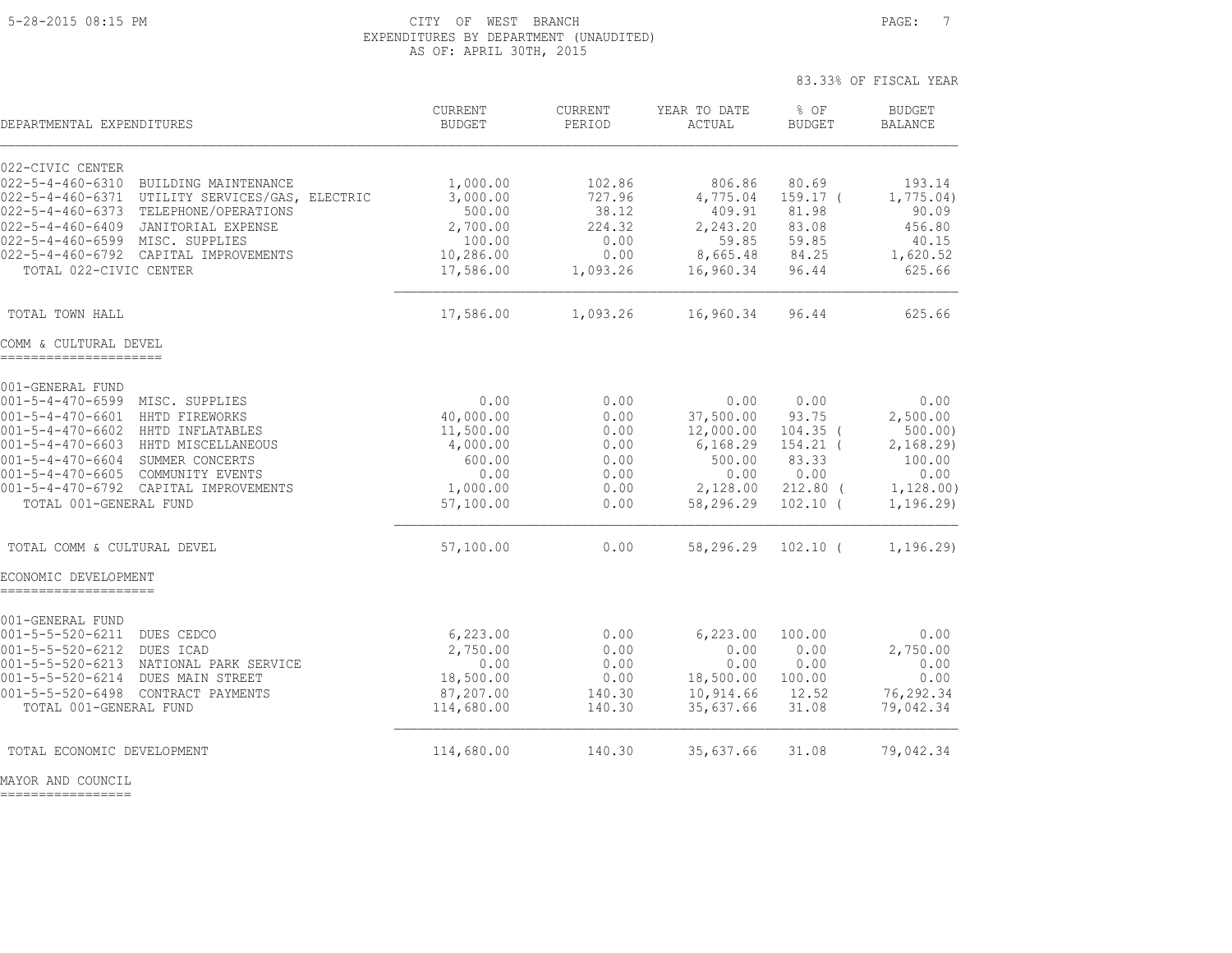### 5-28-2015 08:15 PM CITY OF WEST BRANCH PAGE: 8 EXPENDITURES BY DEPARTMENT (UNAUDITED) AS OF: APRIL 30TH, 2015

| DEPARTMENTAL EXPENDITURES                                                                                           | <b>CURRENT</b><br><b>BUDGET</b> | <b>CURRENT</b><br>PERIOD | YEAR TO DATE<br>ACTUAL | % OF<br><b>BUDGET</b> | <b>BUDGET</b><br><b>BALANCE</b> |
|---------------------------------------------------------------------------------------------------------------------|---------------------------------|--------------------------|------------------------|-----------------------|---------------------------------|
| 001-GENERAL FUND<br>$001 - 5 - 6 - 610 - 6020$<br>PART TIME<br>$001 - 5 - 6 - 610 - 6230$<br>TRAINING AND EDUCATION | 7,500.00<br>3,250.00            | 200.00<br>86.90          | 6,120.00<br>3,207.55   | 81.60<br>98.69        | 1,380.00<br>42.45               |
| 001-5-6-610-6241 MILEAGE<br>TOTAL 001-GENERAL FUND                                                                  | 500.00<br>11,250.00             | 150.53<br>437.43         | 150.53<br>9,478.08     | 30.11<br>84.25        | 349.47<br>1,771.92              |
| 112-TRUST AND AGENCY                                                                                                |                                 |                          |                        |                       |                                 |
| 112-5-6-610-6110 FICA                                                                                               | 574.00                          | 2.90                     | 344.18                 | 59.96                 | 229.82                          |
| 112-5-6-610-6130 IPERS<br>TOTAL 112-TRUST AND AGENCY                                                                | 100.00<br>674.00                | 17.86<br>20.76           | 178.60<br>522.78       | $178.60$ (<br>77.56   | 78.60)<br>151.22                |
| TOTAL MAYOR AND COUNCIL                                                                                             | 11,924.00                       | 458.19                   | 10,000.86              | 83.87                 | 1,923.14                        |
| CLERK & TREASURER                                                                                                   |                                 |                          |                        |                       |                                 |
| 001-GENERAL FUND                                                                                                    |                                 |                          |                        |                       |                                 |
| $001 - 5 - 6 - 620 - 6010$<br>SALARIES AND WAGES                                                                    | 52,232.00                       | 4,138.82                 | 45,801.39              | 87.69                 | 6,430.61                        |
| $001 - 5 - 6 - 620 - 6170$<br>JOB INSURANCE                                                                         | 0.00                            | 0.00                     | 0.00                   | 0.00                  | 0.00                            |
| $001 - 5 - 6 - 620 - 6210$<br>DUES, MEMBERSHIP                                                                      | 3,500.00                        | 20.00                    | 3,712.76               | $106.08$ $($          | 212.76                          |
| $001 - 5 - 6 - 620 - 6230$<br>TRAINING AND EDUCATION                                                                | 3,000.00                        | 20.00                    | 3,302.67               | 110.09                | 302.67                          |
| $001 - 5 - 6 - 620 - 6240$<br>TRAVEL AND CONFERENCE                                                                 | 3,000.00                        | 90.62                    | 3,679.50               | $122.65$ (            | 679.50)                         |
| $001 - 5 - 6 - 620 - 6310$<br>BUILDING MAINTENANCE<br>$001 - 5 - 6 - 620 - 6331$<br>MOTOR OPERATION FUEL            | 1,000.00<br>0.00                | 14.00<br>0.00            | 736.08<br>0.00         | 73.61<br>0.00         | 263.92<br>0.00                  |
| $001 - 5 - 6 - 620 - 6332$<br>REPAIR/MAINTENANCE-VEHICLES                                                           | 0.00                            | 0.00                     | 0.00                   | 0.00                  | 0.00                            |
| $001 - 5 - 6 - 620 - 6371$<br>UTILITY SERVICES/GAS, ELECTRIC                                                        | 4,000.00                        | 357.74                   | 2,802.68               | 70.07                 | 1,197.32                        |
| $001 - 5 - 6 - 620 - 6373$<br>TELEPHONE/OPERATIONS                                                                  | 5,000.00                        | 250.40                   | 2,529.11               | 50.58                 | 2,470.89                        |
| $001 - 5 - 6 - 620 - 6400$<br>BANKING EXPENSES                                                                      | 0.00                            | 0.00                     | 0.00                   | 0.00                  | 0.00                            |
| $001 - 5 - 6 - 620 - 6401$<br>AUDITING EXPENSE                                                                      | 10,000.00                       | 10,443.03                | 10,443.03              | $104.43$ (            | 443.03)                         |
| $001 - 5 - 6 - 620 - 6409$<br>JANITORIAL EXPENSE                                                                    | 1,250.00                        | 79.17                    | 755.16                 | 60.41                 | 494.84                          |
| $001 - 5 - 6 - 620 - 6414$<br>ADVERTISEMENT & LEGAL PUBLICAT                                                        | 0.00                            | 0.00                     | 0.00                   | 0.00                  | 0.00                            |
| $001 - 5 - 6 - 620 - 6419$<br>TECHNOLOGY SERVICES                                                                   | 3,985.00                        | 93.93                    | 363.48                 | 9.12                  | 3,621.52                        |
| $001 - 5 - 6 - 620 - 6440$<br><b>ELECTIONS</b><br>CONSULTANT AND PROF. FEES<br>$001 - 5 - 6 - 620 - 6490$           | 1,688.00                        | 0.00<br>4,253.33         | 0.00                   | 0.00<br>82.86         | 1,688.00                        |
| $001 - 5 - 6 - 620 - 6492$<br>BUILDING INSPECTIONS                                                                  | 12,207.00<br>4,453.00           | 140.00                   | 10,115.13<br>2,520.00  | 56.59                 | 2,091.87<br>1,933.00            |
| $001 - 5 - 6 - 620 - 6498$<br>CONTRACT PAYMENTS                                                                     | 8,646.00                        | 686.67                   | 8,925.60               | $103.23$ (            | 279.60                          |
| $001 - 5 - 6 - 620 - 6499$<br>MISC. CONTRACT WORK                                                                   | 0.00                            | 0.00                     | 0.00                   | 0.00                  | 0.00                            |
| $001 - 5 - 6 - 620 - 6506$<br>OFFICE SUPPLIES                                                                       | 3,500.00                        | 364.48                   | 3,439.49               | 98.27                 | 60.51                           |
| POSTAGE AND SHIPPING<br>$001 - 5 - 6 - 620 - 6508$                                                                  | 2,000.00                        | 352.42                   | 1,968.37               | 98.42                 | 31.63                           |
| 001-5-6-620-65081 POSTAGE MACHINE                                                                                   | 1,777.00                        | 218.00                   | 1,092.26               | 61.47                 | 684.74                          |
| HOOVERS HOMETOWN DAYS<br>$001 - 5 - 6 - 620 - 6591$                                                                 | 0.00                            | 0.00                     | 0.00                   | 0.00                  | 0.00                            |
| $001 - 5 - 6 - 620 - 6599$<br>MISC. SUPPLIES                                                                        | 0.00                            | 0.00                     | 0.00                   | 0.00                  | 0.00                            |
| $001 - 5 - 6 - 620 - 6721$<br>FURNITURE AND FIXTURES                                                                | 0.00                            | 0.00                     | 0.00                   | 0.00                  | 0.00                            |
| $001 - 5 - 6 - 620 - 6725$<br>OFFICE EQUIPMENT                                                                      | 0.00<br>0.00                    | 0.00                     | 0.00                   | 0.00                  | 0.00<br>0.00                    |
| $001 - 5 - 6 - 620 - 6793$<br>POLICY ADMIN./DEVELOPMENT<br>$001 - 5 - 6 - 620 - 6801$<br>PRINCIPAL                  | 0.00                            | 0.00<br>0.00             | 0.00<br>0.00           | 0.00<br>0.00          | 0.00                            |
| 001-5-6-620-6851 INTEREST/COUPONS                                                                                   |                                 |                          |                        |                       |                                 |
|                                                                                                                     | 0.00                            | 0.00                     | 0.00                   | 0.00                  | 0.00                            |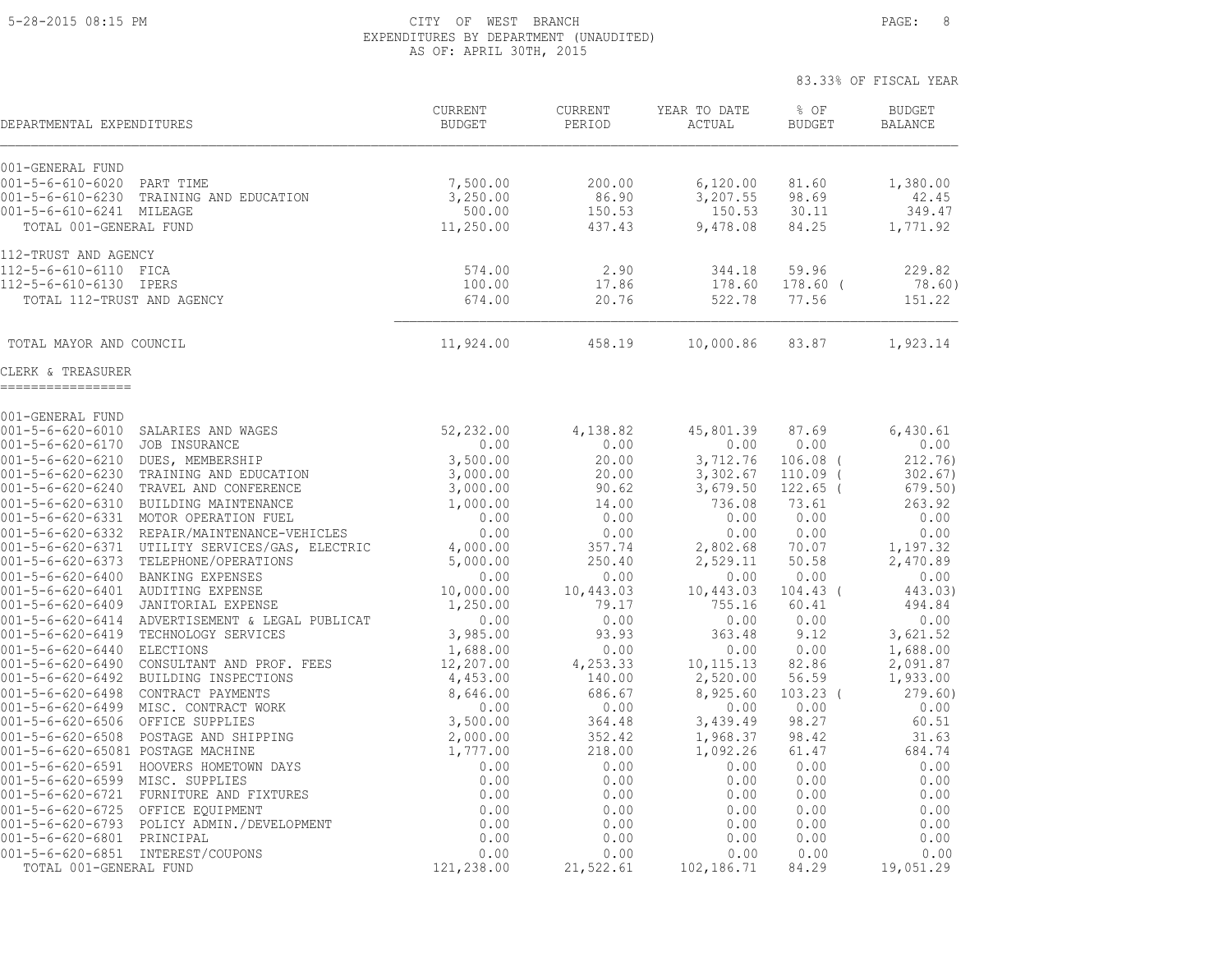### 5-28-2015 08:15 PM CITY OF WEST BRANCH PAGE: 9 EXPENDITURES BY DEPARTMENT (UNAUDITED) AS OF: APRIL 30TH, 2015

| DEPARTMENTAL EXPENDITURES                                                                                                                                                                                                                                                                                                                                                                                                                            | CURRENT<br><b>BUDGET</b>                                                                               | <b>CURRENT</b><br>PERIOD                                             | YEAR TO DATE<br>ACTUAL                                                                  | % OF<br><b>BUDGET</b>                                                         | <b>BUDGET</b><br><b>BALANCE</b>                                                                    |
|------------------------------------------------------------------------------------------------------------------------------------------------------------------------------------------------------------------------------------------------------------------------------------------------------------------------------------------------------------------------------------------------------------------------------------------------------|--------------------------------------------------------------------------------------------------------|----------------------------------------------------------------------|-----------------------------------------------------------------------------------------|-------------------------------------------------------------------------------|----------------------------------------------------------------------------------------------------|
| 036-TORT LIABILITY<br>036-5-6-620-6160 WORKMENS COMP.<br>036-5-6-620-6408 LIABILITY INSURANCE<br>TOTAL 036-TORT LIABILITY                                                                                                                                                                                                                                                                                                                            | 1,198.00<br>7,144.00<br>8,342.00                                                                       | 0.00<br>0.00<br>0.00                                                 | 1,198.00<br>1,417.59<br>2,615.59                                                        | 100.00<br>19.84<br>31.35                                                      | 0.00<br>5,726.41<br>5,726.41                                                                       |
| 112-TRUST AND AGENCY<br>112-5-6-620-6110 FICA<br>112-5-6-620-6130<br>IPERS<br>112-5-6-620-6150 GROUP INSURANCE<br>TOTAL 112-TRUST AND AGENCY                                                                                                                                                                                                                                                                                                         | 3,996.00<br>4,665.00<br>4,979.00<br>13,640.00                                                          | 306.18<br>353.00<br>316.21<br>975.39                                 | 3,403.72<br>3,929.32<br>3,449.59<br>10,782.63                                           | 85.18<br>84.23<br>69.28<br>79.05                                              | 592.28<br>735.68<br>1,529.41<br>2,857.37                                                           |
| TOTAL CLERK & TREASURER                                                                                                                                                                                                                                                                                                                                                                                                                              | 143,220.00                                                                                             | 22,498.00                                                            | 115,584.93                                                                              | 80.70                                                                         | 27,635.07                                                                                          |
| LEGAL SERVICES<br>--------------                                                                                                                                                                                                                                                                                                                                                                                                                     |                                                                                                        |                                                                      |                                                                                         |                                                                               |                                                                                                    |
| 001-GENERAL FUND<br>$001 - 5 - 6 - 640 - 6414$<br>ADVERTISEMENT & LEGAL PUBLICAT<br>001-5-6-640-6490 CONSULTANT AND PROF. FEES<br>TOTAL 001-GENERAL FUND                                                                                                                                                                                                                                                                                             | 9,642.00<br>76,149.00<br>85,791.00                                                                     | 413.79<br>14,872.20<br>15,285.99                                     | 7,010.58<br>57,319.90<br>64,330.48                                                      | 72.71<br>75.27<br>74.99                                                       | 2,631.42<br>18,829.10<br>21,460.52                                                                 |
| TOTAL LEGAL SERVICES                                                                                                                                                                                                                                                                                                                                                                                                                                 | 85,791.00                                                                                              | 15,285.99                                                            | 64,330.48                                                                               | 74.99                                                                         | 21,460.52                                                                                          |
| TORT LIABILITY<br>--------------                                                                                                                                                                                                                                                                                                                                                                                                                     |                                                                                                        |                                                                      |                                                                                         |                                                                               |                                                                                                    |
| 001-GENERAL FUND<br>001-5-6-660-6801 PRINCIPAL<br>001-5-6-660-6851 INTEREST/COUPONS<br>TOTAL 001-GENERAL FUND                                                                                                                                                                                                                                                                                                                                        | 0.00<br>0.00<br>0.00                                                                                   | 0.00<br>0.00<br>0.00                                                 | 0.00<br>0.00<br>0.00                                                                    | 0.00<br>0.00<br>0.00                                                          | 0.00<br>0.00<br>0.00                                                                               |
| TOTAL TORT LIABILITY                                                                                                                                                                                                                                                                                                                                                                                                                                 | 0.00                                                                                                   | 0.00                                                                 | 0.00                                                                                    | 0.00                                                                          | 0.00                                                                                               |
| BONDING<br>=======                                                                                                                                                                                                                                                                                                                                                                                                                                   |                                                                                                        |                                                                      |                                                                                         |                                                                               |                                                                                                    |
| 226-GO DEBT SERVICE<br>226-5-7-700-6801 PRINCIPAL -FIRE LOAN<br>226-5-7-700-6802 PRINCIPAL-CITY HALL LOAN<br>226-5-7-700-6803 PRINCIPAL- LAWSUIT LOAN<br>226-5-7-700-6804 PRINCIPAL - GO EQUIPMENT NOTE<br>226-5-7-700-6805 PRINCIPAL-GO PROPERTY ACQ NOTE<br>226-5-7-700-6806 PRINCIPAL- GO BOND SERIES 2013<br>226-5-7-700-6851<br>INTEREST- FIRE LOAN<br>226-5-7-700-6852<br>INTEREST-CITY HALL LOAN<br>226-5-7-700-6853<br>INTEREST-LAWSUIT LOAN | 99,013.00<br>0.00<br>41,579.00<br>74,682.00<br>40,000.00<br>155,000.00<br>1,759.00<br>0.00<br>6,549.00 | 0.00<br>0.00<br>0.00<br>0.00<br>0.00<br>0.00<br>0.00<br>0.00<br>0.00 | 99, 411.84<br>0.00<br>12,848.47<br>0.00<br>0.00<br>0.00<br>1,228.56<br>0.00<br>5,544.55 | $100.40$ (<br>0.00<br>30.90<br>0.00<br>0.00<br>0.00<br>69.84<br>0.00<br>84.66 | 398.84)<br>0.00<br>28,730.53<br>74,682.00<br>40,000.00<br>155,000.00<br>530.44<br>0.00<br>1,004.45 |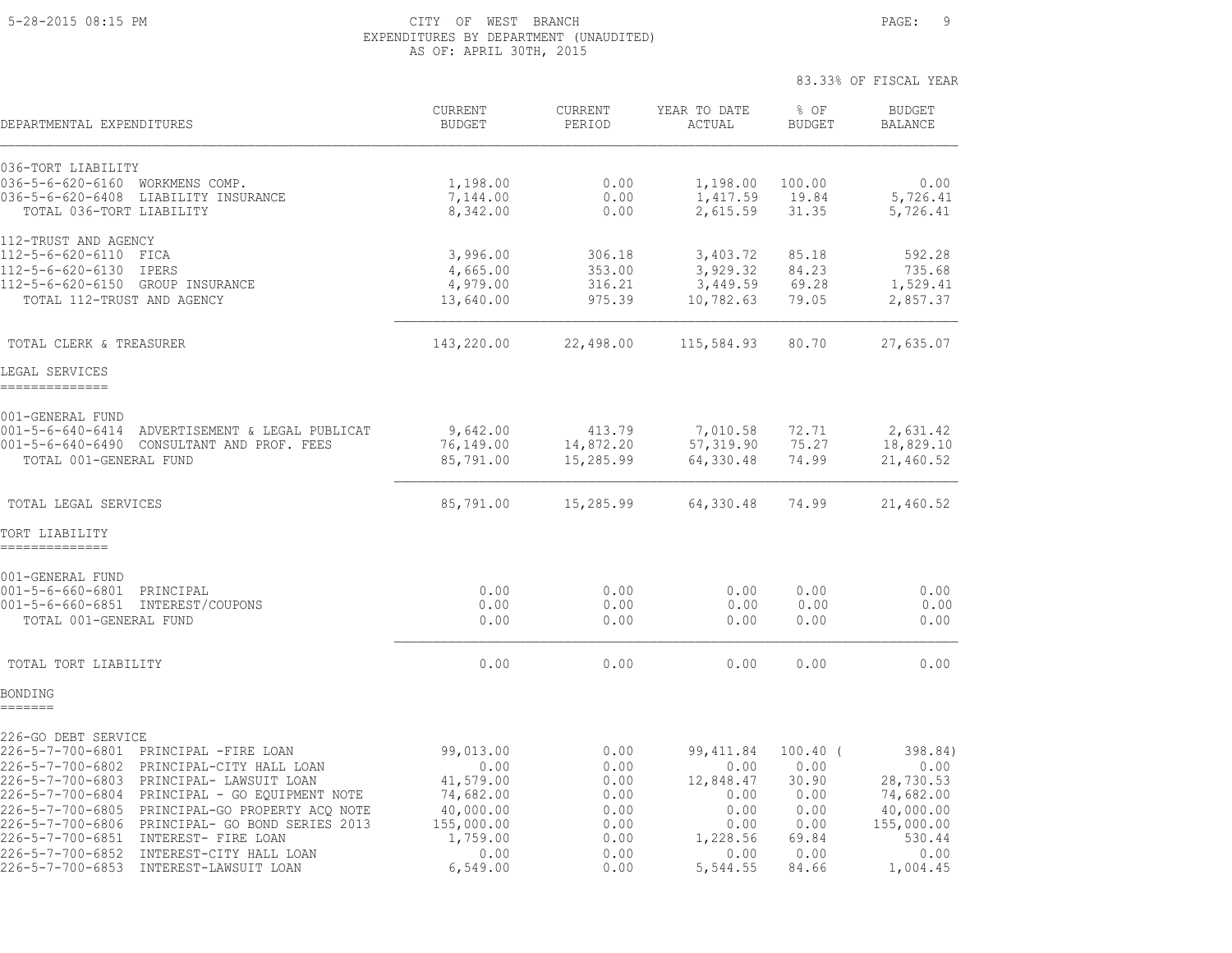#### 5-28-2015 08:15 PM CITY OF WEST BRANCH PAGE: 10 EXPENDITURES BY DEPARTMENT (UNAUDITED) AS OF: APRIL 30TH, 2015

|                                                                                                                                                                               |                                                 |                              |                                           | 83.33% OF FISCAL YEAR           |                                                |
|-------------------------------------------------------------------------------------------------------------------------------------------------------------------------------|-------------------------------------------------|------------------------------|-------------------------------------------|---------------------------------|------------------------------------------------|
| DEPARTMENTAL EXPENDITURES                                                                                                                                                     | CURRENT<br><b>BUDGET</b>                        | CURRENT<br>PERIOD            | YEAR TO DATE<br>ACTUAL                    | % OF<br><b>BUDGET</b>           | <b>BUDGET</b><br>BALANCE                       |
| 226-5-7-700-6854 INTEREST - GO EQUIPMENT NOTE<br>226-5-7-700-6855 INTEREST-GO PROPERTY ACQ NOTE<br>226-5-7-700-6856 INTEREST-GO BOND SERIES 2013<br>TOTAL 226-GO DEBT SERVICE | 1,307.00<br>6,669.00<br>41,740.00<br>468,298.00 | 0.00<br>0.00<br>0.00<br>0.00 | 653.47<br>0.00<br>21,120.00<br>140,806.89 | 50.00<br>0.00<br>50.60<br>30.07 | 653.53<br>6,669.00<br>20,620.00<br>327, 491.11 |
| TOTAL BONDING                                                                                                                                                                 | 468,298.00                                      | 0.00                         | 140,806.89                                | 30.07                           | 327, 491.11                                    |
| TIF DEBT SERVICE<br>================                                                                                                                                          |                                                 |                              |                                           |                                 |                                                |
| 125-T I F<br>125-5-5-710-6801 PRINCIPAL<br>125-5-5-710-6851 INTEREST/COUPONS<br>125-5-5-710-6855 TIF REBATES<br>TOTAL 125-T I F                                               | 0.00<br>0.00<br>0.00<br>0.00                    | 0.00<br>0.00<br>0.00<br>0.00 | 0.00<br>0.00<br>0.00<br>0.00              | 0.00<br>0.00<br>0.00<br>0.00    | 0.00<br>0.00<br>0.00<br>0.00                   |
| TOTAL TIF DEBT SERVICE                                                                                                                                                        | 0.00                                            | 0.00                         | 0.00                                      | 0.00                            | 0.00                                           |
| CAPITAL IMPROVEMENT<br>--------------------                                                                                                                                   |                                                 |                              |                                           |                                 |                                                |
| TOTAL CAPITAL IMPROVEMENT                                                                                                                                                     | 0.00                                            | 0.00                         | 0.00                                      | 0.00                            | 0.00                                           |
| CAPITAL PROJECT<br>===============                                                                                                                                            |                                                 |                              |                                           |                                 |                                                |
| 121-OPTION TAX<br>121-5-7-751-6420 OPTION TAX<br>TOTAL 121-OPTION TAX                                                                                                         | 0.00<br>0.00                                    | 0.00<br>0.00                 | 0.00<br>0.00                              | 0.00<br>0.00                    | 0.00<br>0.00                                   |
| 301-REAP GRANT PROJECT<br>301-5-8-751-6490 CONSULTANT & PROF. FEES<br>301-5-8-751-6498 CONTRACT PAYMENTS<br>TOTAL 301-REAP GRANT PROJECT                                      | 15,000.00<br>52,500.00<br>67,500.00             | 0.00<br>0.00<br>0.00         | 0.00<br>0.00<br>0.00                      | 0.00<br>0.00<br>0.00            | 15,000.00<br>52,500.00<br>67,500.00            |
| 302-PARKSIDE DR IMP CAP PROJ<br>302-5-8-751-6490 CONSULTANT AND PROF. FEES<br>302-5-8-751-6498 CONTRACT PAYMENTS<br>TOTAL 302-PARKSIDE DR IMP CAP PROJ                        | 18,750.00<br>165,562.00<br>184, 312.00          | 0.00<br>0.00<br>0.00         | 0.00<br>2,799.85<br>2,799.85              | 0.00<br>1.69<br>1.52            | 18,750.00<br>162,762.15<br>181, 512.15         |
| TOTAL CAPITAL PROJECT                                                                                                                                                         | 251,812.00                                      | 0.00                         | 2,799.85                                  | 1.11                            | 249,012.15                                     |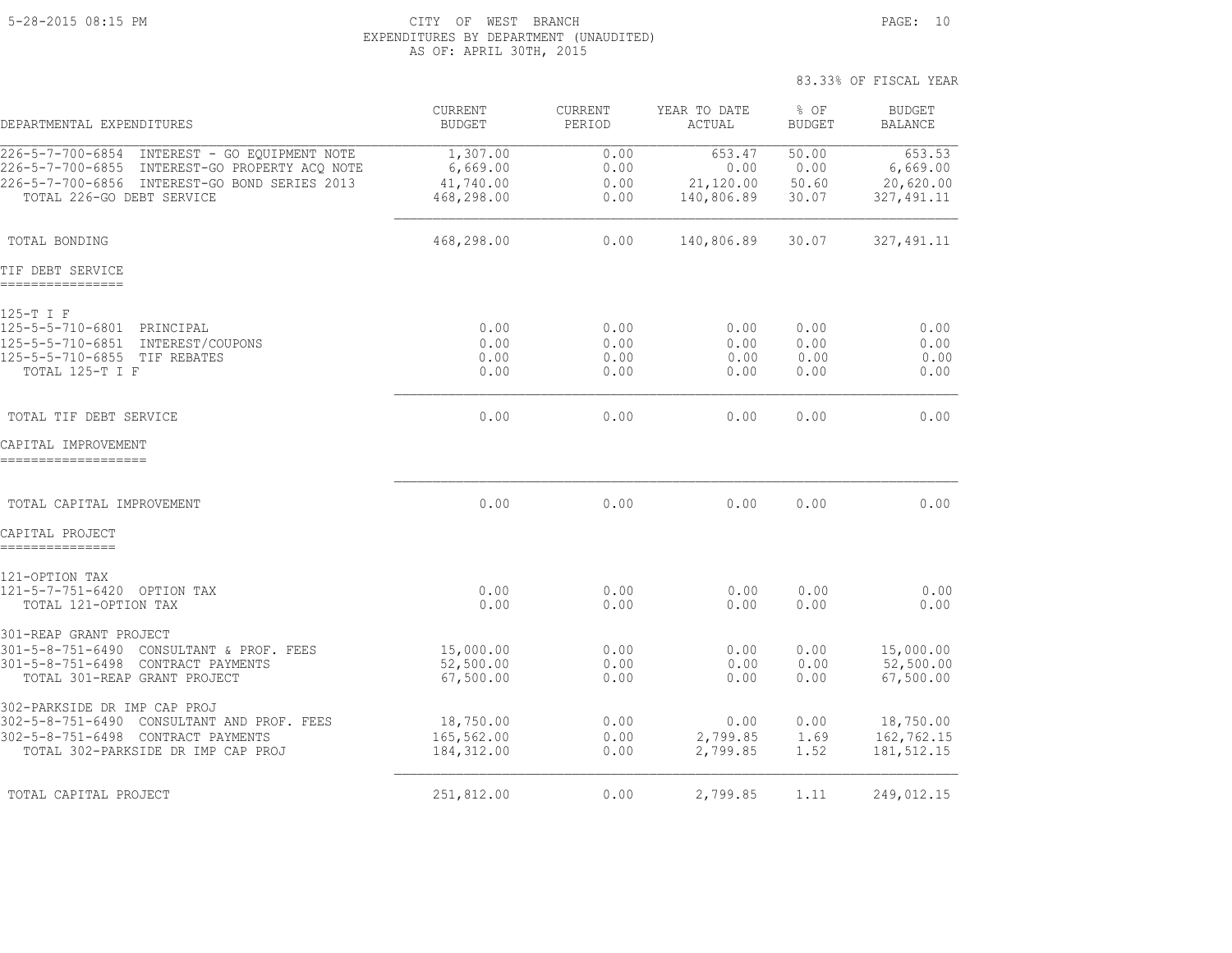5-28-2015 08:15 PM CITY OF WEST BRANCH PAGE: 11 EXPENDITURES BY DEPARTMENT (UNAUDITED) AS OF: APRIL 30TH, 2015

| DEPARTMENTAL EXPENDITURES                                                                                                                                                                                                                                                                                                                               |                                                                                                                                                                                                                                                                                                                                  | <b>CURRENT</b><br><b>BUDGET</b>                                                                                                                                                      | <b>CURRENT</b><br>PERIOD                                                                                                                               | YEAR TO DATE<br>ACTUAL                                                                                                                                                                | % OF<br><b>BUDGET</b>                                                                                                                                      | <b>BUDGET</b><br><b>BALANCE</b>                                                                                                                                                    |
|---------------------------------------------------------------------------------------------------------------------------------------------------------------------------------------------------------------------------------------------------------------------------------------------------------------------------------------------------------|----------------------------------------------------------------------------------------------------------------------------------------------------------------------------------------------------------------------------------------------------------------------------------------------------------------------------------|--------------------------------------------------------------------------------------------------------------------------------------------------------------------------------------|--------------------------------------------------------------------------------------------------------------------------------------------------------|---------------------------------------------------------------------------------------------------------------------------------------------------------------------------------------|------------------------------------------------------------------------------------------------------------------------------------------------------------|------------------------------------------------------------------------------------------------------------------------------------------------------------------------------------|
| DEPT 762<br>========                                                                                                                                                                                                                                                                                                                                    |                                                                                                                                                                                                                                                                                                                                  |                                                                                                                                                                                      |                                                                                                                                                        |                                                                                                                                                                                       |                                                                                                                                                            |                                                                                                                                                                                    |
| TOTAL DEPT 762                                                                                                                                                                                                                                                                                                                                          |                                                                                                                                                                                                                                                                                                                                  | 0.00                                                                                                                                                                                 | 0.00                                                                                                                                                   | 0.00                                                                                                                                                                                  | 0.00                                                                                                                                                       | 0.00                                                                                                                                                                               |
| DEPT 810<br>========                                                                                                                                                                                                                                                                                                                                    |                                                                                                                                                                                                                                                                                                                                  |                                                                                                                                                                                      |                                                                                                                                                        |                                                                                                                                                                                       |                                                                                                                                                            |                                                                                                                                                                                    |
| 600-WATER FUND                                                                                                                                                                                                                                                                                                                                          |                                                                                                                                                                                                                                                                                                                                  |                                                                                                                                                                                      |                                                                                                                                                        |                                                                                                                                                                                       |                                                                                                                                                            |                                                                                                                                                                                    |
| 600-5-9-810-6010<br>600-5-9-810-6020<br>600-5-9-810-6110<br>600-5-9-810-6130<br>600-5-9-810-6150<br>$600 - 5 - 9 - 810 - 6160$<br>600-5-9-810-6170<br>600-5-9-810-6210<br>600-5-9-810-6230<br>600-5-9-810-6240<br>600-5-9-810-6310<br>600-5-9-810-6320<br>600-5-9-810-6331<br>600-5-9-810-6332<br>600-5-9-810-6350 EQUIPMENT REPAIR<br>600-5-9-810-6371 | SALARIES AND WAGES<br>PART TIME<br>FICA<br>IPERS<br>GROUP INSURANCE<br>WORKMENS COMP.<br>JOB INSURANCE<br>DUES, MEMBERSHIP<br>TRAINING AND EDUCATION<br>TRAVEL AND CONFERENCE<br>BUILDING MAINTENANCE<br>BLDG/GROUNDS OPERATIONS/SUPPLI<br>MOTOR OPERATION FUEL<br>REPAIR/MAINTENANCE-VEHICLES<br>UTILITY SERVICES/GAS, ELECTRIC | 105,160.00<br>0.00<br>8,045.00<br>9,391.00<br>16,695.00<br>3,962.00<br>0.00<br>2,000.00<br>3,000.00<br>750.00<br>3,000.00<br>3,000.00<br>4,500.00<br>1,000.00<br>500.00<br>32,000.00 | 7,926.71<br>0.00<br>552.71<br>695.44<br>1,398.33<br>0.00<br>0.00<br>0.00<br>534.27<br>40.05<br>0.00<br>16.69<br>602.01<br>561.94<br>730.57<br>3,001.92 | 90,046.82<br>0.00<br>6,341.36<br>7,914.18<br>13,937.59<br>1,986.00<br>0.00<br>1,146.77<br>2,989.81<br>670.05<br>5,296.73<br>3,845.67<br>3,194.95<br>2,885.42<br>1,618.65<br>26,872.76 | 85.63<br>0.00<br>78.82<br>84.27<br>83.48<br>50.13<br>0.00<br>57.34<br>99.66<br>89.34<br>$176.56$ (<br>$128.19$ (<br>71.00<br>288.54 (<br>323.73 (<br>83.98 | 15, 113. 18<br>0.00<br>1,703.64<br>1,476.82<br>2,757.41<br>1,976.00<br>0.00<br>853.23<br>10.19<br>79.95<br>2, 296.73<br>845.67)<br>1,305.05<br>1,885.42)<br>1, 118.65)<br>5,127.24 |
| 600-5-9-810-6373<br>600-5-9-810-6412<br>600-5-9-810-6418<br>600-5-9-810-6419                                                                                                                                                                                                                                                                            | TELEPHONE/OPERATIONS<br>600-5-9-810-64081 LIABILITY INSURANCE<br>LAB ANALYSIS<br>SALES TAX<br>TECHNOLOGY SERVICES                                                                                                                                                                                                                | 1,800.00<br>5,192.00<br>2,000.00<br>25,000.00<br>0.00                                                                                                                                | 334.46<br>0.00<br>25.00<br>2,043.07<br>0.00                                                                                                            | 2,398.87<br>1,417.58<br>1,139.00<br>22,605.88<br>0.00                                                                                                                                 | $133.27$ (<br>27.30<br>56.95<br>90.42<br>0.00                                                                                                              | 598.87)<br>3,774.42<br>861.00<br>2,394.12<br>0.00                                                                                                                                  |
| 600-5-9-810-6420<br>600-5-9-810-6490<br>600-5-9-810-6497<br>600-5-9-810-6498<br>600-5-9-810-6501                                                                                                                                                                                                                                                        | OPTION TAX<br>CONSULTANT AND PROF. FEES<br>CONTRACT WORK BACKHOE<br>CONTRACT PAYMENTS<br>CHEMICALS                                                                                                                                                                                                                               | 0.00<br>5,000.00<br>0.00<br>500.00<br>16,000.00                                                                                                                                      | 0.00<br>0.00<br>0.00<br>13.86<br>1,852.11                                                                                                              | 0.00<br>7,489.37<br>0.00<br>365.42<br>15,802.70                                                                                                                                       | 0.00<br>149.79 (<br>0.00<br>73.08<br>98.77                                                                                                                 | 0.00<br>2,489.37)<br>0.00<br>134.58<br>197.30                                                                                                                                      |
| 600-5-9-810-6506<br>600-5-9-810-6508<br>600-5-9-810-6521<br>600-5-9-810-6529<br>600-5-9-810-6590                                                                                                                                                                                                                                                        | OFFICE SUPPLIES<br>POSTAGE AND SHIPPING<br>MOTOR VEHICLE MAINT. SUPPLIES<br>UNIFORMS<br>MISCELLANEOUS COMMODITIES                                                                                                                                                                                                                | 250.00<br>2,000.00<br>500.00<br>350.00<br>0.00                                                                                                                                       | 10.00<br>250.00<br>0.00<br>0.00<br>0.00                                                                                                                | 424.89<br>1,865.96<br>500.00<br>295.98<br>0.00                                                                                                                                        | $169.96$ (<br>93.30<br>100.00<br>84.57<br>0.00                                                                                                             | 174.89)<br>134.04<br>0.00<br>54.02<br>0.00                                                                                                                                         |
| 600-5-9-810-6598<br>600-5-9-810-6599<br>600-5-9-810-6722<br>600-5-9-810-6727<br>600-5-9-810-6783<br>600-5-9-810-6791<br>$600 - 5 - 9 - 810 - 6796$                                                                                                                                                                                                      | WATER DEPOSIT REFUNDS<br>MISC. SUPPLIES<br>OTHER EQUIPMENT: PLANT MAINT.<br>EQUIPMENT<br>UTILITIES SYSTEM-REPLACE MAINT<br>EQUIPMENT MAINTENANCE<br>CAPITAL SYSTEM SET ASIDE                                                                                                                                                     | 3,000.00<br>20,000.00<br>10,000.00<br>13,060.00<br>123, 177.00<br>1,500.00<br>30,000.00                                                                                              | 0.00<br>137.25<br>0.00<br>0.00<br>10.50<br>0.00<br>0.00                                                                                                | 2,601.18<br>21,742.29<br>10, 133.95<br>0.00<br>28,533.55<br>0.00<br>0.00                                                                                                              | 86.71<br>108.71<br>$101.34$ (<br>0.00<br>23.16<br>0.00<br>0.00                                                                                             | 398.82<br>1,742.29)<br>133.95)<br>13,060.00<br>94,643.45<br>1,500.00<br>30,000.00                                                                                                  |
| 600-5-9-810-6797                                                                                                                                                                                                                                                                                                                                        | CAPITAL EQUIPMENT SET ASIDE                                                                                                                                                                                                                                                                                                      | 6,940.00                                                                                                                                                                             | 0.00                                                                                                                                                   | 0.00                                                                                                                                                                                  | 0.00                                                                                                                                                       | 6,940.00                                                                                                                                                                           |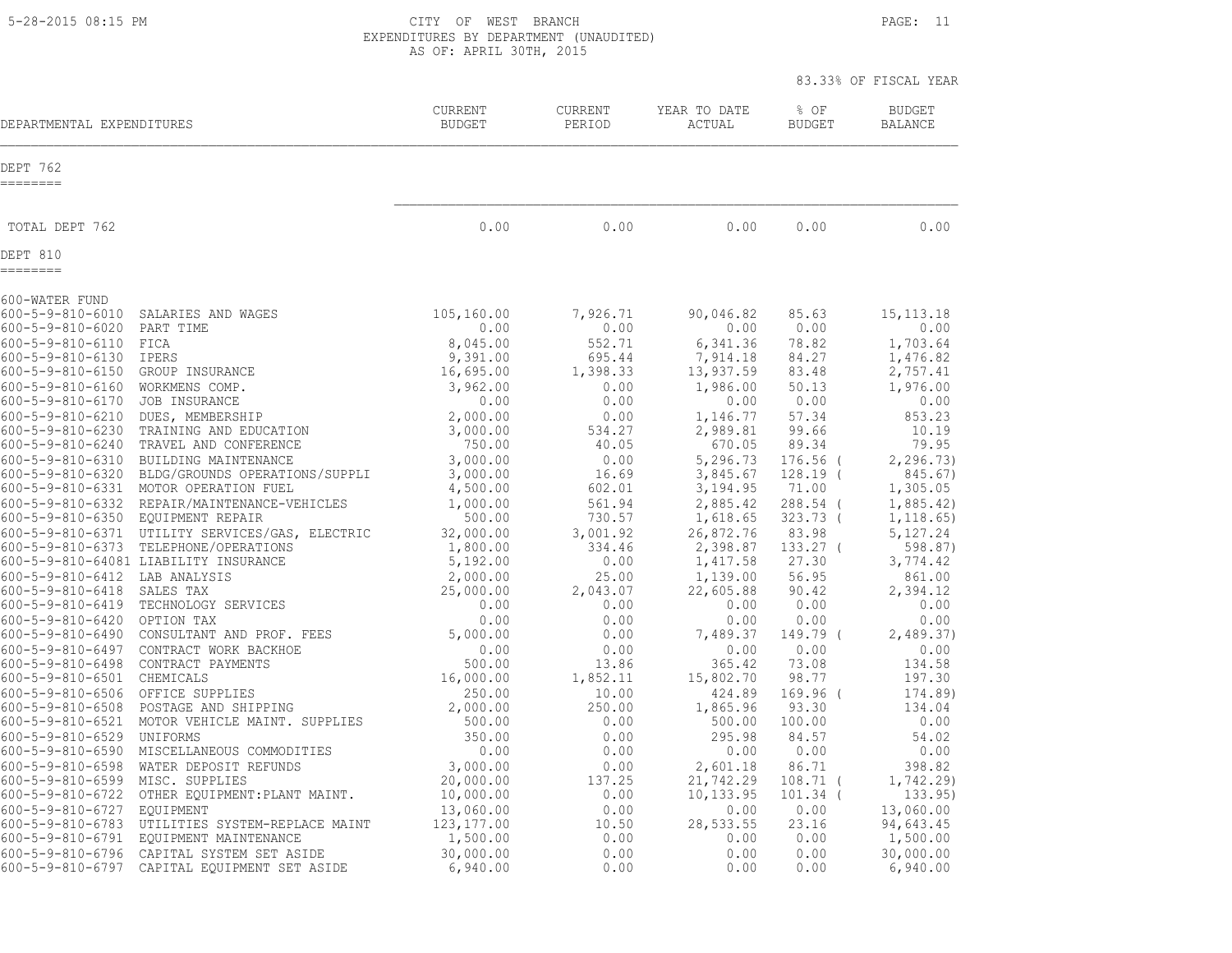#### 5-28-2015 08:15 PM CITY OF WEST BRANCH PAGE: 12 EXPENDITURES BY DEPARTMENT (UNAUDITED) AS OF: APRIL 30TH, 2015

83.33% OF FISCAL YEAR

 CURRENT CURRENT YEAR TO DATE % OF BUDGET DEPARTMENTAL EXPENDITURES BUDGET PERIOD ACTUAL BUDGET BALANCE 600-5-9-810-6801 PRINCIPAL 0.00 0.00 0.00 0.00 0.00 600-5-9-810-6851 INTEREST/COUPONS 0.00 0.00 0.00 0.00 0.00 TOTAL 600-WATER FUND 459,272.00 20,736.89 286,063.38 62.29 173,208.62 603-WATER SINKING FUND 603-5-9-810-6801 PRINCIPAL 45,000.00 0.00 0.00 0.00 45,000.00 603-5-9-810-6851 INTEREST/COUPONS 20,475.00 0.00 9,450.00 46.15 11,025.00 TOTAL 603-WATER SINKING FUND 65,475.00 0.00 9,450.00 14.43 56,025.00 610-SEWER FUND 610-5-9-810-64181 LOCAL OPTION SALES TAX 0.00 339.93 3,767.73 0.00 ( 3,767.73) TOTAL 610-SEWER FUND 0.00 339.93 3,767.73 0.00 ( 3,767.73) TOTAL DEPT 810 10 225, 324, 747.00 21, 076.82 299, 281.11 57.03 225, 465.89 SEWER OPERATING =============== 610-SEWER FUND 610-5-9-815-6010 SALARIES AND WAGES 97,352.00 7,238.48 82,620.44 84.87 14,731.56 610-5-9-815-6020 PART TIME 0.00 79.80 794.50 0.00 ( 794.50) 610-5-9-815-6110 FICA 7,448.00 513.04 5,899.75 79.21 1,548.25 610-5-9-815-6130 IPERS 8,694.00 641.04 7,337.04 84.39 1,356.96 610-5-9-815-6150 GROUP INSURANCE 13,706.00 1,188.69 11,923.33 86.99 1,782.67 610-5-9-815-6160 WORKMENS COMP. 2,956.00 0.00 1,627.00 55.04 1,329.00 610-5-9-815-6170 JOB INSURANCE 0.00 0.00 0.00 0.00 0.00 610-5-9-815-6210 DUES, MEMBERSHIP 750.00 0.00 328.35 43.78 421.65 610-5-9-815-6230 TRAINING AND EDUCATION 750.00 0.00 750.00 100.00 0.00 610-5-9-815-6240 TRAVEL AND CONFERENCE 500.00 0.00 499.68 99.94 0.32 610-5-9-815-6310 BUILDING MAINTENANCE 1,000.00 132.25 2,396.16 239.62 ( 1,396.16) 610-5-9-815-6320 BLDG/GROUNDS OPERATIONS/SUPPLI 3,500.00 0.00 3,719.40 106.27 ( 219.40) 610-5-9-815-6331 MOTOR OPERATION FUEL 4,500.00 0.00 2,743.34 60.96 1,756.66 610-5-9-815-6332 REPAIR/MAINTENANCE-VEHICLES 250.00 0.00 271.65 108.66 ( 21.65) 610-5-9-815-6350 EQUIPMENT REPAIR 1,000.00 0.00 1,000.00 100.00 0.00 610-5-9-815-63501 REPAIRS-RADIOS 0.00 0.00 0.00 0.00 0.00 610-5-9-815-6371 UTILITY SERVICES/GAS, ELECTRIC 20,000.00 1,457.59 15,269.78 76.35 4,730.22 610-5-9-815-6373 TELEPHONE/OPERATIONS 1,800.00 206.25 2,270.60 126.14 ( 470.60) 610-5-9-815-64081 LIABILITY INSURANCE 3,444.00 0.00 1,417.58 41.16 2,026.42 610-5-9-815-6412 LAB ANALYSIS 8,500.00 584.00 6,299.00 74.11 2,201.00 610-5-9-815-6418 SALES TAX 0.00 0.00 0.00 0.00 0.00 610-5-9-815-64181 LOCAL OPTION SALES TAX 0.00 0.00 0.00 0.00 0.00 610-5-9-815-6490 CONSULTANT AND PROF. FEES 20,000.00 0.00 13,326.38 66.63 6,673.62 610-5-9-815-6498 CONTRACT PAYMENTS 0.00 13.86 140.38 0.00 ( 140.38) 610-5-9-815-6499 MISC. CONTRACT WORK 1,500.00 0.00 3,316.00 221.07 ( 1,816.00) 610-5-9-815-6501 CHEMICALS 250.00 0.00 0.00 0.00 250.00 610-5-9-815-6504 MINOR EQUIPMENT 500.00 0.00 0.00 0.00 500.00 610-5-9-815-6506 OFFICE SUPPLIES 0.00 0.00 0.00 0.00 0.00 610-5-9-815-6508 POSTAGE AND SHIPPING 3,500.00 111.84 2,686.69 76.76 813.31 610-5-9-815-6510 SAFETY EQUIPMENT 1,300.00 0.00 885.78 68.14 414.22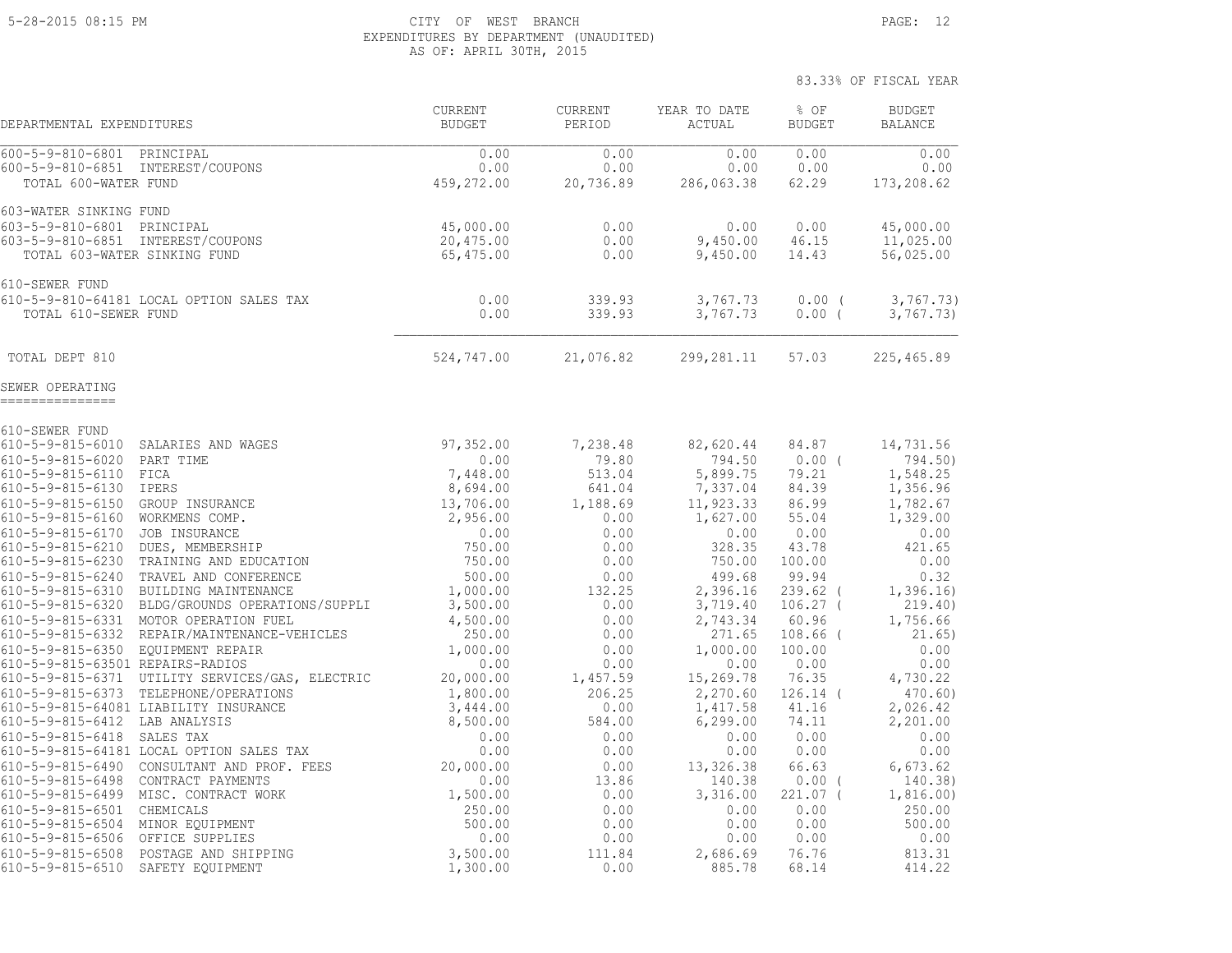#### 5-28-2015 08:15 PM CITY OF WEST BRANCH PAGE: 13 EXPENDITURES BY DEPARTMENT (UNAUDITED) AS OF: APRIL 30TH, 2015

| DEPARTMENTAL EXPENDITURES                                                                                                                                                                                                                                                                                                                                                                                                                                                                                                                                                                                                | <b>CURRENT</b><br><b>BUDGET</b>                                                                             | CURRENT<br>PERIOD                                                                              | YEAR TO DATE<br>ACTUAL                                                                              | % OF<br><b>BUDGET</b>                                                                         | <b>BUDGET</b><br><b>BALANCE</b>                                                                      |
|--------------------------------------------------------------------------------------------------------------------------------------------------------------------------------------------------------------------------------------------------------------------------------------------------------------------------------------------------------------------------------------------------------------------------------------------------------------------------------------------------------------------------------------------------------------------------------------------------------------------------|-------------------------------------------------------------------------------------------------------------|------------------------------------------------------------------------------------------------|-----------------------------------------------------------------------------------------------------|-----------------------------------------------------------------------------------------------|------------------------------------------------------------------------------------------------------|
| $610 - 5 - 9 - 815 - 6521$<br>MOTOR VEHICLE MAINT. SUPPLIES<br>610-5-9-815-6529<br>UNIFORMS<br>MISC. SUPPLIES<br>$610 - 5 - 9 - 815 - 6599$<br>610-5-9-815-6727<br>EQUIPMENT                                                                                                                                                                                                                                                                                                                                                                                                                                             | 0.00<br>350.00<br>3,000.00<br>13,060.00                                                                     | 0.00<br>0.00<br>0.00<br>0.00                                                                   | 0.00<br>79.96<br>2,094.87<br>0.00                                                                   | 0.00<br>22.85<br>69.83<br>0.00                                                                | 0.00<br>270.04<br>905.13<br>13,060.00                                                                |
| $610 - 5 - 9 - 815 - 6762$<br>MANHOLE REPAIR<br>610-5-9-815-6781<br>CAPITAL IMPROV. LINE CLEANING<br>610-5-9-815-6783<br>UTILITIES SYSTEM-REPLACE MAINT<br>$610 - 5 - 9 - 815 - 6790$<br>CAPITAL EQUIPMENT<br>610-5-9-815-6794<br>LAB EOUIP./REOUIREMENTS<br>610-5-9-815-6801<br>PRINCIPAL<br>$610 - 5 - 9 - 815 - 6851$<br>INTEREST/COUPONS<br>TOTAL 610-SEWER FUND                                                                                                                                                                                                                                                     | 0.00<br>2,000.00<br>64,971.00<br>6,940.00<br>250.00<br>0.00<br>0.00<br>293,771.00                           | 0.00<br>0.00<br>0.00<br>0.00<br>0.00<br>0.00<br>0.00<br>12,166.84                              | 0.00<br>0.00<br>103,041.42<br>0.00<br>0.00<br>0.00<br>0.00<br>272,739.08                            | 0.00<br>0.00<br>$158.60$ (<br>0.00<br>0.00<br>0.00<br>0.00<br>92.84                           | 0.00<br>2,000.00<br>38,070.42)<br>6,940.00<br>250.00<br>0.00<br>0.00<br>21,031.92                    |
| 614-WASTEWATER LIFT STATION<br>$614 - 5 - 9 - 815 - 6490$<br>CONSULTANT AND PROF. FEES<br>614-5-9-815-6498 CONTRACT PAYMENTS<br>TOTAL 614-WASTEWATER LIFT STATION                                                                                                                                                                                                                                                                                                                                                                                                                                                        | 0.00<br>0.00<br>0.00                                                                                        | 0.00<br>0.00<br>0.00                                                                           | 0.00<br>0.00<br>0.00                                                                                | 0.00<br>0.00<br>0.00                                                                          | 0.00<br>0.00<br>0.00                                                                                 |
| TOTAL SEWER OPERATING                                                                                                                                                                                                                                                                                                                                                                                                                                                                                                                                                                                                    | 293,771.00                                                                                                  | 12,166.84                                                                                      | 272,739.08                                                                                          | 92.84                                                                                         | 21,031.92                                                                                            |
| SOLID WASTE<br>===========                                                                                                                                                                                                                                                                                                                                                                                                                                                                                                                                                                                               |                                                                                                             |                                                                                                |                                                                                                     |                                                                                               |                                                                                                      |
| 001-GENERAL FUND<br>$001 - 5 - 2 - 840 - 6413$<br>LANDFILL<br>$001 - 5 - 2 - 840 - 6430$<br>TIPPING FEE<br>$001 - 5 - 2 - 840 - 6498$<br>CONTRACT PAYMENTS<br>TOTAL 001-GENERAL FUND                                                                                                                                                                                                                                                                                                                                                                                                                                     | 12,500.00<br>0.00<br>52,000.00<br>64,500.00                                                                 | 0.00<br>0.00<br>3,709.75<br>3,709.75                                                           | 12,739.36<br>0.00<br>43,807.43<br>56,546.79                                                         | $101.91$ (<br>0.00<br>84.25<br>87.67                                                          | 239.36)<br>0.00<br>8,192.57<br>7,953.21                                                              |
| TOTAL SOLID WASTE                                                                                                                                                                                                                                                                                                                                                                                                                                                                                                                                                                                                        | 64,500.00                                                                                                   | 3,709.75                                                                                       | 56,546.79                                                                                           | 87.67                                                                                         | 7,953.21                                                                                             |
| LOCAL CABLE ACCESS<br>--------------                                                                                                                                                                                                                                                                                                                                                                                                                                                                                                                                                                                     |                                                                                                             |                                                                                                |                                                                                                     |                                                                                               |                                                                                                      |
| 001-GENERAL FUND<br>$001 - 5 - 4 - 855 - 6010$<br>SALARIES AND WAGES<br>$001 - 5 - 4 - 855 - 6230$<br>TRAINING AND EDUCATION<br>$001 - 5 - 4 - 855 - 6310$<br>BUILDING MAINTENANCE<br>$001 - 5 - 4 - 855 - 6350$<br>EQUIPMENT REPAIR<br>$001 - 5 - 4 - 855 - 6371$<br>UTILITY SERVICES/GAS, ELECTRIC<br>$001 - 5 - 4 - 855 - 6373$<br>TELEPHONE/OPERATIONS<br>001-5-4-855-64083 COMMERCIAL PROPERTY INSURANCE<br>001-5-4-855-6414<br>ADVERTISEMENT & LEGAL PUBLICAT<br>$001 - 5 - 4 - 855 - 6498$<br>CONTRACT PAYMENTS<br>$001 - 5 - 4 - 855 - 6504$<br>MINOR EQUIPMENT<br>$001 - 5 - 4 - 855 - 6506$<br>OFFICE SUPPLIES | 16,157.00<br>1,000.00<br>0.00<br>0.00<br>1,400.00<br>1,000.00<br>220.00<br>0.00<br>2,000.00<br>0.00<br>0.00 | 1,254.36<br>0.00<br>0.00<br>0.00<br>100.00<br>138.36<br>0.00<br>0.00<br>150.00<br>0.00<br>0.00 | 13,687.31<br>0.00<br>0.00<br>0.00<br>1,000.00<br>981.61<br>0.00<br>0.00<br>2,100.00<br>0.00<br>0.00 | 84.71<br>0.00<br>0.00<br>0.00<br>71.43<br>98.16<br>0.00<br>0.00<br>$105.00$ (<br>0.00<br>0.00 | 2,469.69<br>1,000.00<br>0.00<br>0.00<br>400.00<br>18.39<br>220.00<br>0.00<br>100.00)<br>0.00<br>0.00 |
| $001 - 5 - 4 - 855 - 6508$<br>POSTAGE AND SHIPPING<br>$001 - 5 - 4 - 855 - 6526$<br>PROGRAMMING                                                                                                                                                                                                                                                                                                                                                                                                                                                                                                                          | 0.00<br>0.00                                                                                                | 0.00<br>0.00                                                                                   | 0.00<br>0.00                                                                                        | 0.00<br>0.00                                                                                  | 0.00<br>0.00                                                                                         |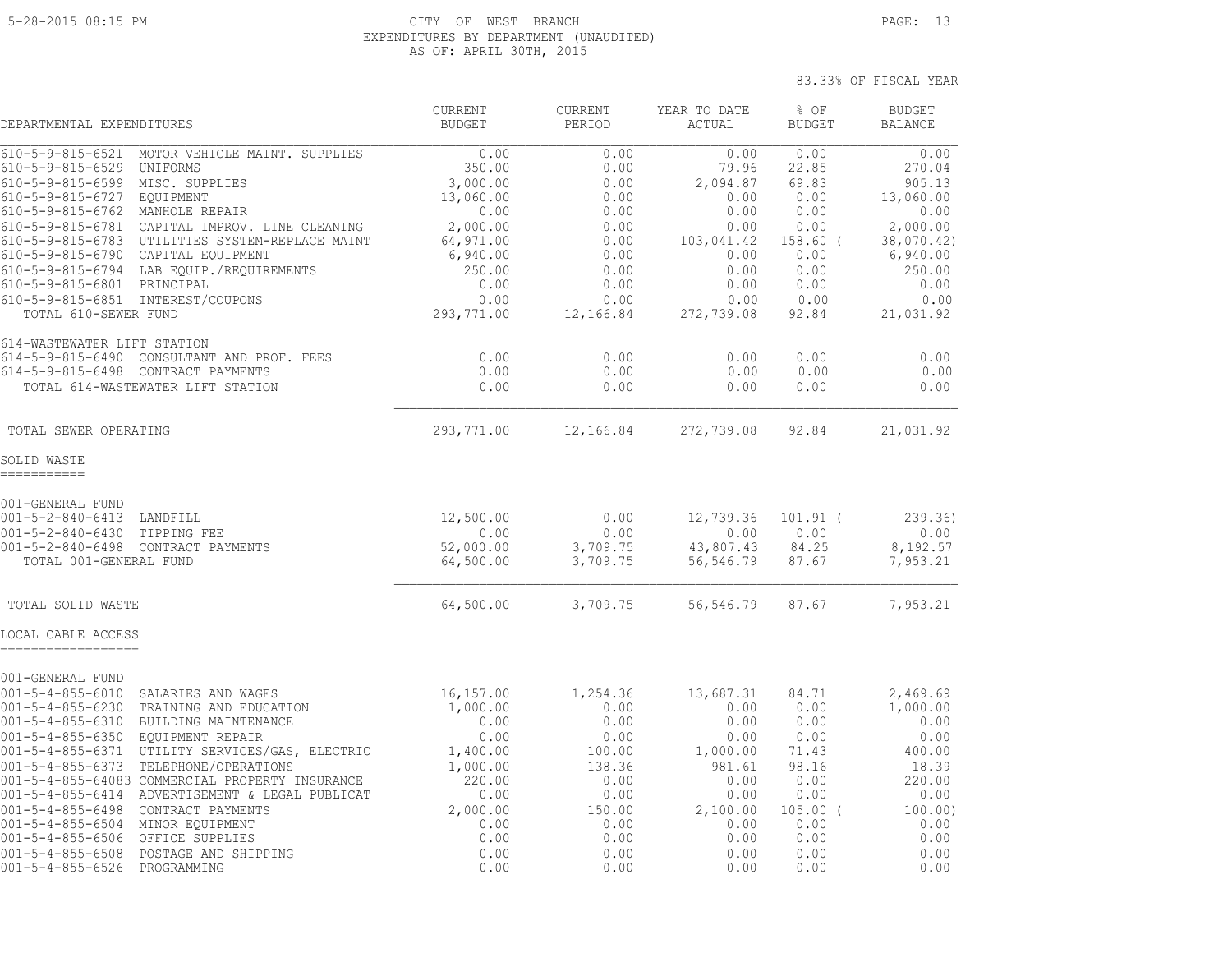#### 5-28-2015 08:15 PM CITY OF WEST BRANCH PAGE: 14 EXPENDITURES BY DEPARTMENT (UNAUDITED) AS OF: APRIL 30TH, 2015

| DEPARTMENTAL EXPENDITURES                                                                                                                                  | CURRENT<br><b>BUDGET</b>                     | <b>CURRENT</b><br>PERIOD             | YEAR TO DATE<br>ACTUAL                       | % OF<br><b>BUDGET</b>                | <b>BUDGET</b><br><b>BALANCE</b>         |
|------------------------------------------------------------------------------------------------------------------------------------------------------------|----------------------------------------------|--------------------------------------|----------------------------------------------|--------------------------------------|-----------------------------------------|
| 001-5-4-855-6599 MISC. SUPPLIES<br>001-5-4-855-6725 OFFICE EQUIPMENT<br>001-5-4-855-6727 EQUIPMENT<br>TOTAL 001-GENERAL FUND                               | 0.00<br>0.00<br>4,443.00<br>26,220.00        | 0.00<br>0.00<br>0.00<br>1,642.72     | 0.00<br>0.00<br>684.10<br>18,453.02          | 0.00<br>0.00<br>15.40<br>70.38       | 0.00<br>0.00<br>3,758.90<br>7,766.98    |
| 112-TRUST AND AGENCY<br>112-5-4-855-6110 FICA<br>112-5-4-855-6130 IPERS<br>112-5-4-855-6150 GROUP INSURANCE<br>TOTAL 112-TRUST AND AGENCY                  | 1,236.00<br>1,443.00<br>2,708.00<br>5,387.00 | 95.98<br>109.73<br>178.32<br>384.03  | 1,047.22<br>1,203.16<br>1,712.38<br>3,962.76 | 84.73<br>83.38<br>63.23<br>73.56     | 188.78<br>239.84<br>995.62<br>1,424.24  |
| TOTAL LOCAL CABLE ACCESS                                                                                                                                   | 31,607.00                                    | 2,026.75                             | 22, 415.78                                   | 70.92                                | 9,191.22                                |
| COMMISSION<br>==========                                                                                                                                   |                                              |                                      |                                              |                                      |                                         |
| 001-GENERAL FUND<br>001-5-1-856-6447 ANIMAL CONTROL<br>001-5-4-856-6445 LOCAL CABLE<br>001-5-5-856-6446 PLANNING & ZONING<br>TOTAL 001-GENERAL FUND        | 500.00<br>0.00<br>25,000.00<br>25,500.00     | 0.00<br>0.00<br>1,655.25<br>1,655.25 | 565.36<br>0.00<br>10,939.89<br>11,505.25     | $113.07$ (<br>0.00<br>43.76<br>45.12 | 65.36<br>0.00<br>14,060.11<br>13,994.75 |
| TOTAL COMMISSION                                                                                                                                           | 25,500.00                                    | 1,655.25                             | 11,505.25                                    | 45.12                                | 13,994.75                               |
| STORM WATER UTILITY<br>===================                                                                                                                 |                                              |                                      |                                              |                                      |                                         |
| 740-STORM WATER UTILITY<br>740-5-9-865-6499 PRIVATE STORMWATER IMP REIMB<br>740-5-9-865-6783 UTILITIES SYSTEM-STORM WATER<br>TOTAL 740-STORM WATER UTILITY | 0.00<br>40,000.00<br>40,000.00               | 0.00<br>0.00<br>0.00                 | 0.00<br>3,128.00<br>3,128.00                 | 0.00<br>7.82<br>7.82                 | 0.00<br>36,872.00<br>36,872.00          |
| TOTAL STORM WATER UTILITY                                                                                                                                  | 40,000.00                                    | 0.00                                 | 3,128.00                                     | 7.82                                 | 36,872.00                               |
| NON-DEPARTMENTAL<br>================                                                                                                                       |                                              |                                      |                                              |                                      |                                         |
| 001-GENERAL FUND<br>001-5-0-950-9100 TRANSFERS OUT<br>TOTAL 001-GENERAL FUND                                                                               | 184,312.00<br>184,312.00                     | 0.00<br>0.00                         | 2,799.85<br>2,799.85                         | 1.52<br>1.52                         | 181, 512.15<br>181, 512.15              |
| 031-LIBRARY<br>031-5-0-950-9100 TRANSFERS OUT<br>TOTAL 031-LIBRARY                                                                                         | 1,349.00<br>1,349.00                         | 0.00<br>0.00                         | 1,348.86<br>1,348.86                         | 99.99<br>99.99                       | 0.14<br>0.14                            |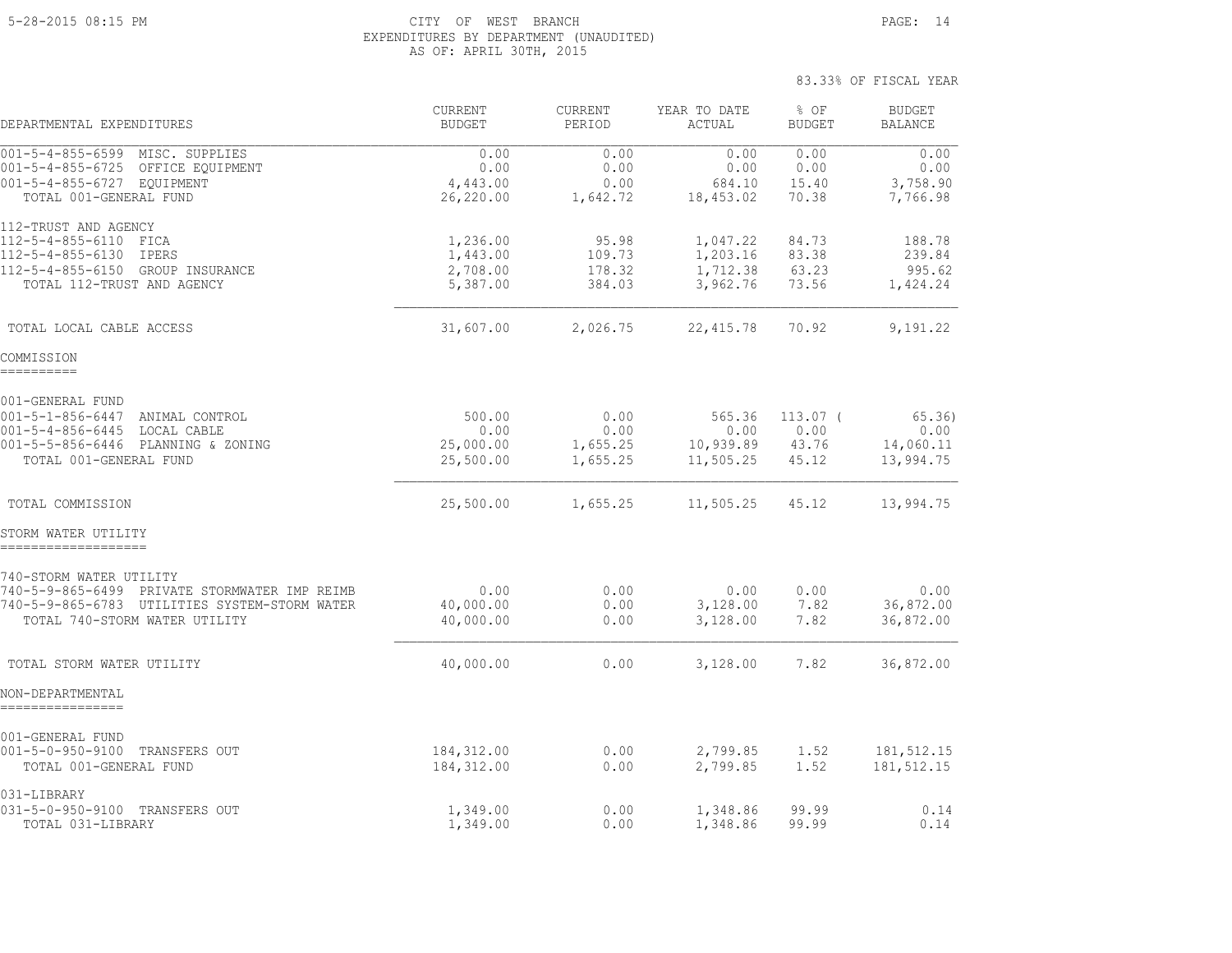#### 5-28-2015 08:15 PM CITY OF WEST BRANCH PAGE: 15 EXPENDITURES BY DEPARTMENT (UNAUDITED) AS OF: APRIL 30TH, 2015

| DEPARTMENTAL EXPENDITURES                                                                                | CURRENT<br><b>BUDGET</b> | <b>CURRENT</b><br>PERIOD | YEAR TO DATE<br>ACTUAL   | % OF<br><b>BUDGET</b> | <b>BUDGET</b><br><b>BALANCE</b> |
|----------------------------------------------------------------------------------------------------------|--------------------------|--------------------------|--------------------------|-----------------------|---------------------------------|
| 110-ROAD USE TAX<br>110-5-0-950-9100<br>TRANSFERS OUT<br>TOTAL 110-ROAD USE TAX                          | 0.00<br>0.00             | 0.00<br>0.00             | 0.00<br>0.00             | 0.00<br>0.00          | 0.00<br>0.00                    |
| 112-TRUST AND AGENCY<br>112-5-0-950-9100 TRANSFERS OUT<br>TOTAL 112-TRUST AND AGENCY                     | 0.00<br>0.00             | 0.00<br>0.00             | 0.00<br>0.00             | 0.00<br>0.00          | 0.00<br>0.00                    |
| 119-EMERGENCY TAX FUND<br>119-5-0-950-9100 TRANSFERS OUT<br>TOTAL 119-EMERGENCY TAX FUND                 | 35, 171.00<br>35, 171.00 | 0.00<br>0.00             | 0.00<br>0.00             | 0.00<br>0.00          | 35, 171.00<br>35, 171.00        |
| 121-OPTION TAX<br>121-5-0-950-9100 TRANSFERS OUT<br>TOTAL 121-OPTION TAX                                 | 165,000.00<br>165,000.00 | 0.00<br>0.00             | 105,418.40<br>105,418.40 | 63.89<br>63.89        | 59,581.60<br>59,581.60          |
| 125-T I F<br>125-5-0-950-9100 TRANSFERS OUT<br>TOTAL 125-T I F                                           | 137,387.00<br>137,387.00 | 0.00<br>0.00             | 0.00<br>0.00             | 0.00<br>0.00          | 137,387.00<br>137,387.00        |
| 501-KROUTH PRINCIPAL FUND<br>501-5-0-950-9100 TRANSFERS OUT<br>TOTAL 501-KROUTH PRINCIPAL FUND           | 0.00<br>0.00             | 0.00<br>0.00             | 0.00<br>0.00             | 0.00<br>0.00          | 0.00<br>0.00                    |
| 502-KROUTH INTEREST FUND<br>502-5-0-950-9100 TRANSFERS OUT<br>TOTAL 502-KROUTH INTEREST FUND             | 0.00<br>0.00             | 0.00<br>0.00             | 0.00<br>0.00             | 0.00<br>0.00          | 0.00<br>0.00                    |
| 600-WATER FUND<br>600-5-0-950-9100 TRANSFERS OUT<br>TOTAL 600-WATER FUND                                 | 107,573.00<br>107,573.00 | 5,580.00<br>5,580.00     | 55,800.00<br>55,800.00   | 51.87<br>51.87        | 51,773.00<br>51,773.00          |
| 610-SEWER FUND<br>610-5-0-950-9100 TRANSFERS OUT<br>TOTAL 610-SEWER FUND                                 | 86,125.00<br>86,125.00   | 0.00<br>0.00             | 21,120.00<br>21,120.00   | 24.52<br>24.52        | 65,005.00<br>65,005.00          |
| 950-BC/BS FLEXIBLE BENEFIT<br>950-5-0-950-9199 EMPLOYEE FLEX EXPENSE<br>TOTAL 950-BC/BS FLEXIBLE BENEFIT | 0.00<br>0.00             | 15.00<br>15.00           | 1,430.45<br>1,430.45     | $0.00$ (<br>$0.00$ (  | 1,430.45)<br>1,430.45           |
| TOTAL NON-DEPARTMENTAL                                                                                   | 716,917.00               | 5,595.00                 | 187, 917.56              | 26.21                 | 528,999.44                      |
| TOTAL EXPENDITURES                                                                                       | 4,958,751.00             | 152,798.27               | 2,482,431.97             | 50.06                 | 2,476,319.03                    |
|                                                                                                          |                          |                          |                          |                       |                                 |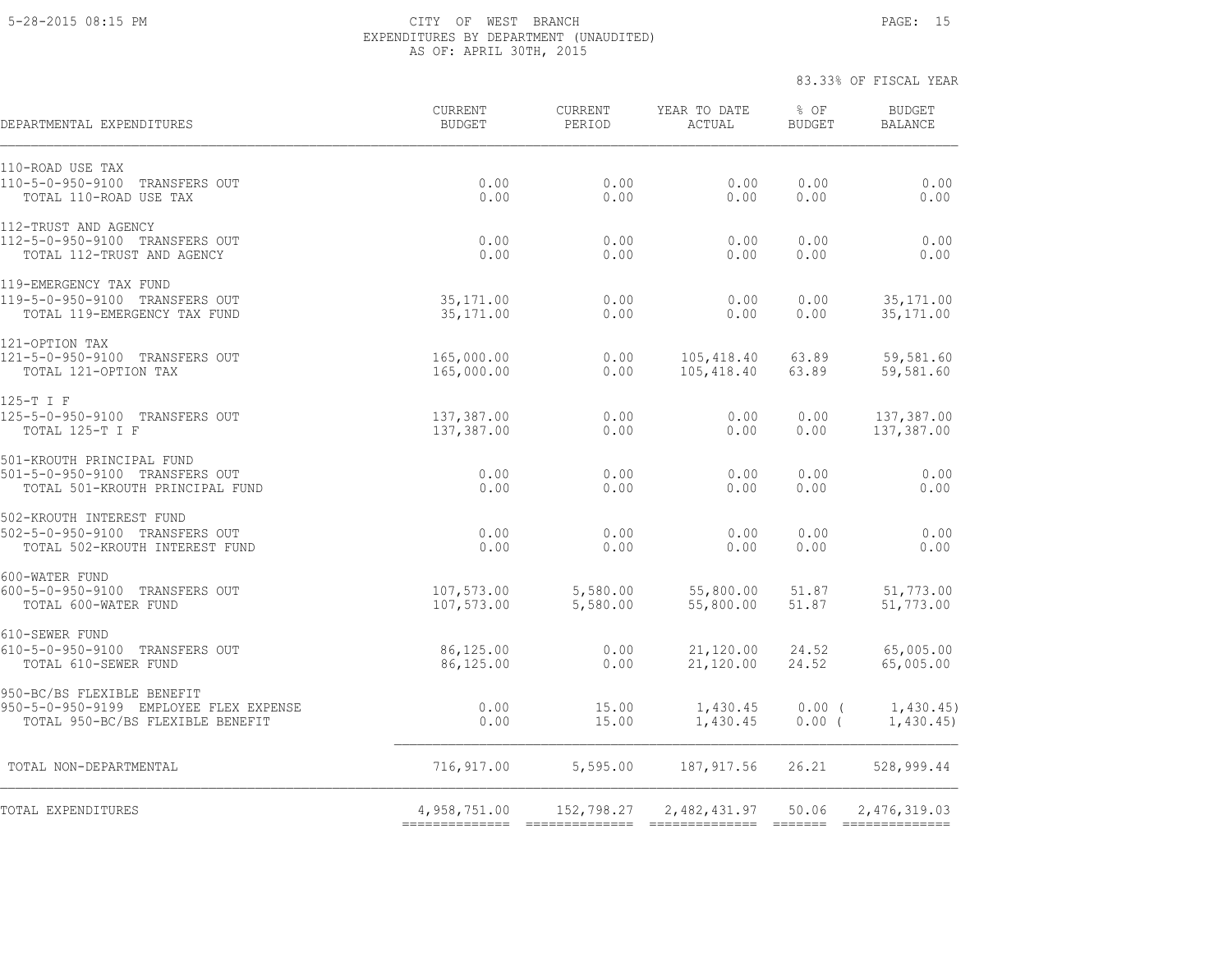5-28-2015 08:13 PM CITY OF WEST BRANCH PAGE: 1 REVENUES BY DEPARTMENT (UNAUIDITED) AS OF: APRIL 30TH, 2015

|                                                                                                                                                                                                       |                                                      |                                                  |                                                    | 83.33% OF FISCAL YEAR                   |                                                  |
|-------------------------------------------------------------------------------------------------------------------------------------------------------------------------------------------------------|------------------------------------------------------|--------------------------------------------------|----------------------------------------------------|-----------------------------------------|--------------------------------------------------|
| DEPARTMENTAL REVENUES                                                                                                                                                                                 | <b>CURRENT</b><br><b>BUDGET</b>                      | <b>CURRENT</b><br>PERIOD                         | YEAR TO DATE<br>ACTUAL                             | % OF<br><b>BUDGET</b>                   | <b>BUDGET</b><br><b>BALANCE</b>                  |
| POLICE OPERATION<br>----------------                                                                                                                                                                  |                                                      |                                                  |                                                    |                                         |                                                  |
| 001-GENERAL FUND<br>001-4-1-110-2-4400POLICE DEPARTMENT GRANT<br>001-4-1-110-4-4442STEP REIMBURSEMENTS<br>TOTAL 001-GENERAL FUND                                                                      | 0.00<br>0.00<br>0.00                                 | 0.00<br>0.00<br>0.00                             | 0.00<br>0.00<br>0.00                               | 0.00<br>0.00<br>0.00                    | 0.00<br>0.00<br>0.00                             |
| TOTAL POLICE OPERATION                                                                                                                                                                                | 0.00                                                 | 0.00                                             | 0.00                                               | 0.00                                    | 0.00                                             |
| FIRE OPERATION<br>==============                                                                                                                                                                      |                                                      |                                                  |                                                    |                                         |                                                  |
| 001-GENERAL FUND<br>001-4-1-150-2-4402FIRE DEPARTMENT GRANT<br>001-4-1-150-2-4475TWP. FIRE CONTRACTS<br>001-4-1-150-4-4017EMERGENCY MANAGEMENT<br>001-4-1-150-4-4715REFUNDS<br>TOTAL 001-GENERAL FUND | 0.00<br>144,921.00<br>6,000.00<br>0.00<br>150,921.00 | 0.00<br>7,282.00<br>2,073.83<br>0.00<br>9,355.83 | 0.00<br>84,602.39<br>5,374.75<br>0.00<br>89,977.14 | 0.00<br>58.38<br>89.58<br>0.00<br>59.62 | 0.00<br>60,318.61<br>625.25<br>0.00<br>60,943.86 |
| 014-FIRE DEPT DONATIONS<br>014-4-1-150-2-4705PRIVATE CONTRIBUTIONS<br>TOTAL 014-FIRE DEPT DONATIONS                                                                                                   | 0.00<br>0.00                                         | 0.00<br>0.00                                     | 0.00<br>0.00                                       | 0.00<br>0.00                            | 0.00<br>0.00                                     |
| TOTAL FIRE OPERATION                                                                                                                                                                                  | 150,921.00                                           | 9,355.83                                         | 89,977.14                                          | 59.62                                   | 60,943.86                                        |
| ANIMAL CONTROL<br>--------------                                                                                                                                                                      |                                                      |                                                  |                                                    |                                         |                                                  |
| TOTAL ANIMAL CONTROL                                                                                                                                                                                  | 0.00                                                 | 0.00                                             | 0.00                                               | 0.00                                    | 0.00                                             |
| ROADS AND STREETS<br>-----------------                                                                                                                                                                |                                                      |                                                  |                                                    |                                         |                                                  |
| 001-GENERAL FUND<br>001-4-2-210-2-4445IOWA DOT GRANTS/REIMBURSEMENTS<br>001-4-2-210-4-4300STREETS INTEREST<br>001-4-2-210-4-4821BANK LOAN<br>TOTAL 001-GENERAL FUND                                   | 0.00<br>0.00<br>0.00<br>0.00                         | 0.00<br>0.00<br>0.00<br>0.00                     | 0.00<br>0.00<br>0.00<br>0.00                       | 0.00<br>0.00<br>0.00<br>0.00            | 0.00<br>0.00<br>0.00<br>0.00                     |
| 110-ROAD USE TAX<br>110-4-2-210-2-4300INTEREST INCOME<br>110-4-2-210-2-4430ROAD USE TAX PAYMENTS<br>110-4-2-210-2-4445IOWA DOT GRANTS/REIMBURSEMENTS                                                  | 0.00<br>225,000.00<br>0.00                           | 0.00<br>16,684.47<br>0.00                        | 0.00<br>204,902.72<br>0.00                         | 0.00<br>91.07<br>0.00                   | 0.00<br>20,097.28<br>0.00                        |

110-4-2-210-2-4710REIMBURSEMENTS 0.00 0.00 0.00 0.00 0.00 110-4-2-210-2-4821BANK LOAN 0.00 0.00 0.00 0.00 0.00 TOTAL 110-ROAD USE TAX 225,000.00 16,684.47 204,902.72 91.07 20,097.28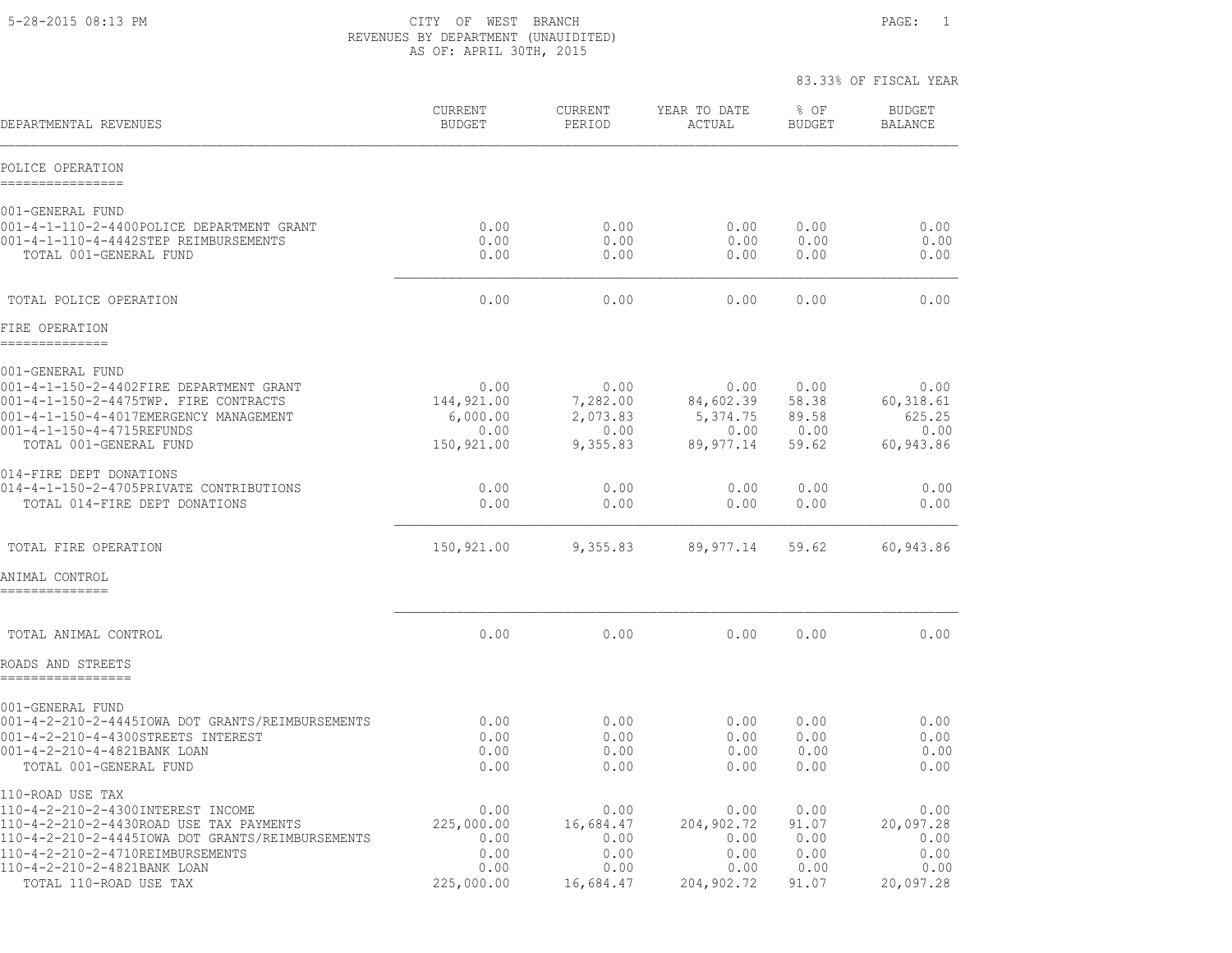5-28-2015 08:13 PM CITY OF WEST BRANCH PAGE: 2 REVENUES BY DEPARTMENT (UNAUIDITED) AS OF: APRIL 30TH, 2015

|                                                                                   |                          |                          |                        | 83.33% OF FISCAL YEAR  |                                 |  |
|-----------------------------------------------------------------------------------|--------------------------|--------------------------|------------------------|------------------------|---------------------------------|--|
| DEPARTMENTAL REVENUES                                                             | CURRENT<br><b>BUDGET</b> | <b>CURRENT</b><br>PERIOD | YEAR TO DATE<br>ACTUAL | % OF<br><b>BUDGET</b>  | <b>BUDGET</b><br><b>BALANCE</b> |  |
| TOTAL ROADS AND STREETS                                                           | 225,000.00               | 16,684.47                | 204,902.72             | 91.07                  | 20,097.28                       |  |
| STREET LIGHTING<br>---------------                                                |                          |                          |                        |                        |                                 |  |
| TOTAL STREET LIGHTING                                                             | 0.00                     | 0.00                     | 0.00                   | 0.00                   | 0.00                            |  |
| 031-LIBRARY                                                                       |                          |                          |                        |                        |                                 |  |
| 031-4-4-410-1-4461STATE LIBRARY FUNDING<br>031-4-4-410-1-4765FINES                | 3,500.00<br>2,000.00     | 0.00<br>136.15           | 3,242.60<br>2,013.04   | 92.65<br>$100.65$ (    | 257.40<br>13.04)                |  |
| 031-4-4-410-2-4470RURAL LIBRARY ASSISTANCE                                        | 13,009.00                | 6,761.69                 | 13,523.38              | $103.95$ (             | 514.38)                         |  |
| 031-4-4-410-2-4705PRIVATE CONTRIBUTIONS<br>031-4-4-410-4-4000GENERAL PROPERTY TAX | 1,000.00<br>156,607.00   | 154.65<br>78,303.00      | 2,270.54<br>156,607.00 | $227.05$ (<br>100.00   | 1, 270.54)<br>0.00              |  |
| 031-4-4-410-4-4300INTEREST INCOME                                                 | 0.00                     | 0.00                     | 282.51                 | $0.00$ (               | 282.51)                         |  |
| 031-4-4-410-4-4799MISC. REVENUES<br>TOTAL 031-LIBRARY                             | 1,100.00<br>177,216.00   | 163.40<br>85,518.89      | 1,444.05<br>179,383.12 | 131.28 (<br>$101.22$ ( | 344.05)<br>2,167.12)            |  |
| 502-KROUTH INTEREST FUND                                                          |                          |                          |                        |                        |                                 |  |
| 502-4-4-410-2-4715REFUNDS                                                         | 0.00                     | 0.00                     | 0.00                   | 0.00                   | 0.00                            |  |
| 502-4-4-410-4-4300INTEREST INCOME<br>502-4-4-410-4-4799MISC. REVENUES             | 400.00<br>0.00           | 0.03<br>0.00             | 32.91<br>0.00          | 8.23<br>0.00           | 367.09<br>0.00                  |  |
| TOTAL 502-KROUTH INTEREST FUND                                                    | 400.00                   | 0.03                     | 32.91                  | 8.23                   | 367.09                          |  |
| TOTAL                                                                             | 177,616.00               | 85,518.92                | 179,416.03             | $101.01$ (             | 1,800.03)                       |  |
| PARK & RECREATION                                                                 |                          |                          |                        |                        |                                 |  |
| 001-GENERAL FUND                                                                  |                          |                          |                        |                        |                                 |  |
| 001-4-4-430-1-4550FITNESS<br>001-4-4-430-1-4551ADULT SPORTS                       | 14,025.00<br>2,800.00    | 461.50<br>0.00           | 6, 298.00<br>50.00     | 44.91<br>1.79          | 7,727.00<br>2,750.00            |  |
| 001-4-4-430-1-4552SWIMMING                                                        | 500.00                   | 0.00                     | 30.00                  | 6.00                   | 470.00                          |  |
| 001-4-4-430-1-4554VOLLEYBALL                                                      | 2,100.00                 | 0.00                     | 0.00                   | 0.00                   | 2,100.00                        |  |
| 001-4-4-430-1-4555RECREATION ACTIVITIES<br>001-4-4-430-1-4558YOUTH SPORTS         | 9,500.00<br>14,800.00    | 0.00<br>1,560.00         | 3,906.00<br>11,575.00  | 41.12<br>78.21         | 5,594.00<br>3,225.00            |  |
| 001-4-4-430-4-4821BANK LOAN                                                       | 0.00                     | 0.00                     | 0.00                   | 0.00                   | 0.00                            |  |
| TOTAL 001-GENERAL FUND                                                            | 43,725.00                | 2,021.50                 | 21,859.00              | 49.99                  | 21,866.00                       |  |
| TOTAL PARK & RECREATION                                                           | 43,725.00                | 2,021.50                 | 21,859.00              | 49.99                  | 21,866.00                       |  |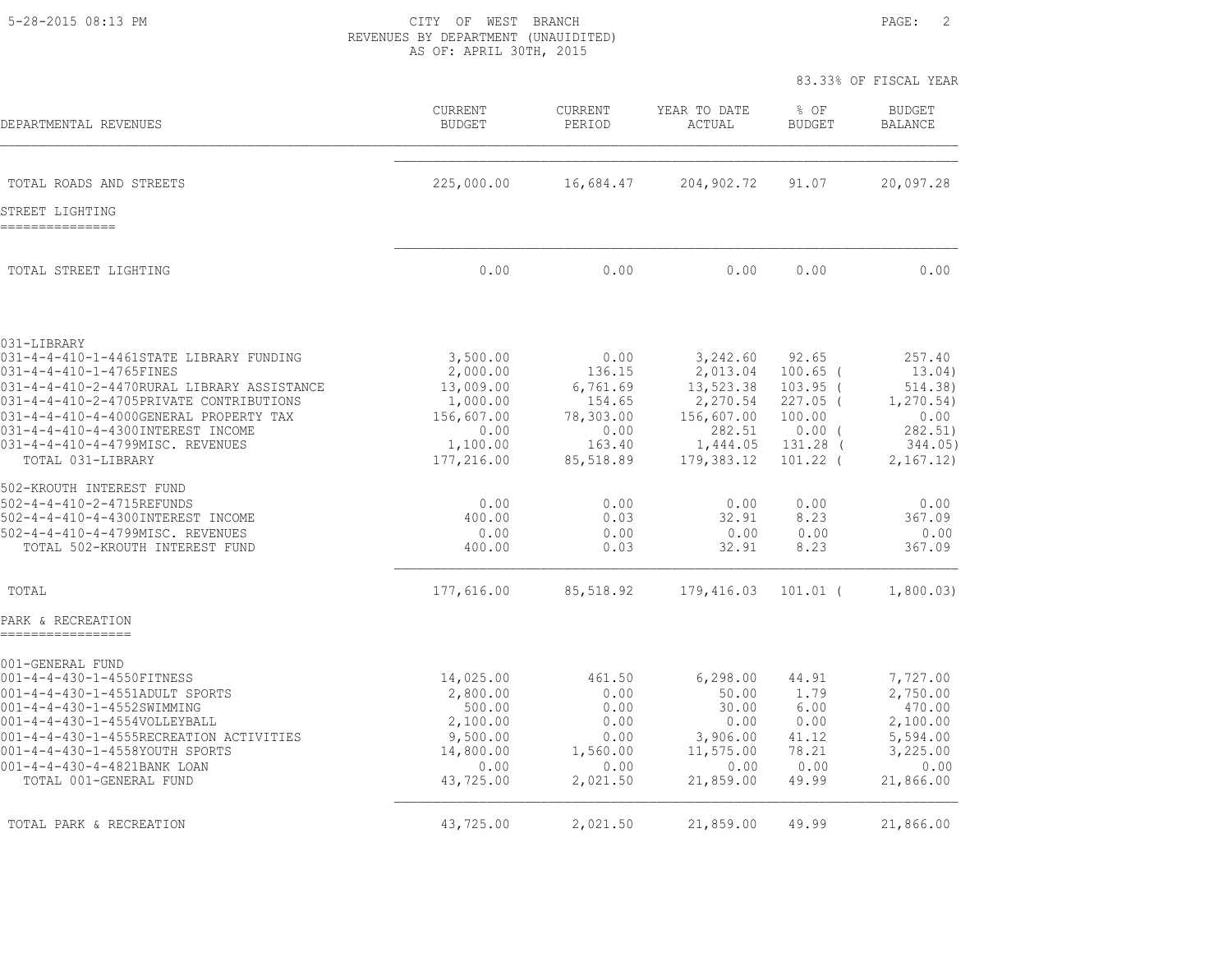5-28-2015 08:13 PM CITY OF WEST BRANCH PAGE: 3 REVENUES BY DEPARTMENT (UNAUIDITED) AS OF: APRIL 30TH, 2015

| DEPARTMENTAL REVENUES                                                                                                                                                                       | <b>CURRENT</b><br><b>BUDGET</b>      | <b>CURRENT</b><br>PERIOD         | YEAR TO DATE<br>ACTUAL               | % OF<br><b>BUDGET</b>              | <b>BUDGET</b><br><b>BALANCE</b>  |
|---------------------------------------------------------------------------------------------------------------------------------------------------------------------------------------------|--------------------------------------|----------------------------------|--------------------------------------|------------------------------------|----------------------------------|
| CEMETERY<br>========                                                                                                                                                                        |                                      |                                  |                                      |                                    |                                  |
| 001-GENERAL FUND<br>001-4-4-450-1-4559GRAVE OPENINGS<br>001-4-4-450-1-4741SALE OF CEMETERY LOTS<br>TOTAL 001-GENERAL FUND                                                                   | 8,000.00<br>2,500.00<br>10,500.00    | 825.00<br>400.00<br>1,225.00     | 4,950.00<br>1,200.00<br>6,150.00     | 61.88<br>48.00<br>58.57            | 3,050.00<br>1,300.00<br>4,350.00 |
| 500-CEMETERY PERPETUAL FUND<br>500-4-4-450-1-4740SALE OF CEMETERY LOTS<br>500-4-4-450-2-4705PRIVATE CONTRIBUTIONS<br>500-4-4-450-4-4300INTEREST INCOME<br>TOTAL 500-CEMETERY PERPETUAL FUND | 2,000.00<br>0.00<br>0.00<br>2,000.00 | 600.00<br>0.00<br>0.07<br>600.07 | 1,800.00<br>0.00<br>0.69<br>1,800.69 | 90.00<br>0.00<br>$0.00$ (<br>90.03 | 200.00<br>0.00<br>0.69<br>199.31 |
| TOTAL CEMETERY                                                                                                                                                                              | 12,500.00                            | 1,825.07                         | 7,950.69                             | 63.61                              | 4,549.31                         |
| TOWN HALL<br>=========                                                                                                                                                                      |                                      |                                  |                                      |                                    |                                  |
| 022-CIVIC CENTER<br>022-4-0-460-4-4311COMMUNITY BUILDING RENTAL<br>022-4-4-460-4-4008OPERATION OF CIVIC CENTER<br>TOTAL 022-CIVIC CENTER                                                    | 2,500.00<br>17,586.00<br>20,086.00   | 210.00<br>6,078.61<br>6, 288.61  | 1,550.00<br>15,747.63<br>17,297.63   | 62.00<br>89.55<br>86.12            | 950.00<br>1,838.37<br>2,788.37   |
| TOTAL TOWN HALL                                                                                                                                                                             | 20,086.00                            | 6,288.61                         | 17,297.63                            | 86.12                              | 2,788.37                         |
| COMM & CULTURAL DEVEL<br>======================                                                                                                                                             |                                      |                                  |                                      |                                    |                                  |
| TOTAL COMM & CULTURAL DEVEL<br>ECONOMIC DEVELOPMENT<br>=====================                                                                                                                | 0.00                                 | 0.00                             | 0.00                                 | 0.00                               | 0.00                             |
| TOTAL ECONOMIC DEVELOPMENT<br>MAYOR AND COUNCIL                                                                                                                                             | 0.00                                 | 0.00                             | 0.00                                 | 0.00                               | 0.00                             |
| =================                                                                                                                                                                           |                                      |                                  |                                      |                                    |                                  |
| TOTAL MAYOR AND COUNCIL                                                                                                                                                                     | 0.00                                 | 0.00                             | 0.00                                 | 0.00                               | 0.00                             |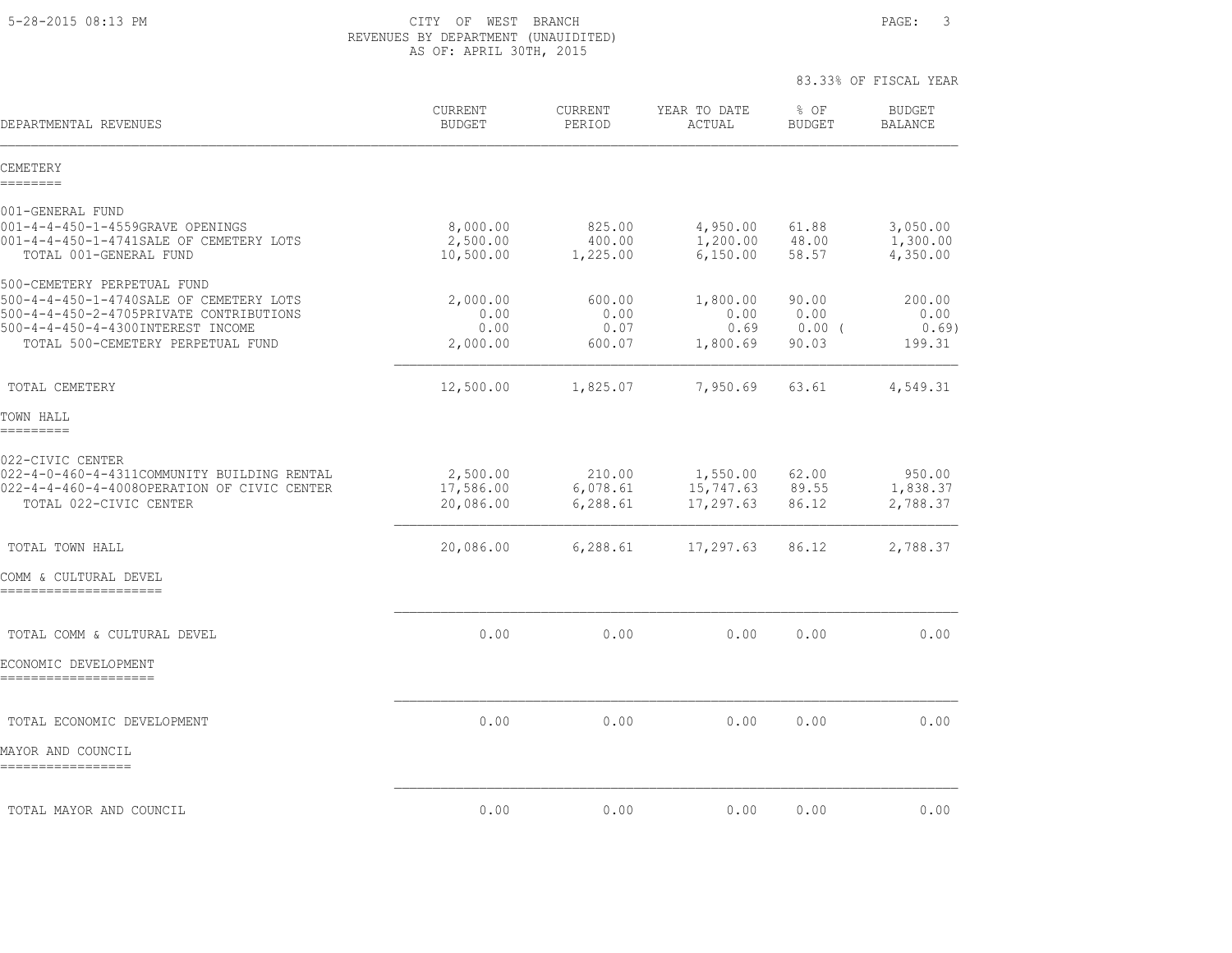5-28-2015 08:13 PM CITY OF WEST BRANCH PAGE: 4 REVENUES BY DEPARTMENT (UNAUIDITED) AS OF: APRIL 30TH, 2015

| DEPARTMENTAL REVENUES                                                                                                                                            | CURRENT<br><b>BUDGET</b>             | CURRENT<br>PERIOD                    | YEAR TO DATE<br>ACTUAL                   | % OF<br><b>BUDGET</b>                        | <b>BUDGET</b><br><b>BALANCE</b>            |
|------------------------------------------------------------------------------------------------------------------------------------------------------------------|--------------------------------------|--------------------------------------|------------------------------------------|----------------------------------------------|--------------------------------------------|
| CLERK & TREASURER<br>-----------------                                                                                                                           |                                      |                                      |                                          |                                              |                                            |
| TOTAL CLERK & TREASURER                                                                                                                                          | 0.00                                 | 0.00                                 | 0.00                                     | 0.00                                         | 0.00                                       |
| LEGAL SERVICES<br>--------------                                                                                                                                 |                                      |                                      |                                          |                                              |                                            |
| TOTAL LEGAL SERVICES                                                                                                                                             | 0.00                                 | 0.00                                 | 0.00                                     | 0.00                                         | 0.00                                       |
| TORT LIABILITY<br>--------------                                                                                                                                 |                                      |                                      |                                          |                                              |                                            |
| TOTAL TORT LIABILITY                                                                                                                                             | 0.00                                 | 0.00                                 | 0.00                                     | 0.00                                         | 0.00                                       |
| BONDING<br>=======                                                                                                                                               |                                      |                                      |                                          |                                              |                                            |
| 226-GO DEBT SERVICE<br>226-4-7-700-4-4827BOND PROCEEDS<br>TOTAL 226-GO DEBT SERVICE                                                                              | 0.00<br>0.00                         | 0.00<br>0.00                         | 0.00<br>0.00                             | 0.00<br>0.00                                 | 0.00<br>0.00                               |
| TOTAL BONDING                                                                                                                                                    | 0.00                                 | 0.00                                 | 0.00                                     | 0.00                                         | 0.00                                       |
| TIF DEBT SERVICE<br>-----------------                                                                                                                            |                                      |                                      |                                          |                                              |                                            |
| 125-T I F<br>125-4-7-710-4-4050TIF<br>125-4-7-710-4-4051TIF REBATE ACCIONA<br>125-4-7-710-4-4052TIF REBATE P & G<br>125-4-7-710-4-4715REFUNDS<br>TOTAL 125-T I F | 0.00<br>0.00<br>0.00<br>0.00<br>0.00 | 0.00<br>0.00<br>0.00<br>0.00<br>0.00 | 214.58<br>0.00<br>0.00<br>0.00<br>214.58 | $0.00$ (<br>0.00<br>0.00<br>0.00<br>$0.00$ ( | 214.58)<br>0.00<br>0.00<br>0.00<br>214.58) |
| 226-GO DEBT SERVICE<br>226-4-7-710-4-4000GENERAL PROPERTY TAX<br>TOTAL 226-GO DEBT SERVICE                                                                       | 203,441.00<br>203,441.00             | 70,319.10<br>70,319.10               | 182,438.03<br>182,438.03                 | 89.68<br>89.68                               | 21,002.97<br>21,002.97                     |
| TOTAL TIF DEBT SERVICE                                                                                                                                           | 203,441.00                           | 70,319.10                            | 182,652.61                               | 89.78                                        | 20,788.39                                  |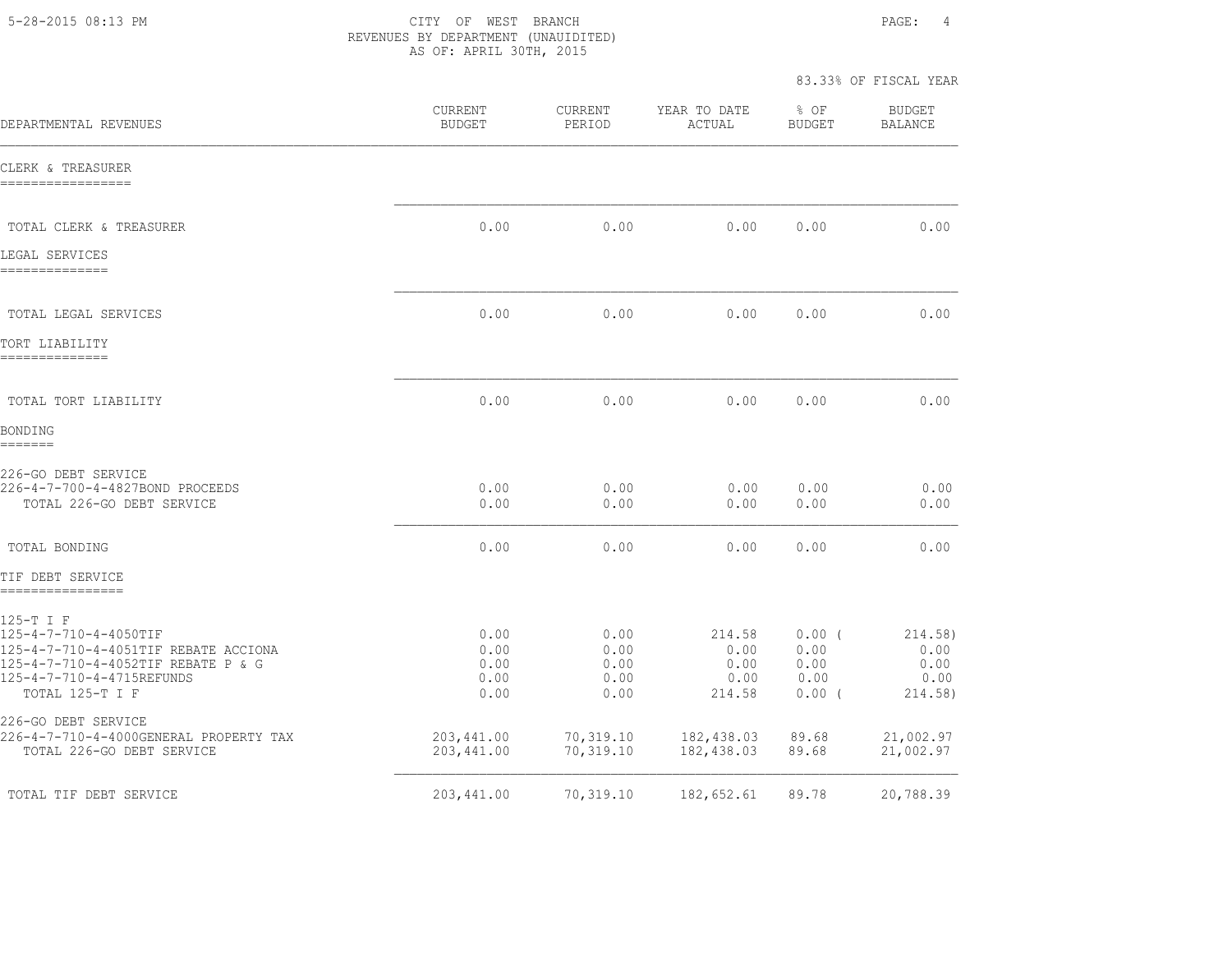5-28-2015 08:13 PM CITY OF WEST BRANCH PAGE: 5 REVENUES BY DEPARTMENT (UNAUIDITED) AS OF: APRIL 30TH, 2015

83.33% OF FISCAL YEAR

| DEPARTMENTAL REVENUES                                                                                                                                                                                                                                                                                                                                                                                                      | <b>CURRENT</b><br><b>BUDGET</b>                                                                                   | <b>CURRENT</b><br>PERIOD                                                                                 | YEAR TO DATE<br>ACTUAL                                                                                                | $8$ OF<br><b>BUDGET</b>                                                                                   | <b>BUDGET</b><br><b>BALANCE</b>                                                                                     |
|----------------------------------------------------------------------------------------------------------------------------------------------------------------------------------------------------------------------------------------------------------------------------------------------------------------------------------------------------------------------------------------------------------------------------|-------------------------------------------------------------------------------------------------------------------|----------------------------------------------------------------------------------------------------------|-----------------------------------------------------------------------------------------------------------------------|-----------------------------------------------------------------------------------------------------------|---------------------------------------------------------------------------------------------------------------------|
| CAPITAL IMPROVEMENT<br>-------------------                                                                                                                                                                                                                                                                                                                                                                                 |                                                                                                                   |                                                                                                          |                                                                                                                       |                                                                                                           |                                                                                                                     |
| TOTAL CAPITAL IMPROVEMENT                                                                                                                                                                                                                                                                                                                                                                                                  | 0.00                                                                                                              | 0.00                                                                                                     | 0.00                                                                                                                  | 0.00                                                                                                      | 0.00                                                                                                                |
| CAPITAL PROJECT<br>---------------                                                                                                                                                                                                                                                                                                                                                                                         |                                                                                                                   |                                                                                                          |                                                                                                                       |                                                                                                           |                                                                                                                     |
| 301-REAP GRANT PROJECT<br>301-4-2-751-3-4450REAP GRANT PROJECT<br>TOTAL 301-REAP GRANT PROJECT                                                                                                                                                                                                                                                                                                                             | 67,500.00<br>67,500.00                                                                                            | 0.00<br>0.00                                                                                             | 67,500.00<br>67,500.00                                                                                                | 100.00<br>100.00                                                                                          | 0.00<br>0.00                                                                                                        |
| TOTAL CAPITAL PROJECT                                                                                                                                                                                                                                                                                                                                                                                                      | 67,500.00                                                                                                         | 0.00                                                                                                     | 67,500.00                                                                                                             | 100.00                                                                                                    | 0.00                                                                                                                |
| DEPT 762<br>========                                                                                                                                                                                                                                                                                                                                                                                                       |                                                                                                                   |                                                                                                          |                                                                                                                       |                                                                                                           |                                                                                                                     |
| TOTAL DEPT 762                                                                                                                                                                                                                                                                                                                                                                                                             | 0.00                                                                                                              | 0.00                                                                                                     | 0.00                                                                                                                  | 0.00                                                                                                      | 0.00                                                                                                                |
| DEPT 810<br>========                                                                                                                                                                                                                                                                                                                                                                                                       |                                                                                                                   |                                                                                                          |                                                                                                                       |                                                                                                           |                                                                                                                     |
| 600-WATER FUND<br>600-4-9-810-1-4500METERED SALES<br>600-4-9-810-1-4530LATE PAYMENT PENALTIES<br>600-4-9-810-1-4540DEPOSIT & HOOKUP FEES<br>600-4-9-810-1-4560SALES TAX<br>600-4-9-810-1-4710REIMBURSEMENTS<br>600-4-9-810-1-4751METERS, FEES FOR PERMIT<br>600-4-9-810-4-4301DEP INTEREST<br>600-4-9-810-4-4302INTEREST<br>600-4-9-810-4-4710REIMBURSEMENTS<br>600-4-9-810-4-4790LOCAL OPTION TAX<br>TOTAL 600-WATER FUND | 424,790.00<br>5,000.00<br>5,530.00<br>25,000.00<br>0.00<br>5,000.00<br>0.00<br>0.00<br>0.00<br>0.00<br>465,320.00 | 29,663.16<br>737.02<br>0.00<br>2,427.74<br>0.00<br>1,192.00<br>0.00<br>0.00<br>0.00<br>0.00<br>34,019.92 | 325, 141.96<br>6,451.49<br>2,950.00<br>26, 414.52<br>0.00<br>11, 477.43<br>0.00<br>0.00<br>0.00<br>0.00<br>372,435.40 | 76.54<br>$129.03$ (<br>53.35<br>$105.66$ (<br>0.00<br>$229.55$ (<br>0.00<br>0.00<br>0.00<br>0.00<br>80.04 | 99,648.04<br>1,451.49)<br>2,580.00<br>1,414.52)<br>0.00<br>6, 477, 43)<br>0.00<br>0.00<br>0.00<br>0.00<br>92,884.60 |
| TOTAL DEPT 810                                                                                                                                                                                                                                                                                                                                                                                                             | 465,320.00                                                                                                        | 34,019.92                                                                                                | 372, 435.40                                                                                                           | 80.04                                                                                                     | 92,884.60                                                                                                           |

SEWER OPERATING

===============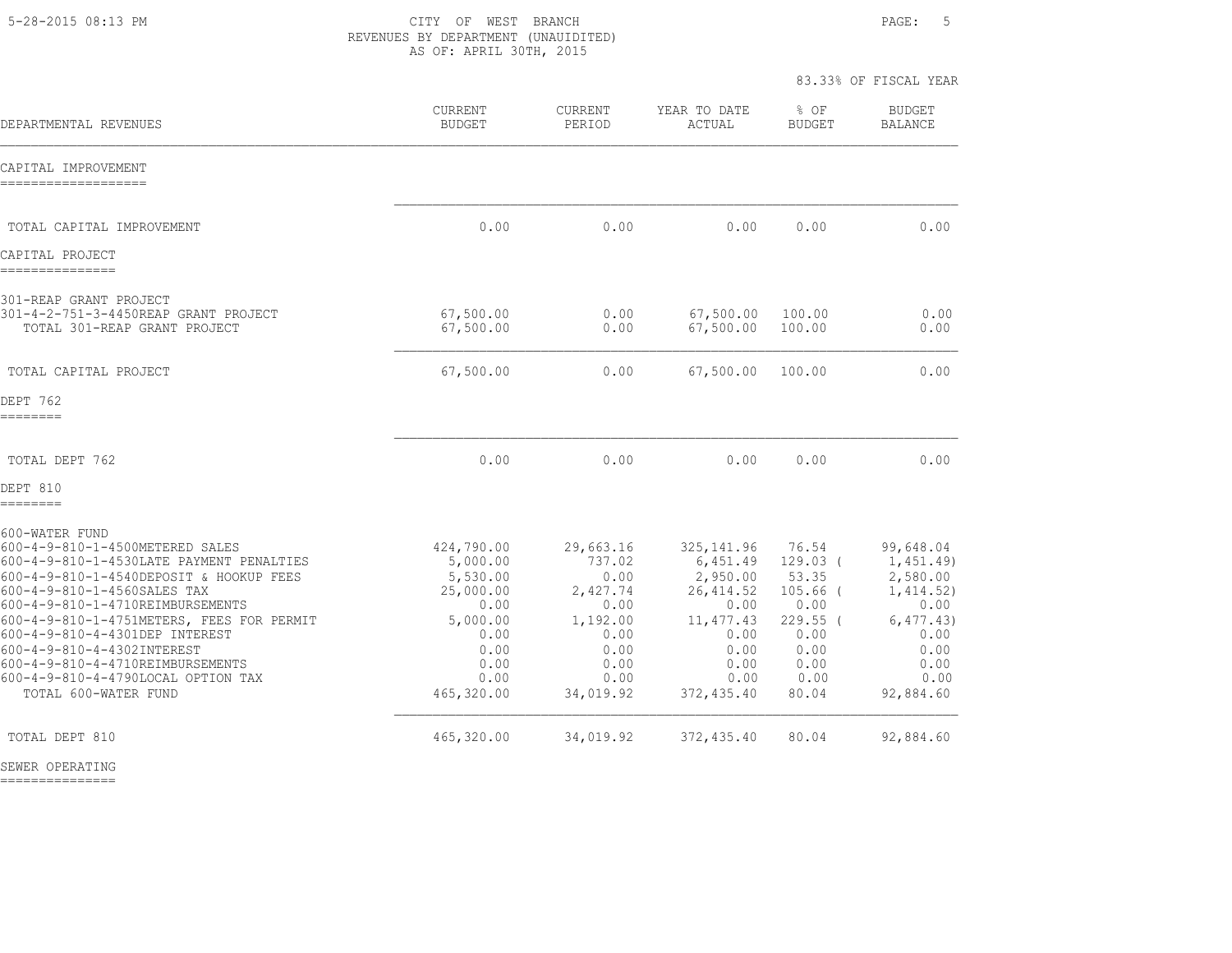## 5-28-2015 08:13 PM CITY OF WEST BRANCH PAGE: 6 REVENUES BY DEPARTMENT (UNAUIDITED) AS OF: APRIL 30TH, 2015

| DEPARTMENTAL REVENUES                                                                                                                                                                                                                                                                              | <b>CURRENT</b><br><b>BUDGET</b>                                              | <b>CURRENT</b><br>PERIOD                                               | YEAR TO DATE<br>ACTUAL                                                      | $8$ OF<br><b>BUDGET</b>                                        | <b>BUDGET</b><br><b>BALANCE</b>                                            |
|----------------------------------------------------------------------------------------------------------------------------------------------------------------------------------------------------------------------------------------------------------------------------------------------------|------------------------------------------------------------------------------|------------------------------------------------------------------------|-----------------------------------------------------------------------------|----------------------------------------------------------------|----------------------------------------------------------------------------|
| 610-SEWER FUND<br>610-4-0-815-4-4715REFUNDS<br>610-4-9-815-1-4541CONNECTION CHARGE FEES<br>610-4-9-815-1-4556SERVICE CHARGES<br>610-4-9-815-1-4599OTHER INCOME<br>610-4-9-815-1-4710REIMBURSEMENTS<br>610-4-9-815-4-4300INTEREST INCOME<br>610-4-9-815-4-4827BOND PROCEEDS<br>TOTAL 610-SEWER FUND | 0.00<br>3,150.00<br>326,746.00<br>0.00<br>0.00<br>0.00<br>0.00<br>329,896.00 | 0.00<br>0.00<br>23,958.83<br>0.00<br>0.00<br>0.00<br>0.00<br>23,958.83 | 0.00<br>160.00<br>255,050.62<br>0.00<br>0.00<br>0.00<br>0.00<br>255, 210.62 | 0.00<br>5.08<br>78.06<br>0.00<br>0.00<br>0.00<br>0.00<br>77.36 | 0.00<br>2,990.00<br>71,695.38<br>0.00<br>0.00<br>0.00<br>0.00<br>74,685.38 |
| 614-WASTEWATER LIFT STATION<br>614-4-8-815-4-4827BOND PROCEEDS<br>TOTAL 614-WASTEWATER LIFT STATION                                                                                                                                                                                                | 0.00<br>0.00                                                                 | 0.00<br>0.00                                                           | 0.00<br>0.00                                                                | 0.00<br>0.00                                                   | 0.00<br>0.00                                                               |
| TOTAL SEWER OPERATING                                                                                                                                                                                                                                                                              | 329,896.00                                                                   | 23,958.83                                                              | 255, 210.62                                                                 | 77.36                                                          | 74,685.38                                                                  |
| SOLID WASTE<br>===========                                                                                                                                                                                                                                                                         |                                                                              |                                                                        |                                                                             |                                                                |                                                                            |
| 001-GENERAL FUND<br>001-4-2-840-1-4510RECYCLING COLLECTIONS<br>TOTAL 001-GENERAL FUND                                                                                                                                                                                                              | 43,500.00<br>43,500.00                                                       | 3,777.48<br>3,777.48                                                   | 37,160.83<br>37,160.83                                                      | 85.43<br>85.43                                                 | 6,339.17<br>6,339.17                                                       |
| TOTAL SOLID WASTE                                                                                                                                                                                                                                                                                  | 43,500.00                                                                    | 3,777.48                                                               | 37,160.83                                                                   | 85.43                                                          | 6,339.17                                                                   |
| LOCAL CABLE ACCESS<br>==================                                                                                                                                                                                                                                                           |                                                                              |                                                                        |                                                                             |                                                                |                                                                            |
| TOTAL LOCAL CABLE ACCESS<br>COMMISSION<br>==========                                                                                                                                                                                                                                               | 0.00                                                                         | 0.00                                                                   | 0.00                                                                        | 0.00                                                           | 0.00                                                                       |
| TOTAL COMMISSION                                                                                                                                                                                                                                                                                   | 0.00                                                                         | 0.00                                                                   | 0.00                                                                        | 0.00                                                           | 0.00                                                                       |
| STORM WATER UTILITY                                                                                                                                                                                                                                                                                |                                                                              |                                                                        |                                                                             |                                                                |                                                                            |
| 740-STORM WATER UTILITY<br>740-4-9-865-1-4500STORM WATER FEE<br>TOTAL 740-STORM WATER UTILITY                                                                                                                                                                                                      | 40,000.00<br>40,000.00                                                       | 3,695.47<br>3,695.47                                                   | 28,350.08<br>28,350.08                                                      | 70.88<br>70.88                                                 | 11,649.92<br>11,649.92                                                     |
| TOTAL STORM WATER UTILITY                                                                                                                                                                                                                                                                          | 40,000.00                                                                    | 3,695.47                                                               | 28,350.08                                                                   | 70.88                                                          | 11,649.92                                                                  |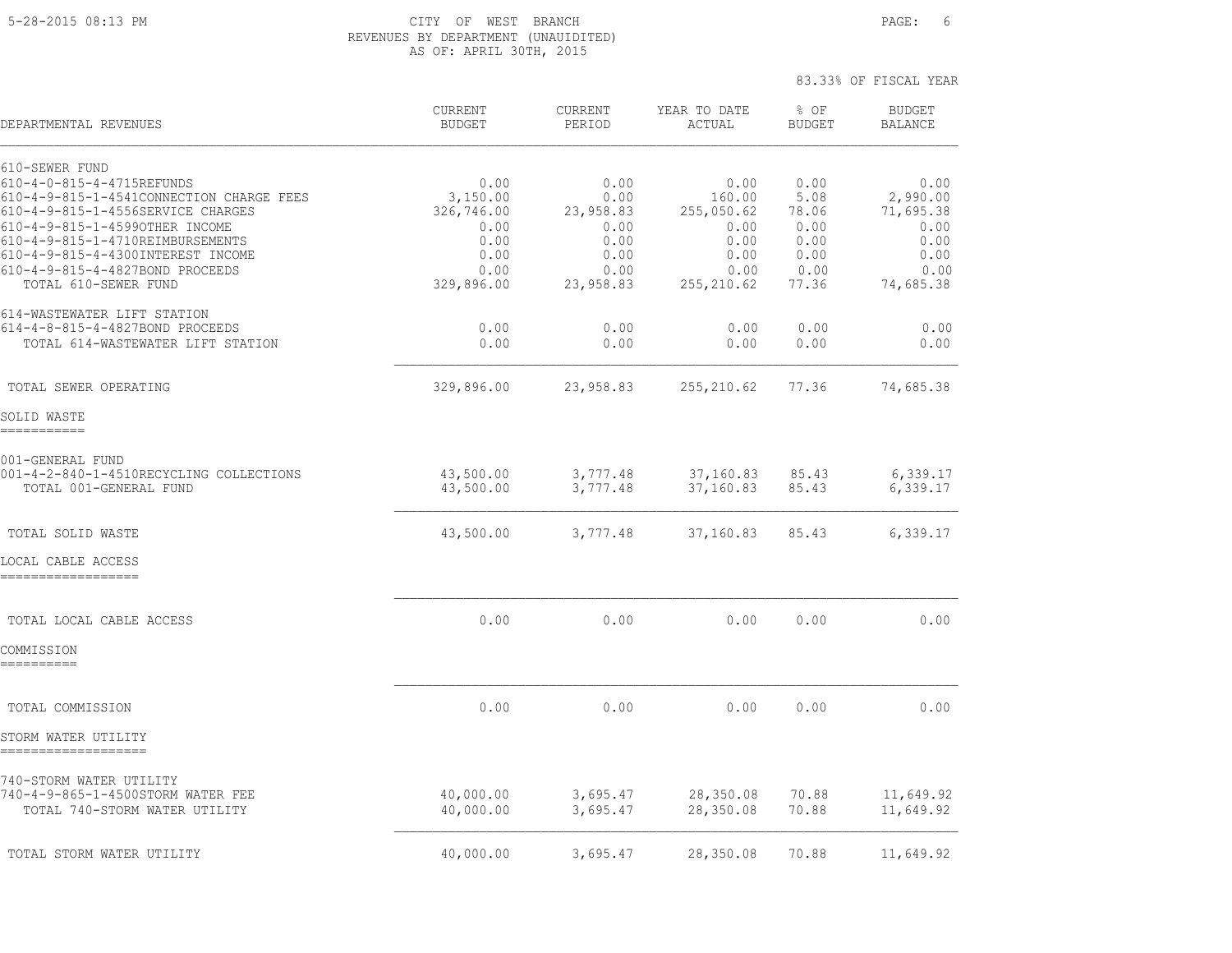5-28-2015 08:13 PM CITY OF WEST BRANCH PAGE: 7 REVENUES BY DEPARTMENT (UNAUIDITED) AS OF: APRIL 30TH, 2015

|                                                                |                          |                   |                        | 83.33% OF FISCAL YEAR |                                 |  |
|----------------------------------------------------------------|--------------------------|-------------------|------------------------|-----------------------|---------------------------------|--|
| DEPARTMENTAL REVENUES                                          | CURRENT<br><b>BUDGET</b> | CURRENT<br>PERIOD | YEAR TO DATE<br>ACTUAL | % OF<br><b>BUDGET</b> | <b>BUDGET</b><br><b>BALANCE</b> |  |
| NON-DEPARTMENTAL<br>================                           |                          |                   |                        |                       |                                 |  |
| 001-GENERAL FUND                                               |                          |                   |                        |                       |                                 |  |
| 001-4-0-950-1-4100BEER AND LIQUOR PERMITS                      | 4,625.00                 | 0.00              | 3,453.75               | 74.68                 | 1,171.25                        |  |
| 001-4-0-950-1-4105CIGARETTE PERMITS                            | 375.00                   | 0.00              | 300.00                 | 80.00                 | 75.00                           |  |
| 001-4-0-950-1-4122BUILDING PERMITS                             | 30,000.00                | 1,991.00          | 15,690.65              | 52.30                 | 14,309.35                       |  |
| 001-4-0-950-1-4170PEDDLER PERMITS                              | 0.00                     | 0.00              | 0.00                   | 0.00                  | 0.00                            |  |
| 001-4-0-950-1-4180ANIMAL LICENSES                              | 1,000.00                 | 80.00             | 1,855.00               | $185.50$ (            | 855.00)                         |  |
| 001-4-0-950-1-4190DOG PARK LICENSES                            | 0.00                     | 112.00            | 1,587.00               | $0.00$ (              | 1,587.00                        |  |
| 001-4-0-950-1-4553SUBDIVISION CHARGES                          | 109,012.00               | 0.00              | 6,906.73               | 6.34                  | 102,105.27                      |  |
| 001-4-0-950-1-4765FINES                                        | 2,500.00                 | 90.00             | 1,576.83               | 63.07                 | 923.17                          |  |
| 001-4-0-950-1-4766VEHICLE UNLOCKS                              | 0.00                     | 0.00              | 0.00                   | 0.00                  | 0.00                            |  |
| 001-4-0-950-2-4401NATIONAL PARK SERVICE                        | 0.00                     | 0.00              | 0.00                   | 0.00                  | 0.00                            |  |
| 001-4-0-950-2-4705PRIVATE CONTRIBUTIONS                        | 15,000.00                | 3,435.00          | 15,824.00              | $105.49$ (            | 824.00)                         |  |
| 001-4-0-950-2-4710REIMBURSEMENTS                               | 3,739.00                 | 0.00              | 4,360.01               | $116.61$ (            | 621.01)                         |  |
| 001-4-0-950-4-4000GENERAL PROPERTY TAX                         | 898,536.00               | 286,406.26        | 788, 243. 72           | 87.73                 | 110,292.28                      |  |
| 001-4-0-950-4-4003AG LAND                                      | 1,485.00                 | 526.80            | 1,471.67               | 99.10                 | 13.33                           |  |
| 001-4-0-950-4-4300INTEREST INCOME<br>001-4-0-950-4-4310RENTALS | 3,000.00<br>0.00         | 366.38<br>0.00    | 2,131.22<br>0.00       | 71.04<br>0.00         | 868.78<br>0.00                  |  |
| 001-4-0-950-4-4432NPS PLOWING CONTRACT                         | 6,000.00                 | 0.00              | 0.00                   | 0.00                  | 6,000.00                        |  |
| 001-4-0-950-4-4440STATE GRANTS                                 | 0.00                     | 0.00              | 0.00                   | 0.00                  | 0.00                            |  |
| 001-4-0-950-4-4441COMM/IND REPLACEMENT REIMB                   | 33,407.00                | 14,753.02         | 29, 437.69             | 88.12                 | 3,969.31                        |  |
| 001-4-0-950-4-4706PRIVATE GRANTS                               | 0.00                     | 0.00              | 0.00                   | 0.00                  | 0.00                            |  |
| 001-4-0-950-4-4715REFUNDS                                      | 2,000.00                 | 0.00              | 1,605.93               | 80.30                 | 394.07                          |  |
| 001-4-0-950-4-4760SOLID WASTE STICKERS                         | 2,500.00                 | 127.50            | 613.75                 | 24.55                 | 1,886.25                        |  |
| 001-4-0-950-4-4799MISC. REVENUES                               | 77,300.00                | 652.94            | 29,931.15              | 38.72                 | 47,368.85                       |  |
| 001-4-0-950-4-4800SALE OF ASSETS                               | 0.00                     | 0.00              | 0.00                   | 0.00                  | 0.00                            |  |
| 001-4-0-950-4-4830TRANSFERS IN                                 | 199,399.00               | 0.00              | 4,778.00               | 2.40                  | 194,621.00                      |  |
| 001-4-0-950-4-9999EMPLOYEE FLEX DEPOSIT                        | 0.00                     | $300.00$ (        | 431.08)                | 0.00                  | 431.08                          |  |
| 001-4-4-950-4-4160CABLE FRANCHISE FEE                          | 26,000.00                | 5,875.14          | 24, 171.72             | 92.97                 | 1,828.28                        |  |
| TOTAL 001-GENERAL FUND                                         | 1,415,878.00             | 314,716.04        | 933,507.74             | 65.93                 | 482,370.26                      |  |
| 022-CIVIC CENTER                                               |                          |                   |                        |                       |                                 |  |
| 022-4-0-950-4-4300INTEREST INCOME                              | 0.00                     | 0.00              | 0.00                   | 0.00                  | 0.00                            |  |
| 022-4-0-950-4-4441COMM/IND REPLACEMENT REIMB                   | 0.00                     | 244.50            | 487.85                 | $0.00$ (              | 487.85)                         |  |
| TOTAL 022-CIVIC CENTER                                         | 0.00                     | 244.50            | 487.85                 | $0.00$ (              | 487.85)                         |  |
| 031-LIBRARY                                                    |                          |                   |                        |                       |                                 |  |
| 031-4-0-950-4-4830TRANSFERS IN                                 | 0.00                     | 0.00              | 0.00                   | 0.00                  | 0.00                            |  |
| TOTAL 031-LIBRARY                                              | 0.00                     | 0.00              | 0.00                   | 0.00                  | 0.00                            |  |
| 036-TORT LIABILITY                                             |                          |                   |                        |                       |                                 |  |
| 036-4-0-950-4-4013TORT LIABILITY                               | 91,542.00                | 31,641.53         | 81,749.03              | 89.30                 | 9,792.97                        |  |
| 036-4-0-950-4-4441COMM/IND REPLACEMENT REIMB                   | 0.00                     | 1,272.71          | 2,539.52               | $0.00$ (              | 2, 539.52                       |  |
| 036-4-0-950-4-4715REFUNDS                                      | 0.00                     | 0.00              | 0.00                   | 0.00                  | 0.00                            |  |
| TOTAL 036-TORT LIABILITY                                       | 91,542.00                | 32, 914.24        | 84,288.55              | 92.08                 | 7,253.45                        |  |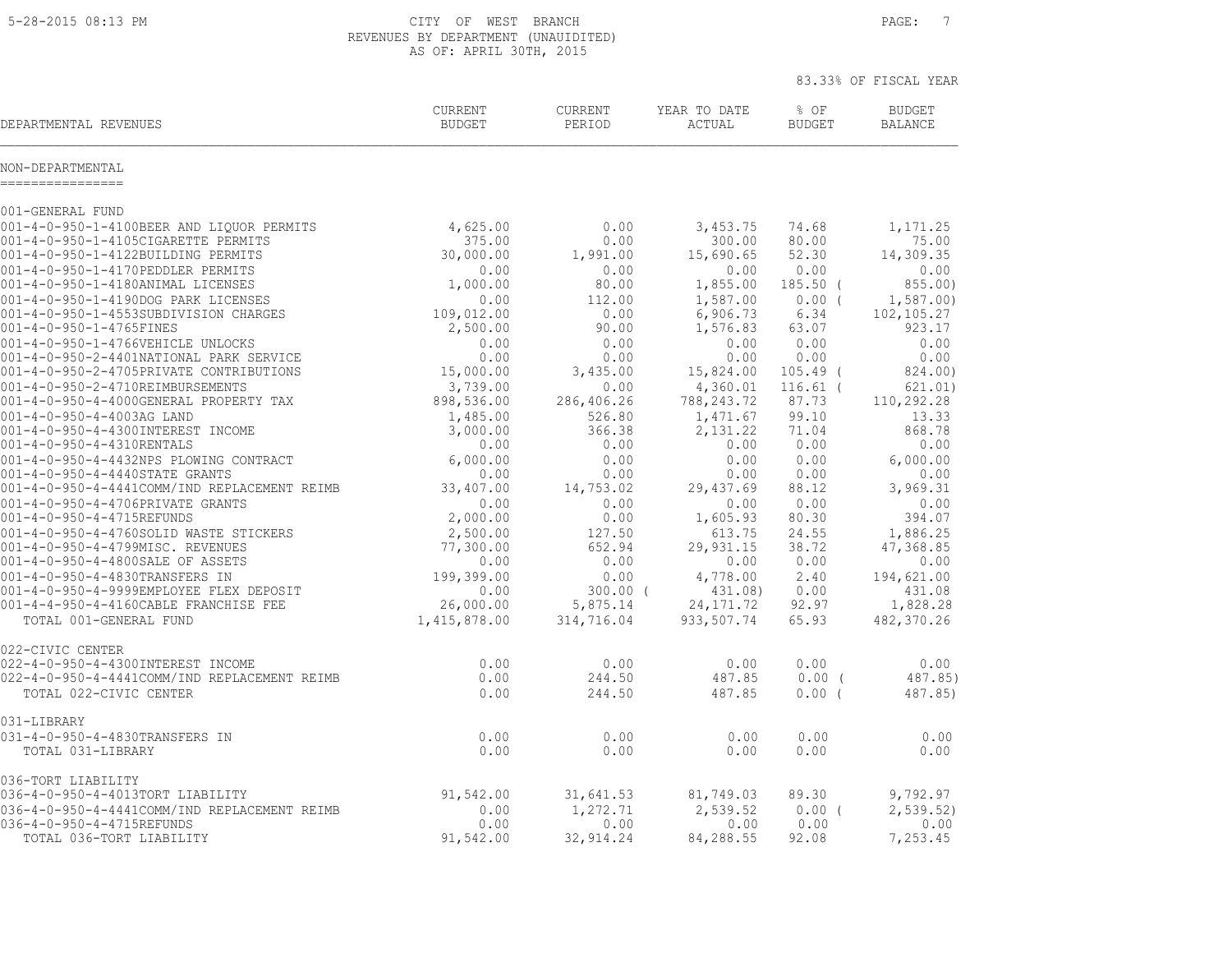## 5-28-2015 08:13 PM CITY OF WEST BRANCH PAGE: 8 REVENUES BY DEPARTMENT (UNAUIDITED) AS OF: APRIL 30TH, 2015

| DEPARTMENTAL REVENUES                        | <b>CURRENT</b><br><b>BUDGET</b> | <b>CURRENT</b><br>PERIOD | YEAR TO DATE<br>ACTUAL | % OF<br><b>BUDGET</b> | <b>BUDGET</b><br><b>BALANCE</b> |
|----------------------------------------------|---------------------------------|--------------------------|------------------------|-----------------------|---------------------------------|
| 110-ROAD USE TAX                             |                                 |                          |                        |                       |                                 |
| 110-4-0-950-4-4830TRANSFERS IN               | 0.00                            | 0.00                     | 0.00                   | 0.00                  | 0.00                            |
| TOTAL 110-ROAD USE TAX                       | 0.00                            | 0.00                     | 0.00                   | 0.00                  | 0.00                            |
| 112-TRUST AND AGENCY                         |                                 |                          |                        |                       |                                 |
| 112-4-0-950-4-4015GROUP HEALTH               | 0.00                            | 0.00                     | 0.00                   | 0.00                  | 0.00                            |
| 112-4-0-950-4-4016FICA-IPERS                 | 160,000.00                      | 55,304.00                | 143,249.88             | 89.53                 | 16,750.12                       |
| 112-4-0-950-4-4441COMM/IND REPLACEMENT REIMB | 4,434.00                        | 2,224.47                 | 4,438.63               | $100.10$ (            | 4.63)                           |
| 112-4-0-950-4-4830TRANSFERS IN               | 0.00                            | 0.00                     | 0.00                   | 0.00                  | 0.00                            |
| TOTAL 112-TRUST AND AGENCY                   | 164,434.00                      | 57,528.47                | 147,688.51             | 89.82                 | 16,745.49                       |
| 119-EMERGENCY TAX FUND                       |                                 |                          |                        |                       |                                 |
| 119-4-0-950-4-4014EMERGENCY TAX              | 35, 171.00                      | 12,156.97                | 31,495.02              | 89.55                 | 3,675.98                        |
| 119-4-0-950-4-4441COMM/IND REPLACEMENT REIMB | 0.00                            | 488.98                   | 975.70                 | $0.00$ (              | $975.70$ )                      |
| TOTAL 119-EMERGENCY TAX FUND                 | 35, 171.00                      | 12,645.95                | 32, 470.72             | 92.32                 | 2,700.28                        |
| 121-OPTION TAX                               |                                 |                          |                        |                       |                                 |
| 121-4-0-950-4-4090LOCAL OPTION TAX           | 165,000.00                      | 12,077.19                | 147,816.83             | 89.59                 | 17, 183. 17                     |
| 121-4-0-950-4-4300INTEREST INCOME            | 0.00                            | 0.00                     | 0.00                   | 0.00                  | 0.00                            |
| TOTAL 121-OPTION TAX                         | 165,000.00                      | 12,077.19                | 147,816.83             | 89.59                 | 17,183.17                       |
| 226-GO DEBT SERVICE                          |                                 |                          |                        |                       |                                 |
| 226-4-0-950-4-4441COMM/IND REPLACEMENT REIMB | 5,638.00                        | 2,828.43                 | 5,643.76               | $100.10$ (            | 5.76)                           |
| 226-4-0-950-4-4830TRANSFERS IN               | 264,857.00                      | 0.00                     | 121,760.40             | 45.97                 | 143,096.60                      |
| TOTAL 226-GO DEBT SERVICE                    | 270,495.00                      | 2,828.43                 | 127,404.16             | 47.10                 | 143,090.84                      |
| 302-PARKSIDE DR IMP CAP PROJ                 |                                 |                          |                        |                       |                                 |
| 302-4-0-950-4-4830TRANSFERS IN               | 184, 312.00                     | 0.00                     | 2,799.85               | 1.52                  | 181,512.15                      |
| TOTAL 302-PARKSIDE DR IMP CAP PROJ           | 184,312.00                      | 0.00                     | 2,799.85               | 1.52                  | 181, 512.15                     |
| 501-KROUTH PRINCIPAL FUND                    |                                 |                          |                        |                       |                                 |
| 501-4-0-950-4-4300INTEREST INCOME            | 0.00                            | 0.00                     | 229.39                 | $0.00$ (              | 229.39                          |
| 501-4-0-950-4-4830TRANSFERS IN               | 0.00                            | 0.00                     | 0.00                   | 0.00                  | 0.00                            |
| TOTAL 501-KROUTH PRINCIPAL FUND              | 0.00                            | 0.00                     | 229.39                 | $0.00$ (              | 229.39                          |
| 502-KROUTH INTEREST FUND                     |                                 |                          |                        |                       |                                 |
| 502-4-0-950-4-4830TRANSFERS IN               | 1,349.00                        | 0.00                     | 1,348.86               | 99.99                 | 0.14                            |
| TOTAL 502-KROUTH INTEREST FUND               | 1,349.00                        | 0.00                     | 1,348.86               | 99.99                 | 0.14                            |
| 600-WATER FUND                               |                                 |                          |                        |                       |                                 |
| 600-4-0-950-4-4830TRANSFERS IN               | 0.00                            | 0.00                     | 0.00                   | 0.00                  | 0.00                            |
| 600-4-0-950-4-9999EMPLOYEE FLEX DEPOSIT      | 0.00                            | 0.00(                    | 542.46)                | 0.00                  | 542.46                          |
| TOTAL 600-WATER FUND                         | 0.00                            | 0.00(                    | 542.46)                | 0.00                  | 542.46                          |